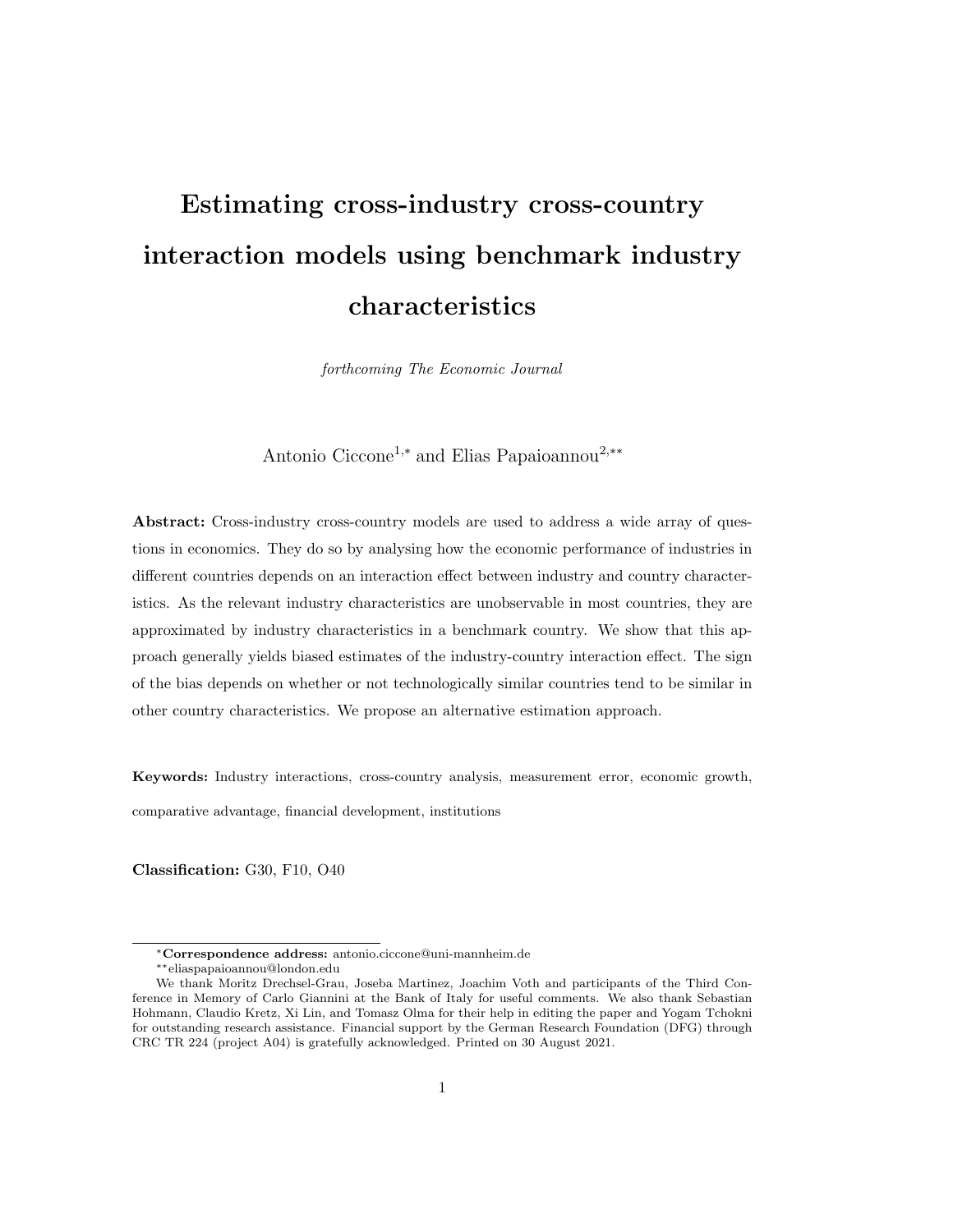## 1 Introduction

Cross-industry cross-country (CI/CC) models have proven useful for addressing a broad array of questions in fields ranging from international and growth economics to financial and industrial economics. They examine how the economic performance of industries in different countries depends on the interaction between industry characteristics—reliance on external finance or certain inputs for example—and country characteristics such as endowments, institutions, or economic policies. CI/CC models are used widely because industry-country interaction effects allow testing theoretical mechanisms and because they can account for arbitrary determinants of economic performance at the industry and the country level.

For example, consider Rajan and Zingales' (1998) influential work on financial development and economic growth. They argue that if financial development matters for growth, it should matter especially in industries that rely more on external finance. Rajan and Zingales test this hypothesis using a CI/CC model that relates industry growth to the interaction between industries' reliance on external finance and countries' financial development. This industry-country interaction effect is significantly positive. Hence, industries that rely more on external finance grow relatively faster in more financially developed countries.

Another influential contribution using a CI/CC model is Nunn's (2007) work on institutions and comparative advantage. He relates industry exports to the interaction between industries' reliance on differentiated inputs and countries' institutional quality. Nunn finds this industry-country interaction effect to be significantly positive. Hence, industries that rely more on differentiated inputs export relatively more in countries with better institutions.

A challenge in the literature employing CI/CC models is that the theoretically relevant industry characteristics are generally unobservable in almost all countries. These are therefore approximated by the corresponding industry characteristics in a benchmark country. For example, both Rajan and Zingales (1998) and Nunn (2007) approximate the theoretically relevant industry characteristics in all countries using US industry characteristics.

We make two contributions to the literature. First, we examine the consequences of using benchmark industry characteristics for estimation of the industry-country interaction effect in CI/CC models. We do so in a framework that allows for cross-country heterogeneity in industry technology. Such heterogeneity is well documented—see, for example, Bernard and Jones (1996), Acemoglu and Zilibotti (2001), Schott (2004), and Caselli (2005). As we find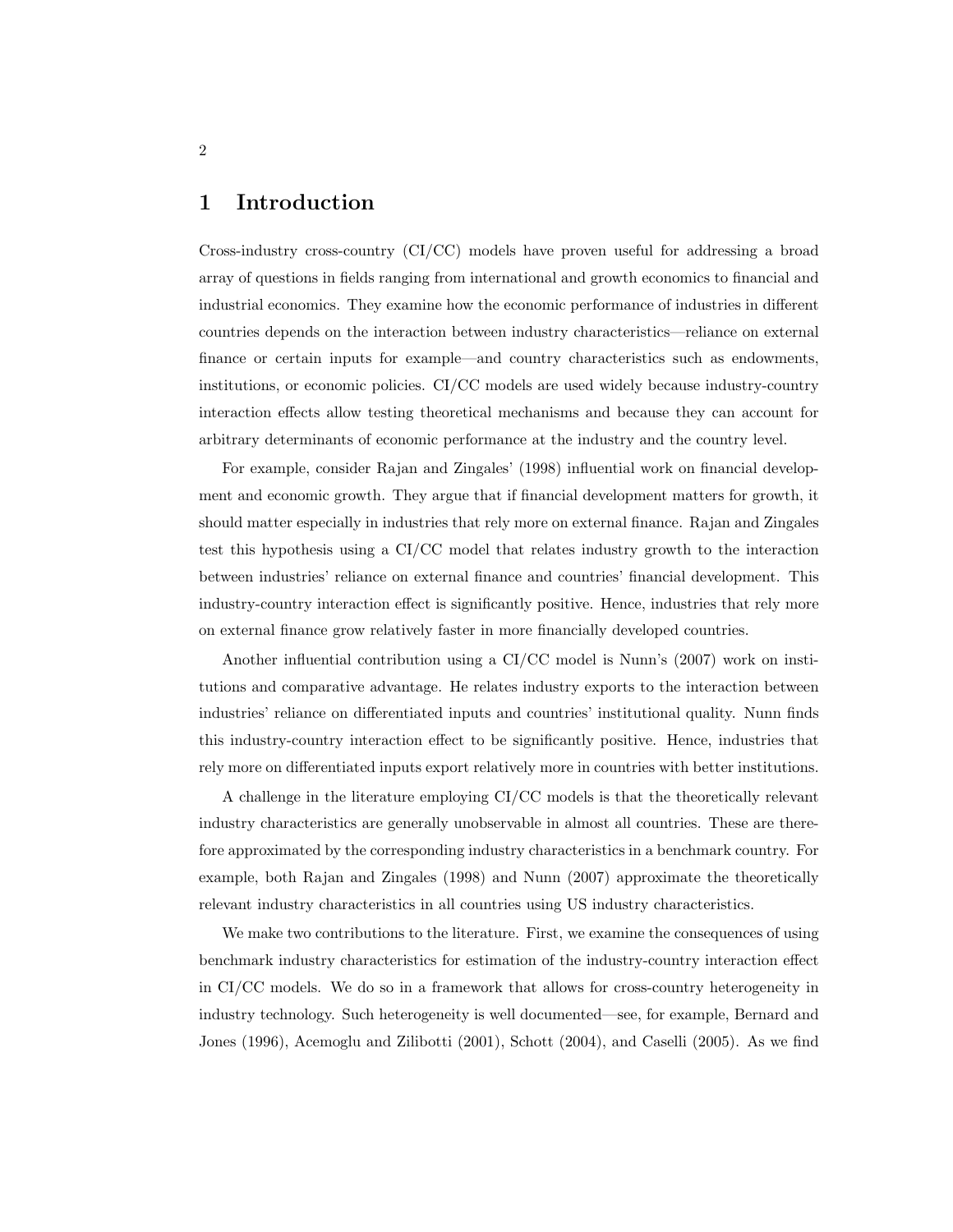that the benchmarking estimator generally yields biased results, we propose an alternative estimation approach. Our approach draws on insights from the generalized least squares literature to estimate how the technological similarity of countries correlates with other country characteristics. We illustrate the approach by applying it to Nunn  $(2007).$ <sup>1</sup>

The bias of the benchmarking estimator used in the CI/CC literature depends on how the technological similarity of countries varies with other country characteristics. Suppose that technologically more similar countries are not more similar in other characteristics. In this case, using industry characteristics in a benchmark country as a proxy for the technological industry characteristics of all other countries gives rise to classical measurement error bias. As a result, the benchmarking estimator yields attenuated estimates of the industry-country interaction effect. This possibility is recognised in the literature since Rajan and Zingales (1998), who also point out that attenuated estimates imply a bias against the hypothesis being tested. We show that there is another possibility. If technologically more similar countries are more similar in other dimensions, the benchmarking estimator can yield amplified or entirely spurious estimates of the industry-country interaction effect.

To understand the benchmarking estimator used in the CI/CC literature, it is useful to break down estimation of the industry-country interaction effect into two steps. The first step is a cross-industry regression: economic outcomes across industries in a country are regressed on the industry characteristics in the benchmark country. This yields a country-specific regression slope that reflects the relationship between industry outcomes in the country and the benchmark industry characteristics. The second step is a cross-country regression: the country-specific slopes from the first step are regressed on the country characteristic of interest. The regression slope of this second step is the benchmarking estimator.

Consider Nunn's analysis of the effect of institutional quality on exports in industries that rely on differentiated inputs. The first step is to regress industry exports in a country on the differentiated-input intensity of the industry in the US. The second step is to regress the country-specific slopes from the first step on the institutional quality of countries. The regression slope of the second step is positive if the country-specific slopes from the first step are larger for countries with greater institutional quality. This, in turn, is the case if the relationship between industry exports in a country and the reliance on differentiated inputs

<sup>&</sup>lt;sup>1</sup>We have chosen Nunn because the number of industries is relatively large compared to earlier applications of CI/CC models.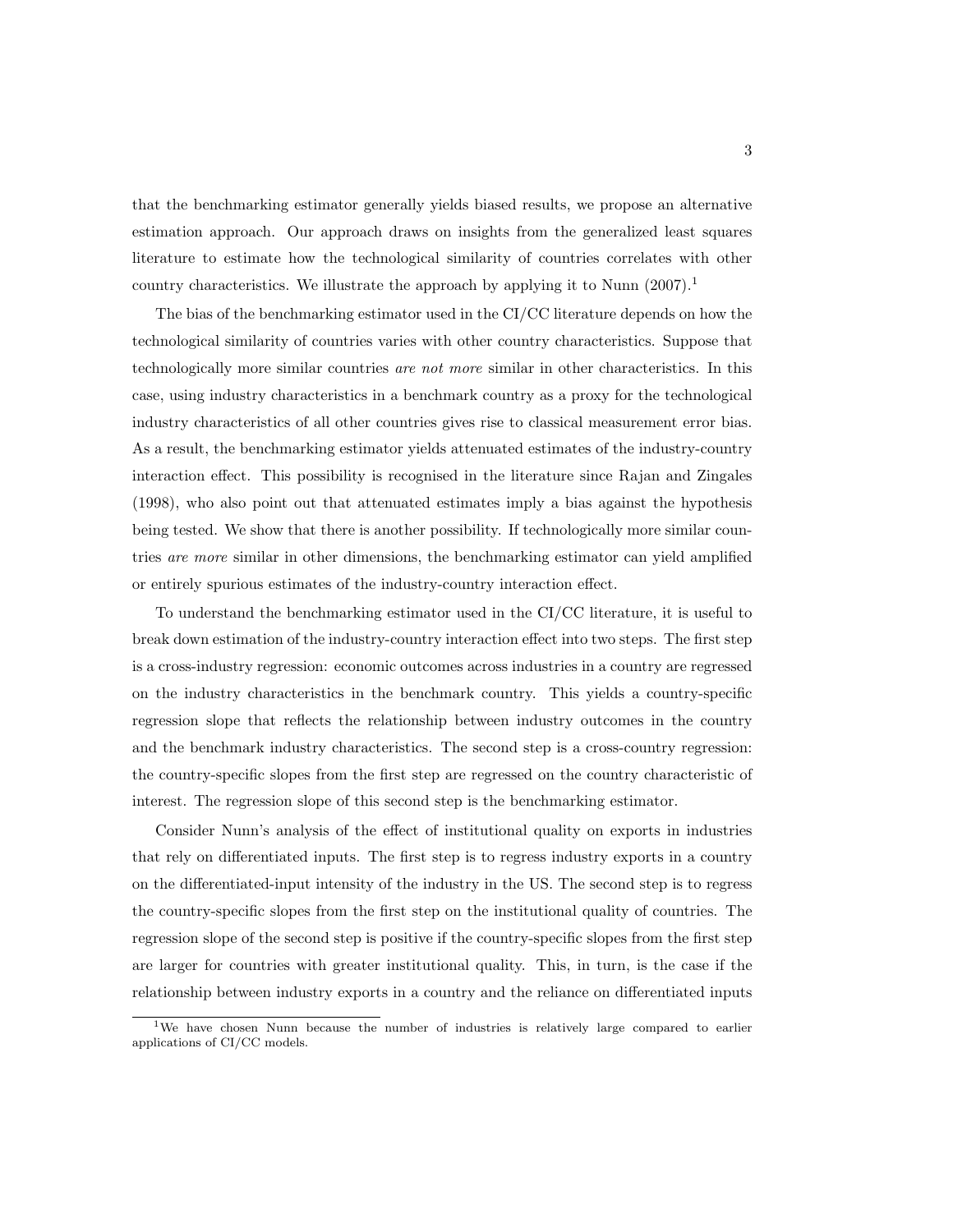of the industry in the US is stronger for countries with better institutions. In this case, the conclusion using the benchmarking estimator would be that better institutions promote comparative advantage in more differentiated-input intensive industries.

To see that this conclusion may be misleading, consider the following example. The technology used in an industry depends on the country's human capital. In high-humancapital countries, industries use the same technologies as in the US. Hence, the relationship between industry exports and the differentiated-input intensity of the industry in these countries is the same as in the US. Suppose the relationship is positive. In low-human-capital countries, industries use different technologies than in the US. As a result, industry exports in low-human-capital countries are less closely related to the differentiated-input intensity of US industries than industry exports in high-human-capital countries. Now suppose that countries with more human capital have better institutions. The benchmarking estimator would then lead to the conclusion that better institutions promote comparative advantage in differentiated-input intensive industries. This would be misleading as institutions do not play a role for comparative advantage in this example. In particular, it is not because of institutional quality that the differentiated-input intensity of US industries is more closely related to industry exports in countries with good institutions than in countries with bad institutions. Instead, countries with better institutions have more human capital and this leads to them using technologies that are more similar to US technologies.

Our analysis of the benchmarking estimator in the CI/CC literature can be seen as reevaluating the bias introduced by using US (benchmark) industry characteristics as a proxy for industry characteristics elsewhere. The literature implicitly assumes that this proxy introduces measurement error that is independent of all country characteristics (classical measurement error) and that industry-country interaction effects are therefore biased towards zero. That is, using US industry characteristics as a proxy for industry characteristics elsewhere leads to an attenuation bias and hence a bias against the hypothesis being tested. We add that—because technology is endogenous—US industry characteristics are likely to be a relatively worse proxy for countries that differ from the US in various dimensions. This heterogeneity in the measurement error counteracts the attenuation bias considered in the CI/CC literature and can flip the sign of the bias of the benchmarking estimator. Therefore, using US industry characteristics as a proxy for industry characteristics elsewhere can lead to amplified or entirely spurious industry-country interaction effects.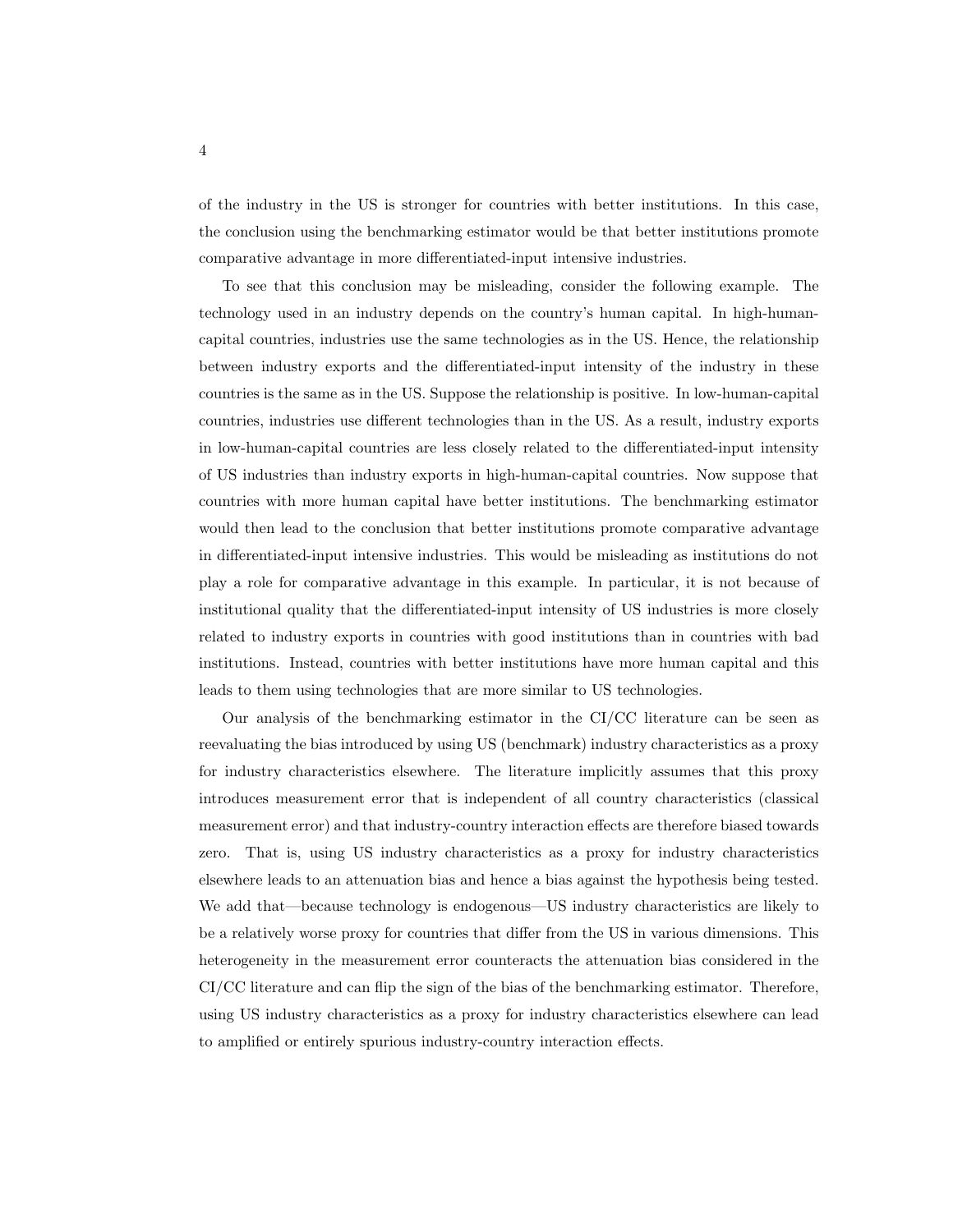As the benchmarking estimator used in the CI/CC literature generally yields biased results for the industry-country interaction effects of interest, we propose an alternative. Our approach builds on the assumption in the literature that each industry has some (global) technological characteristics that do not depend on the country where it is located. But we also allow industries to have country-specific technological characteristics. We show how these can be used to capture that industry technologies are more similar for some country pairs than others. We first examine the estimation of the industry-country interaction effect for an arbitrary but known pattern of technological similarity across country pairs. Then we discuss estimation when the pattern is unknown and show that this requires restrictions on technological similarity across country pairs. The restriction we impose is that the technological similarity of countries is unrelated to other country characteristics for countries that are sufficiently apart in terms of the theoretically relevant country characteristic. On the other hand, if countries are sufficiently close in terms of the theoretically relevant country characteristic, their technological similarity is completely unrestricted. This approach allows us to relax the implicit restriction in the CI/CC literature step by step.

The rest of the paper is structured as follows. Section 2 discusses some applications of CI/CC models in the literature. Supplementary Appendix A contains a longer list of almost 90 applications. Section 3 examines the benchmarking estimator used in the CI/CC literature. Sections 4 and 5 introduce our estimation approach and apply it to Nunn (2007). Section 6 concludes. The proofs of our results are in Supplementary Appendix B.

# 2 Economic Applications of CI/CC Models

We now discuss some economic applications of CI/CC models in the literature. We provide a more exhaustive list of almost 90 applications in Supplementary Appendix A.

The Economic Effects of Financial Markets. Starting with the work of Rajan and Zingales (1998), CI/CC models have been applied extensively to investigate the effects of financial markets on economic growth, firm entry and exit, investment, and innovation. Fisman and Love (2003) document that financial underdevelopment benefits industries that rely more on trade credit and Fisman and Love (2007) show that financial development allows industries to react more rapidly to global growth opportunities. Claessens and Laeven (2003)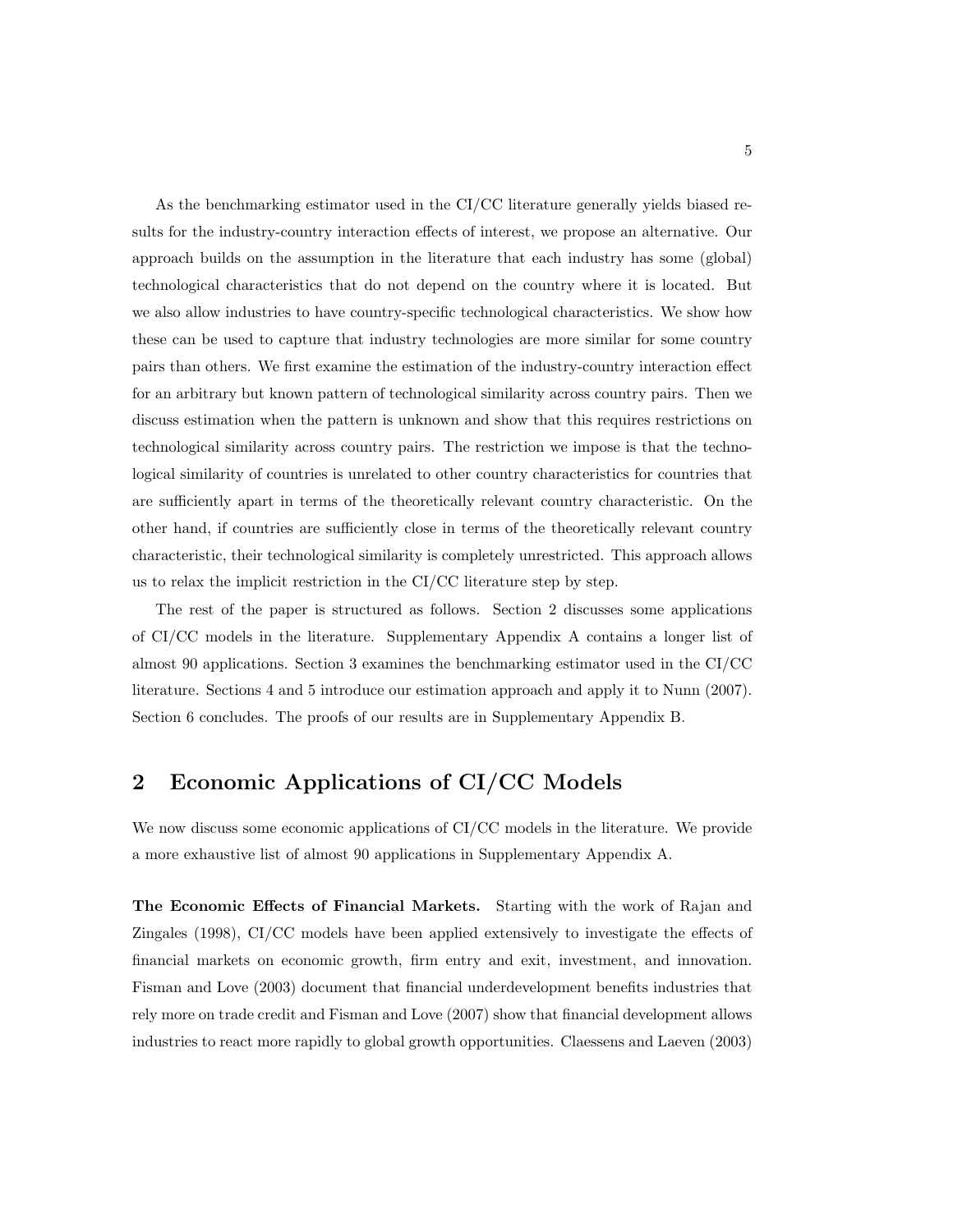and Braun and Larrain (2005) examine how financial development interacts with the share of intangible assets of industries, while Acharya and Xu (2017) and Moshirian et al. (2021) look at the interplay between financial development and the R&D intensity of industries. The empirical finance literature employs CI/CC models to examine the impact of specific financial market policies and institutions, such as bank recapitalizations (Laeven and Valencia, 2013), insider trading legislation (Edmans *et al.*, 2017), stock market concentration (Bae *et al.*,  $2021$ ), and collateral laws (Calomiris *et al.*, 2017). CI/CC models are also used to study financial crises (e.g., Dell'Ariccia et al., 2008; Larrain and Stumpner, 2017; Iacovone et al., 2019).

International Specialization and Trade. Research in international economics employs CI/CC models to examine the impact of institutional quality (e.g., Levchenko, 2007; Nunn, 2007), human and physical capital (e.g., Romalis, 2004; Ciccone and Papaioannou, 2009), and natural resources (Debaere, 2014) on international specialization. Manova (2008) links financial development to the patterns of international trade. Cunat and Melitz  $(2012)$ , Mueller and Philippon (2011), Tang (2012), and Cingano and Pinotti (2016) use CI/CC models to examine the effect of cross-country differences in labour market and employment regulation as well as levels of trust in others on comparative advantage.

CI/CC models have proven useful for examining a wide variety of additional economic questions. For example, Alfaro and Charlton (2009), Basco (2013), Blyde and Molina (2015), Paunov (2016), and Fort (2017) analyse the determinants of outsourcing, foreign investment, and the fragmentation of production. Pagano and Schivardi (2003), Klapper *et al.* (2006), Acemoglu et al. (2009), Cingano et al. (2010), Michelacci and Schivardi (2013), and Aghion et al. (2015) examine the economic consequences of cross-country differences in firm size distributions, entry and employment regulation, transaction costs, risk sharing possibilities, and skill dispersion. Rajan and Subramanian (2011) and Chauvet and Ehrhart (2018) use CI/CC models to understand the economic effects of foreign aid and Pierce and Snyder (2018) to examine the legacy of slave trade. Cecchetti and Kharroubi (2018) and Avdjiev et al. (2019) analyze economic consequences of fiscal and monetary policy as well as exchange rate volatility, and Erman and te Kaat (2019) the effect of inequality on growth.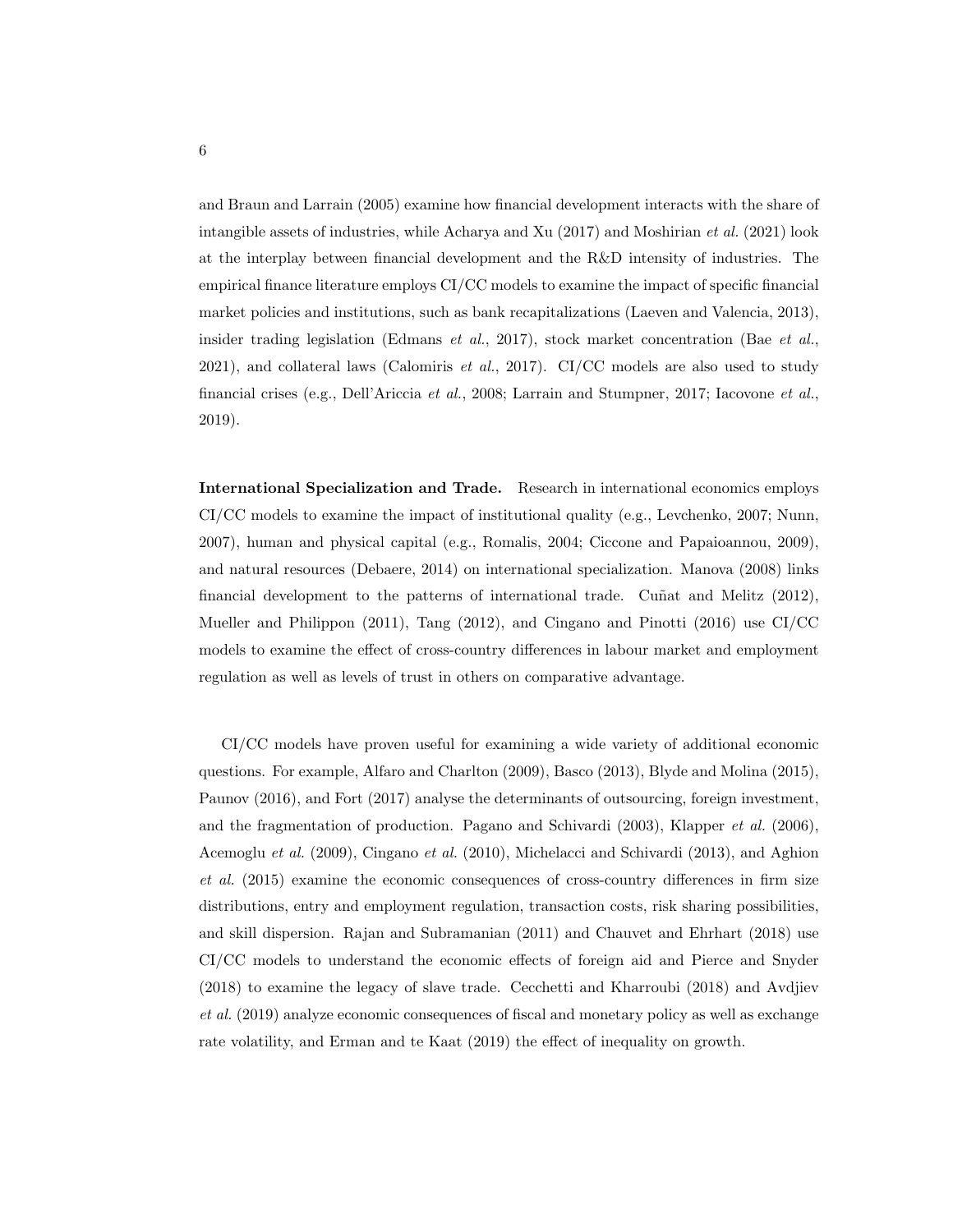## 3 The Benchmarking Estimator

### 3.1 The Model

The basis of CI/CC models are theories linking industry outcomes in different countries to an interaction between country characteristics and technological industry characteristics. For example, in Rajan and Zingales (1998), the outcome variable is industry growth and the interaction is between financial development and the external-finance dependence of industries. In Nunn (2007), the outcome is industry exports and the interaction is between institutional quality and the intensity with which industries use differentiated inputs. As the main hypothesis concerns the effect of the interaction between country and industry characteristics, CI/CC models allow controlling for country and industry fixed effects. An empirical framework that encompasses the models in the literature is

$$
y_{in} = (\alpha + \beta x_n)z_{in} + \nu_{in}
$$
\n<sup>(1)</sup>

where  $y_{in}$  is the outcome in I industries indexed by i and N countries indexed by n;  $x_n$  is the relevant country characteristic;  $z_{in}$  denotes the relevant industry technological characteristic in different countries; and  $\nu_{in}$  captures country and industry fixed effects as well as any unobserved determinants of industry outcomes that are independent of  $z_{in}$ . The parameter of interest is  $\beta$ . The parameter  $\alpha$  captures direct effects of industry characteristics on outcomes.<sup>2</sup> We take the relevant country characteristic  $x_n$  to be non-stochastic.

Estimation of  $\beta$  in (1) would be straightforward if there was data on the relevant technological industry characteristics  $z_{in}$  for all countries. However, there is little industry data for most countries. As a result, the CI/CC literature approximates the relevant technological industry characteristics of all countries with the industry characteristics from a highly-developed benchmark country with relatively undistorted markets, usually the USA.

<sup>2</sup>For example, Rajan and Zingales use the external-finance dependence of industries to capture the extent to which technological shocks raise an industry's investment opportunities beyond what internal funds can support. In this application, the parameter  $\beta$  in (1) allows testing RZ's hypothesis that financial development fosters growth disproportionally in industries with greater demand for external finance. The parameter  $\alpha$ allows to capture direct effects of the technological shocks raising an industry's investment opportunities on industry growth. Technological shocks may affect industry growth directly in several ways, for example by changing the marginal productivity of labour, and hence equilibrium employment, across industries.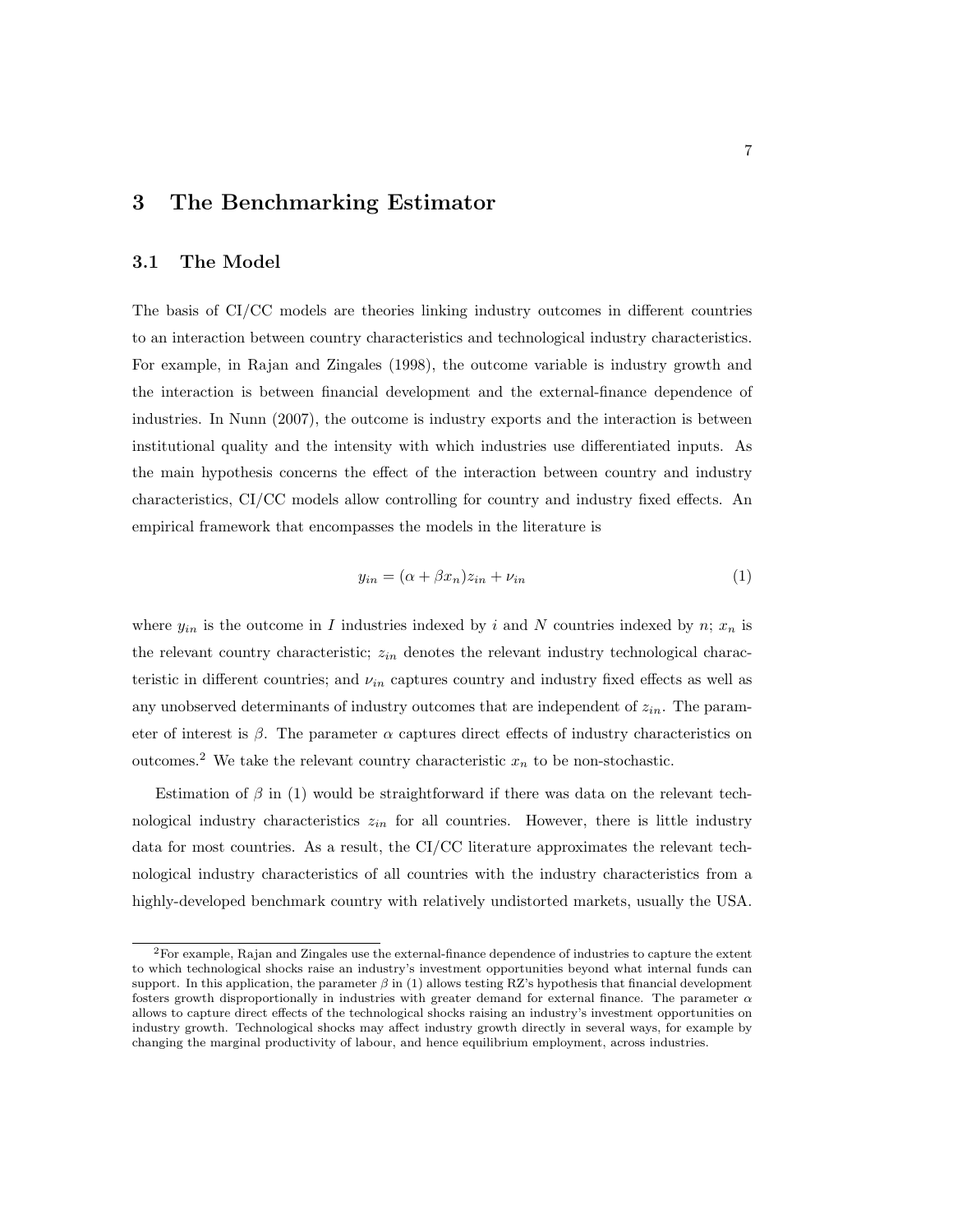We want to understand the implications of the benchmarking approach in the CI/CC literature when the optimal technology in an industry depends on a range of country characteristics. For example, suppose that—in addition to the country characteristic  $x_n$  in (1)—there is a second country characteristic  $h_n$ . Suppose also that this second country characteristic enters the model in (1) solely through its effect on the optimal technology used in industry i in country n. A straightforward way to capture this dependence is to assume that the technological industry characteristic  $z_{in}$  in industry i and country n is given by  $z_{in} = z_i + g(i, h_n)$  for some  $g(\cdot)$ .  $z_i$  capture technological industry characteristics that are independent of the characteristics of the country where the industry is located. We refer to  $z_i$  as global technological industry characteristics. The function  $g(i, h_n)$  captures that the optimal technology in industry i in country n depends on  $h_n$ .

Clearly, in this case, the technological industry characteristics in the benchmark country  $z_{ib}$  will generally constitute an imperfect proxy for the technological industry characteristics  $z_{in}$  in other countries. This possibility is acknowledged in the CI/CC literature since Rajan and Zingales (1998). They argue that this generates an attenuation bias and therefore a bias against finding the industry-country interaction effect that they focus on (p.567). Our point is that the technological industry characteristics in the benchmark country will generally be a better proxy for the technological industry characteristics of countries that are more similar to the benchmark country. For example, if  $z_{in} = z_i + g(i, h_n)$ , the technological industry characteristics in the benchmark country will be a better proxy for the industry characteristics in countries with a level of  $h_n$  that is similar to  $h_b$ . This may yield upward biased estimates of the industry-country interaction effect.

Consider the study of Nunn (2007). The relevant technological industry characteristic is the reliance on differentiated inputs and the relevant country characteristic is institutional quality. Nunn points out that differentiated inputs are often customised and that this requires relationship-specific investments. Such investments are less profitable when intermediate-input suppliers operate in a country with low institutional quality. Hence, suppliers will invest less in customising differentiated inputs in countries with worse institutions and the limited supply of customised inputs lowers the productivity of the industry. Nunn approximates the technological differentiated-input intensity of industries in all countries by the differentiated-input intensity of industries in the US. This is the natural starting point.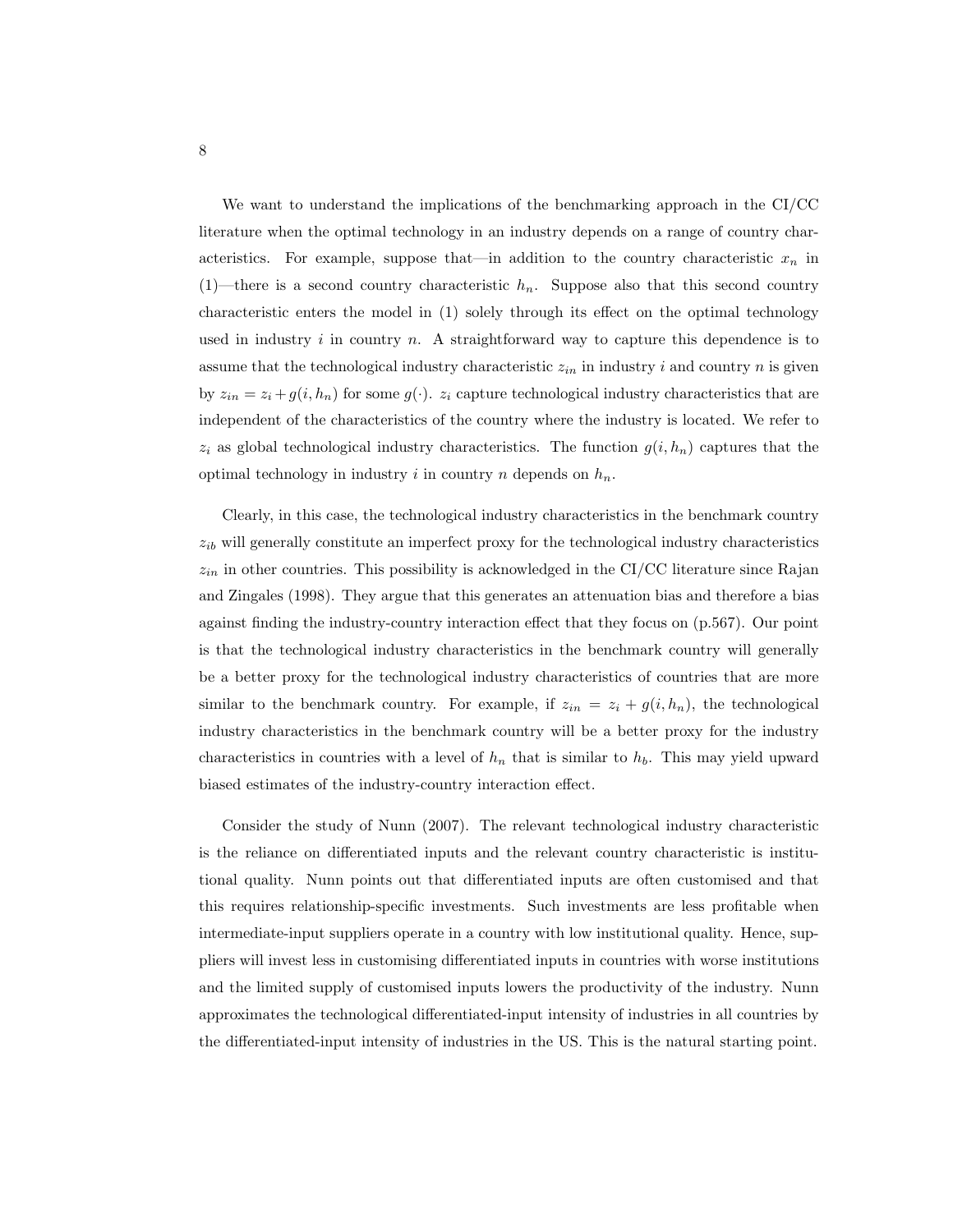However, the approach could result in amplified or spurious industry-country interaction effects. This may be the case if the differentiated-input intensity of industries in the US is a better proxy for the technological differentiated-input intensity of industries in similar countries. Nunn's study illustrates why this could be the case. He documents that differentiated-input intensive industries also use human capital more intensively. Hence, the level of human capital of a country may affect the optimal technology—and hence the technological differentiated-input intensity—of industries producing in the country. As a result, the differentiated-input intensity of industries in the US could be similar to the technological differentiated-input intensity of industries in countries with high human capital but different from the technological differentiated-input intensity in countries with low human capital.

We want a framework that allows us to capture the possibility that technological industry characteristics may be more similar for some country pairs than others. The first step is to take the technological industry characteristics  $z_{in}$  in (1) to be the sum of a country-specific component  $z_n$ , the global industry-specific component  $z_i$ , and a country-specific industry component  $\varepsilon_{in}$ 

$$
z_{in} = z_n + z_i + \varepsilon_{in}.\tag{2}
$$

 $z_n$  captures country-specific factors that shift the distribution of technological industry characteristics. We treat this component as non-stochastic. The global industry component  $z<sub>i</sub>$  captures technological industry characteristics that do *not* depend on the country where the industry is located. We treat this component as independent draws from a random variable with  $Var(z_i) > 0$ . For the  $\varepsilon_{in}$  we choose a model that allows us to capture that some country pairs may be more similar technologically than others.

To do so we take the  $\varepsilon_{in}$  in (2) to be jointly normally distributed for all i and n. For any pair of countries  $n \neq m$ , the correlation of the  $\varepsilon_{in}$  across industries is an arbitrary function of country characteristics

$$
Corr(\varepsilon_{in}, \varepsilon_{im}) = \rho_{nm}.\tag{3}
$$

As  $\rho_{nm}$  can be different for each country pair, (3) yields a flexible model of the relationship between the characteristics of any pair of countries and their technological similarity. Our analysis of the bias of the estimation approach in the  $CI/CC$  literature will show that, whether the bias is upwards or downwards is partly determined by how  $\rho_{nm}$  changes as country  $n$  and country  $m$  become more dissimilar in terms of their x-characteristics. Across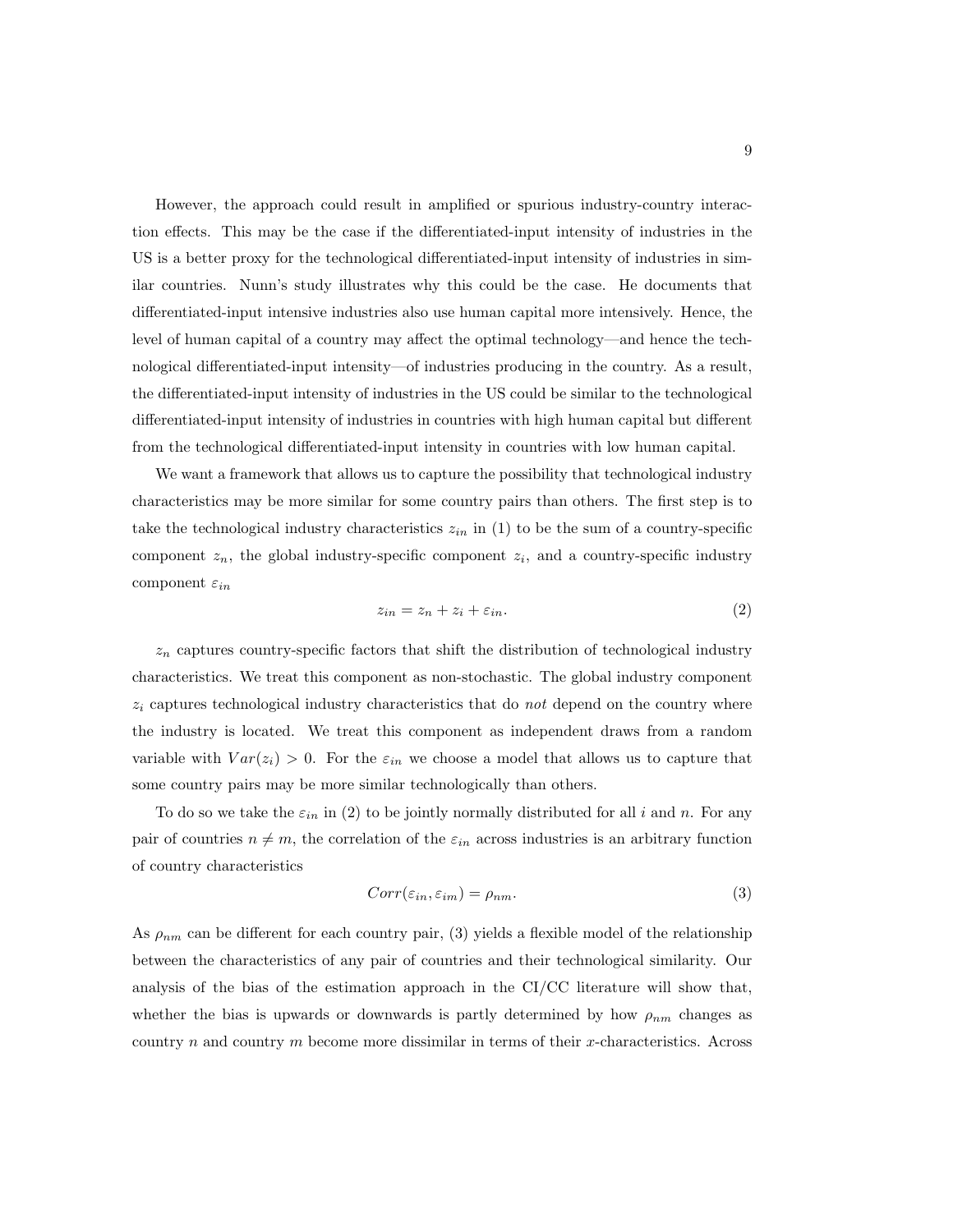industries, the  $\varepsilon_{in}$  are taken to be independent and

$$
E(\varepsilon_{in}) = 0 \text{ and } E(\varepsilon_{in}^2) = \sigma^2.
$$
 (4)

The variance across industries of  $z_{in}$  is  $Var(z_{in}) = Var(z_i) + \sigma^2$ . Hence, if  $\sigma^2 = 0$ , differences in technological industry characteristics within countries are entirely driven by the global component. As (2) allows for a country-specific component, technological industry characteristics could still vary across countries. However, such cross-country differences do not play an important role in our analysis, as they are absorbed by the country fixed effects always present in CI/CC models.

If  $\sigma^2 > 0$ , differences in technological industry characteristics within countries will be country specific. To understand the implications it is useful to relate the difference between the technological industry characteristic of two industries i and j in a country  $n, z_{in} - z_{jn}$ , to differences in US industry characteristics,  $z_{iUS} - z_{jUS}$ , and differences in the global industry component,  $z_i - z_j$ . This yields

$$
z_{in} - z_{jn} = \rho_{nUS}(z_{iUS} - z_{jUS}) + (1 - \rho_{nUS})(z_i - z_j) + u_{ijnUS}
$$
(5)

where  $\rho_{nUS}$  refers to the correlation in (3) between the specific industry characteristics of country n and the US, and  $u_{ijnUS}$  is a random variable with zero mean that is independent of  $z_i$  and  $z_{US}$ <sup>3</sup>. Hence, the difference between the technological characteristics of any two industries in country  $n$  can be thought of as a weighted average of industry differences in the US and global industry differences plus random noise. The weight on the US industry characteristics is the correlation coefficient  $\rho_{nUS}$  between the specific industry characteristics of country n and the US. As the  $\rho_{nUS}$  can be arbitrary functions of country characteristics, our model of technological industry characteristics allows for a flexible relationship between the x-characteristics of countries and their technological similarity with the US.

It is useful to see what the model in (2), and its implication in (5), allows us to capture in the context of Rajan and Zingales (1998) and of Nunn (2007). In Nunn, (5) allows us to capture that even if all countries had the US level of institutional quality, the technological differentiated-input intensity of industries may vary with the country's human capital. As a

<sup>&</sup>lt;sup>3</sup>This holds for any pair of countries n and m. It follows from  $(2)-(4)$  and joint normality of the distribution of  $\varepsilon_{in}$  for all i and n.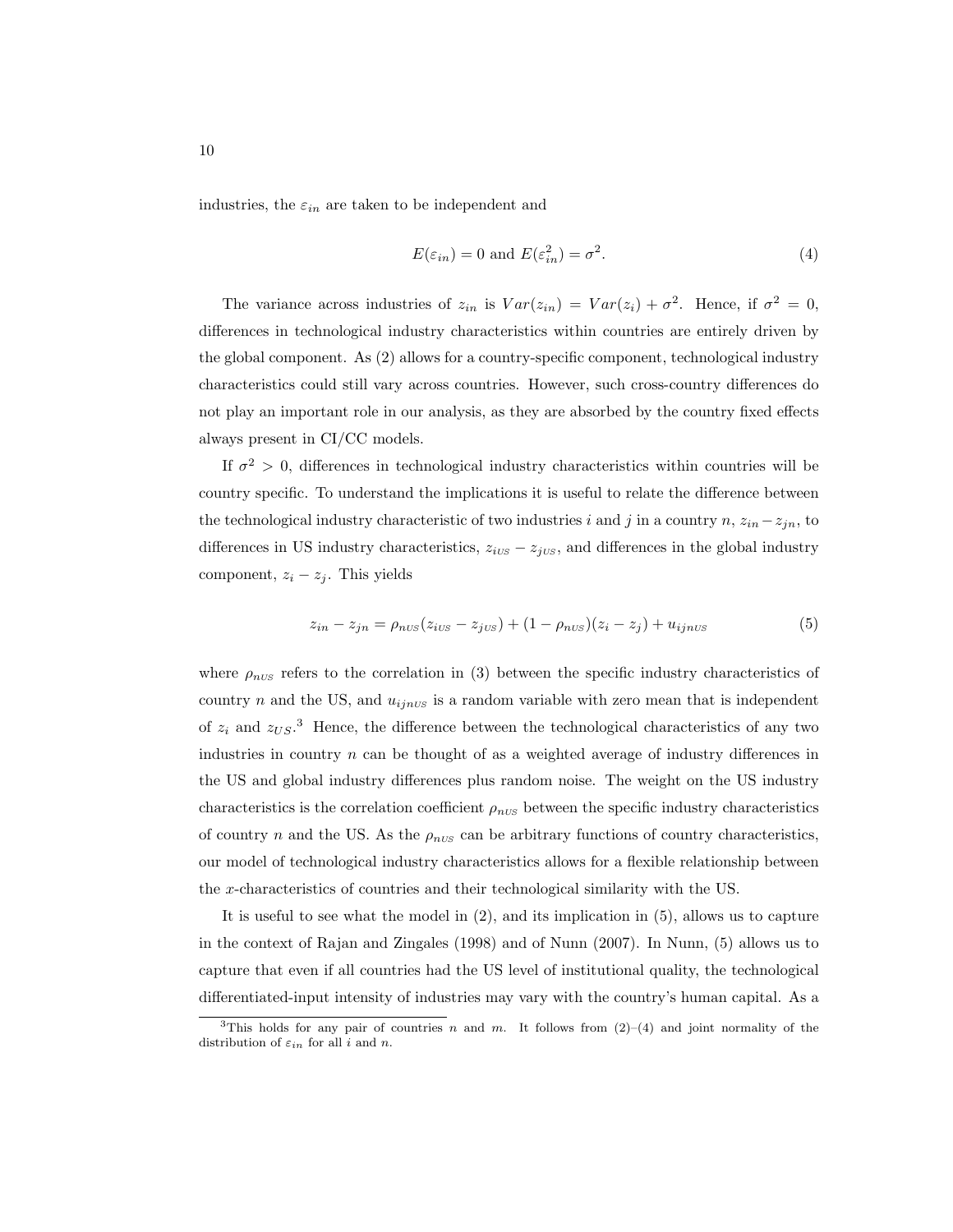result, industries in countries with high human capital may be more similar to US industries. In this case,  $\rho_{nUS}$  would be positive and larger for countries with high human capital than for countries with low human capital.<sup>4</sup> The estimation approach in the CI/CC literature fails to take this possibility into account. As a result, estimates of the effect of institutional quality on industry outcomes could be biased upward or downward. The sign of the bias depends on how  $\rho_{nUS}$  changes as country n and the US become more dissimilar in terms of their x-characteristics. In Rajan and Zingales (1998), the key industry characteristic is external-finance intensity. This variable is seen as capturing technological shocks that raise an industry's investment opportunities beyond what internal funds support. The externalfinance intensity of industries in all countries is approximated by that of US industries. The model in (2), and its implication in (5), allows us to capture that the technological shocks affecting US industries could be more similar to shocks in countries with high levels of economic development.

It is interesting to note that (5) does not determine whether the difference between the technological characteristics of any two industries in country n increases or decreases relative to the US as  $\rho_{nUS}$  increases. This gives the model additional flexibility. For example, consider the effect of a country's human capital on the differentiated-input intensity of its industries discussed above in the context of Nunn (2007). Compared to the US, industries might be less relation-specific-input intensive in countries with low human capital. However, there is no reason to suppose that this effect is stronger in some industries than others. Hence, the difference in the reliance on differentiated inputs between two industries  $i$  and  $j$  in a country with low human capital may be greater or smaller than in the US.

### 3.2 Characterizing the Benchmarking Estimator

We now apply the estimation approach used in the CI/CC literature to the model in (1) and (2). This yields what we refer to as the (standard) benchmarking estimator. We then discuss the forces shaping the bias of this estimator.

<sup>4</sup>As an aside, a country's human capital could also affect industry outcomes through the technological human-capital intensity of industries of course.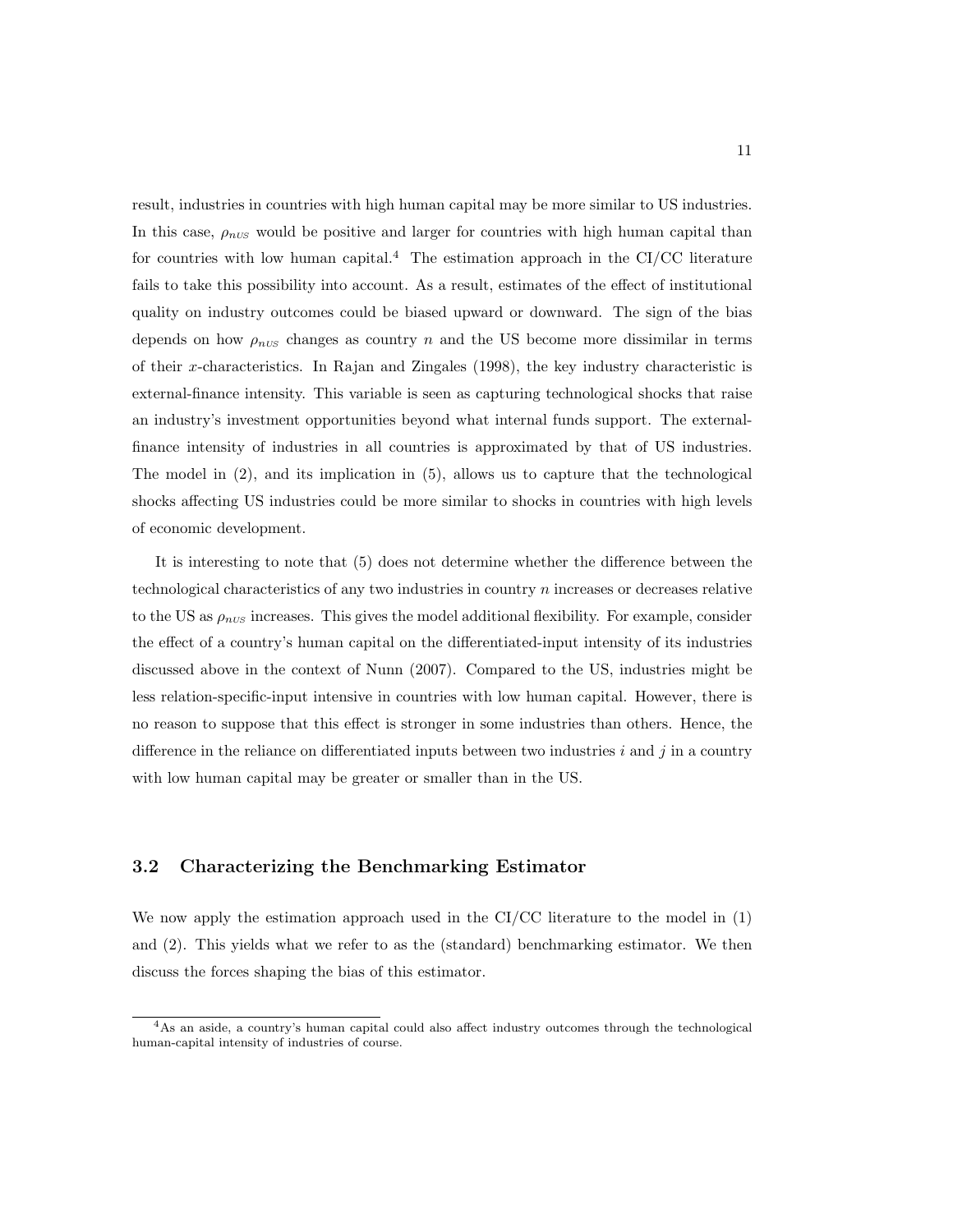#### 3.2.1 The Benchmarking Estimator

The estimating equation in the cross-industry cross-country literature is

$$
y_{in} = a_i + a_n + bx_n z_{i \text{us}} + residual_{in} \tag{6}
$$

where  $a_i$  and  $a_n$  are industry and country fixed effects, and  $z_{iUS}$  denotes the industry characteristics of the benchmark country (we use the subscript US as the benchmark country is usually the US). The effect of interest is captured by the coefficient  $b$  on the industry-country interaction, and the method of estimation is least squares.<sup>5</sup>

It is useful to write the least-squares estimator of  $b$  in  $(6)$  in terms of demeaned variables (e.g. Baltagi, 2008)

$$
\hat{b} = \frac{\frac{1}{N} \frac{1}{I} \sum_{n=1}^{N} \sum_{i=1}^{I} (z_{iUS} - \overline{z}_{US})(x_n - \overline{x}) (y_{in} - \overline{y}_n - \overline{y}_i + \overline{y})}{\frac{1}{N} \frac{1}{I} \sum_{n=1}^{N} \sum_{i=1}^{I} (z_{iUS} - \overline{z}_{US})^2 (x_n - \overline{x})^2}
$$
(7)

where  $\bar{y}$  is the average of  $y_{in}$  across industries and countries;  $\bar{y}_i$  is the cross-country average of  $y_{in}$  for industry i,  $\overline{y}_n$  is the cross-industry average of  $y_{in}$  for country  $n, \overline{z}_{US}$  is the crossindustry average of  $z_{iUS}$ , and  $\bar{x}$  is the cross-country average of  $x_n$ .

To see when the standard benchmarking estimator identifies the main parameter of interest  $\beta$ , we consider the probability limit of  $\hat{b}$  as the number of industries goes to infinity. Substituting (1) in (7) and taking the probability limit—see the Supplementary Appendix for details—yields

$$
b = \plim_{I \to \infty} \hat{b} = \left(1 - \frac{\sigma^2}{Var(z_{US})}\right)\beta + \left(\frac{\sigma^2}{Var(z_{US})}\right)(\alpha A + \beta B) \tag{8}
$$

where  $\sigma^2$  is the variance of  $\varepsilon_{in}$  and  $Var(z_{US})$  is the variance of the US industry characteristic  $z_{iUS}$ , with  $\sigma^2 / Var(z_{US}) < 1$ ;  $\alpha$  captures direct effects of industry characteristics on industry outcomes; and A and B capture the relationship between the characteristic  $x_n$  of

<sup>&</sup>lt;sup>5</sup>We assume  $x_n$  to be exogenous. In some applications in the literature, exogeneity is an issue and  $x_n$  is therefore instrumented. In these applications, our analysis applies to the reduced-form equation. We always include the US (benchmark country) as one of the countries in our analysis. The literature sometimes drops the benchmark country but, given the relatively large number of countries included, this generally makes very little difference for the estimates.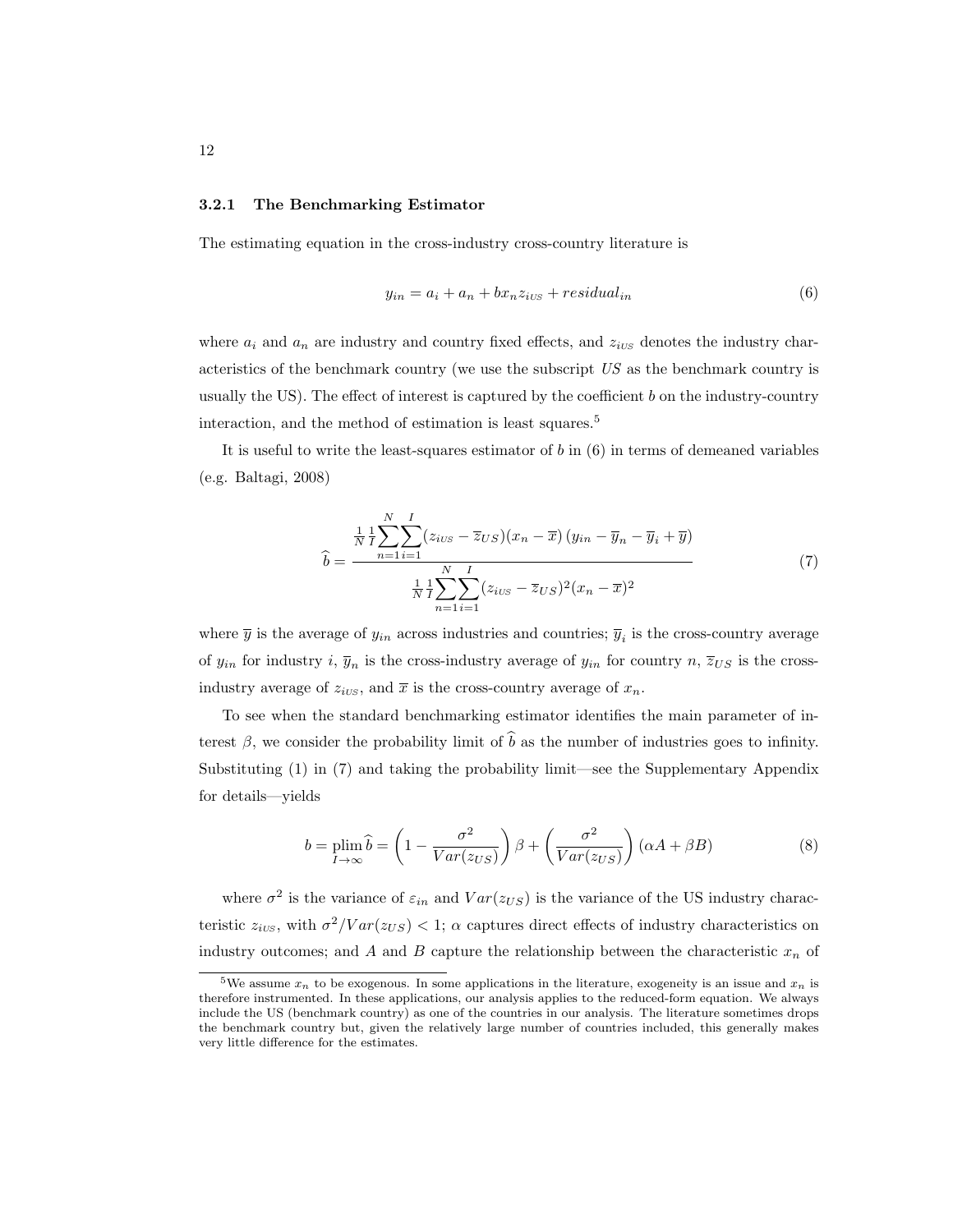country n and how similar the country is technologically to the US (as measured by  $\rho_{nUS}$ )

$$
A = \frac{Cov(x_n, \rho_{nUS})}{Var(x_n)} = \frac{\sum_{n=1}^{N} (x_n - \overline{x})\rho_{nUS}}{\sum_{n=1}^{N} (x_n - \overline{x})^2}
$$
(9)

and

$$
B = \frac{Cov(x_n, \rho_{nUS}x_n)}{Var(x_n)} = \frac{\sum_{n=1}^{N} (x_n - \overline{x})x_n \rho_{nUS}}{\sum_{n=1}^{N} (x_n - \overline{x})^2}.
$$
 (10)

For example, suppose that the US is a high- $x$  country, i.e., the US has a high level of financial development, institutional quality, or human capital. Then A is positive if countries that are similar technologically to the US are also similar in terms of the x-characteristic. In the typical application of CI/CC models in the literature, B would also be positive in this case.<sup>6</sup>

An implication of (8) is that the benchmarking estimator identifies  $\beta$  when there is no cross-country heterogeneity in technological industry characteristics,  $\sigma^2 = 0$ . In this case, the technological differences between US (benchmark country) industries are identical to the technological differences between industries of all other countries. Using US industry characteristics as a proxy for the technological industry characteristics of all other countries does therefore not involve any measurement error.<sup>7</sup>

When there is cross-country heterogeneity in technological industry characteristics,  $\sigma^2$  > 0, the benchmarking estimator in (8) is biased and the bias is shaped by two main forces. First, how much country-specific heterogeneity there is in technological industry characteristics (captured by  $\sigma^2/Var(z_{US})$ ). Second, how the technological similarity of countries with the US (captured by  $\rho_{nUS}$ ) covaries with their characteristics  $x_n$  (captured by A and B). We now discuss these forces in some interesting special cases and show that the benchmarking estimator may be attenuated, biased away from zero (amplified), or entirely spurious.

 $6$ Theoretically, the sign of B could depend on the distribution of the x-characteristics across countries even if A is positive.

<sup>&</sup>lt;sup>7</sup>As already mentioned, our model for  $z_{in}$  in (2) allows for a country-specific component  $z_n$  and the levels of technological industry characteristics could therefore vary across countries even if  $\sigma^2 = 0$ . But such cross-country heterogeneity does not play an important role in our analysis, as it is absorbed by the country fixed effects always present in CI/CC models.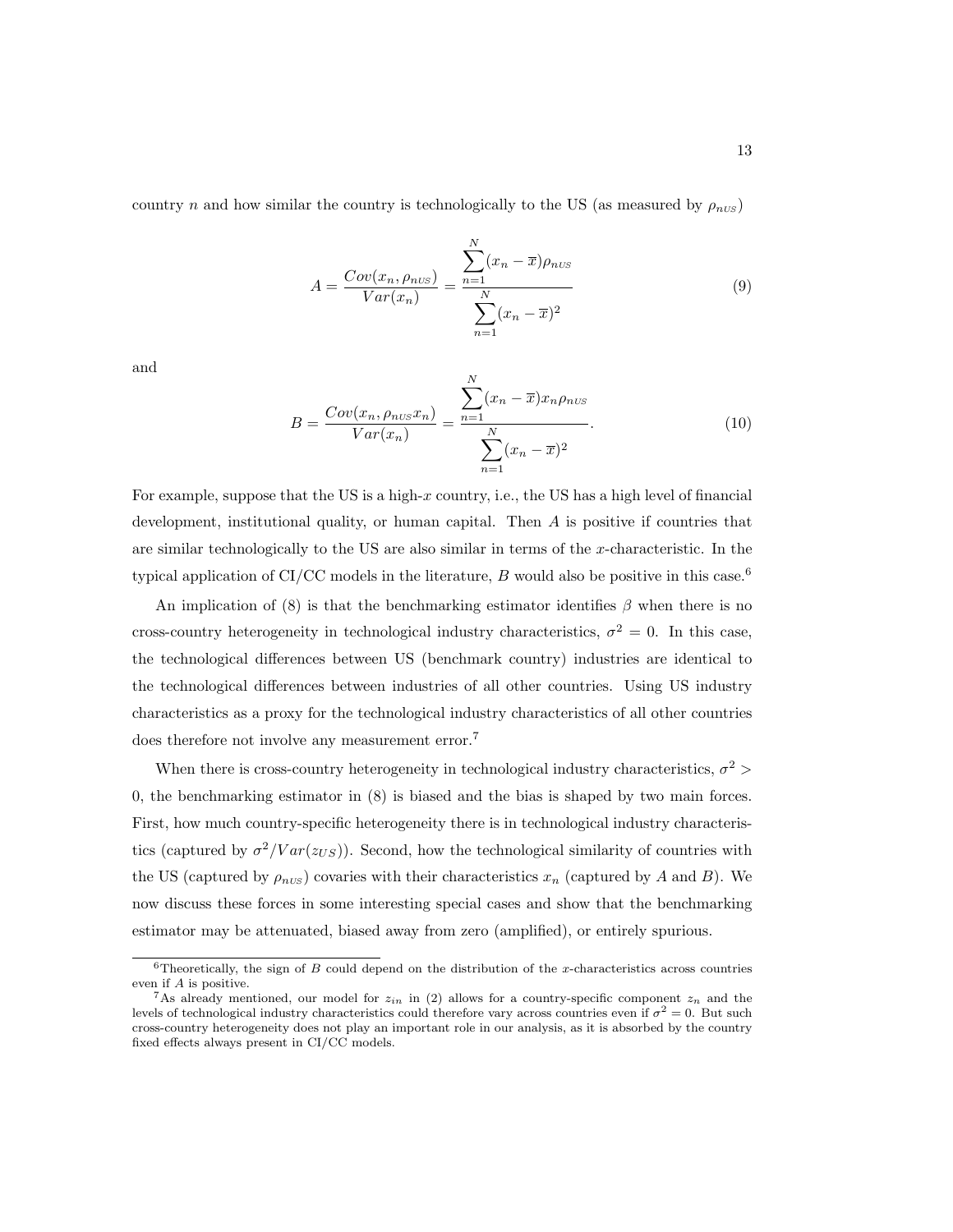#### 3.2.2 The Bias of the Standard Benchmarking Estimator: a First Approach

Attenuation Bias. We start with the case that we see as corresponding to the implicit assumption in the CI/CC literature. In this case, differences between the technological industry characteristics of a country and global technological industry characteristics are assumed to be completely idiosyncratic to the country. Put differently, the technological industry characteristics of different countries are related through global industry characteristics only.

Formally, this assumption amounts to  $\rho_{nm} = 0$  for all country pairs  $n \neq m$ . In this case, (9) and (10) imply  $A = B = 0$  and the expression for the standard benchmarking estimator in (8) simplifies to  $b = \beta(1 - \sigma^2 / Var(z_{US}))$ . As  $\sigma^2 / Var(z_{US}) < 1$ , the benchmarking estimator b has the same sign as the parameter of interest  $\beta$  but is biased towards zero.<sup>8</sup> This possibility is generally understood in the CI/CC literature and explained in terms of a classical measurement error bias due to US (benchmark) industry characteristics measuring the technological industry characteristics of other countries with some error (e.g. Rajan and Zingales, 1998). In fact, the expression for the probability limit of the benchmarking estimator when  $\rho_{nm} = 0$  is analogous to that of the least-squares estimator in the presence of classical measurement error, with  $1-\sigma^2/Var(z_{US})$  playing the role of the reliability or signalto-total-variance ratio (e.g., Wooldridge, 2002). Intuitively, when  $\rho_{nm} = 0$ , US industry characteristics are an equally imperfect proxy for the technological industry characteristics of all other countries and become a uniformly worse proxy for the technological industry characteristics of all other countries as  $\sigma^2/Var(z_{US})$  increases.

Spurious Interaction Effect. When there is cross-country heterogeneity in technological industry characteristics, the standard benchmarking estimator can indicate a positive effect of the country characteristic  $x_n$  on industry outcomes even though  $x_n$  does not actually enter the true model at all. To see this, suppose that  $\beta = 0$ , which implies that the country characteristic  $x_n$  drops out from the true model in  $(1)$ . Suppose also that there is cross-country heterogeneity in technological industry characteristics,  $\sigma^2 > 0$ . In this case, the standard benchmarking estimator in (8) is  $b = \alpha A \sigma^2 / Var(z_{US})$ . Hence, if  $\alpha A > 0$ , the

<sup>&</sup>lt;sup>8</sup>As already mentioned, the assumption  $Var(z_i) > 0$  implies  $\sigma^2 / Var(z_{US}) < 1$  as at least some of the variation in technological industry characteristics in each country, including the US, is due to the global component.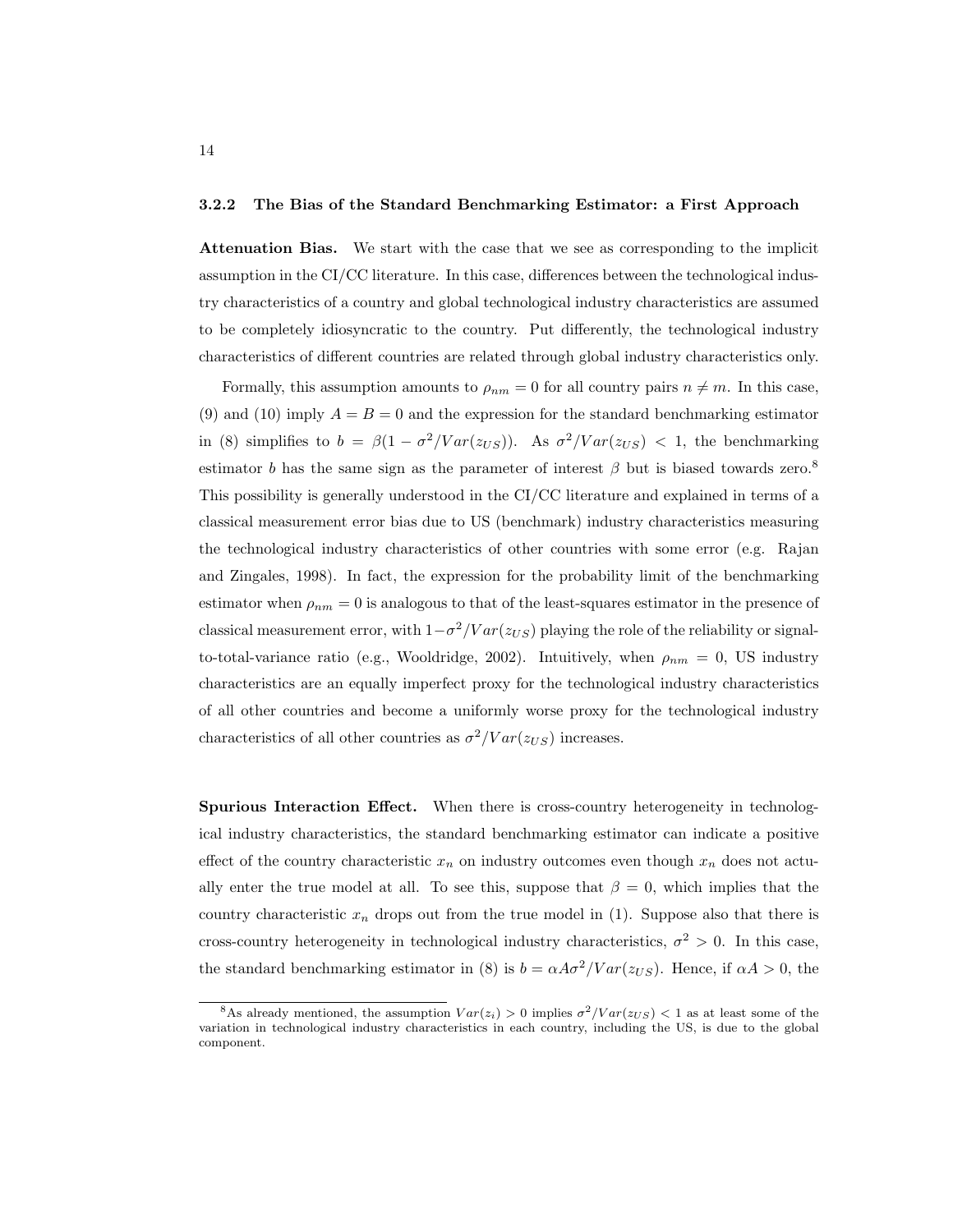standard benchmarking estimator indicates a positive effect of the industry-country interaction  $x_n z_{i\text{US}}$  on industry outcomes, although the country characteristic is in fact irrelevant for industry outcomes. This is because  $\alpha A > 0$  implies that cross-country heterogeneity in technology is such that industry outcomes in high- $x$  countries are more closely correlated with US industry characteristics than industry outcomes in low- $x$  countries.<sup>9</sup> The standard benchmarking estimator misinterprets this as a positive effect of the industry-country interaction  $x_n z_{i\text{US}}$  on industry outcomes, and therefore leads to the erroneous conclusion that the country characteristic  $x_n$  has an effect on industry outcomes.<sup>10</sup>

The size of the spurious effect generated by the standard benchmarking estimator depends on A in (9). A is the slope of a least-squares regression of  $\rho_{nUS}$ , which measures technological similarity of country  $n$  with the US, on the x-characteristic of countries. As a result, the bias of the standard benchmarking estimator could be sizeable although countries that are similar to the US in the x-characteristic are also similar technologically, if there is a drop-off in technological similarity with the US as countries become less similar in the  $x$ -characteristic. In fact, if (i) countries similar to the US in the x-characteristic are also similar technologically; (ii) countries are on average similar to the US in the x-characteristic; and (iii) there is a drop-off in technological similarity as countries become less similar to the US in the xcharacteristic, then the bias of the standard benchmarking estimator can be sizeable although the average country is technologically quite similar to the US.

Amplification Bias. The benchmarking estimator can also result in an amplification bias. To see this in the simplest case, assume there is no direct effect of industry characteristics on outcomes,  $\alpha = 0$ . In this case, (8) simplifies to  $b = \beta \left[1 + (B-1)\sigma^2 / Var(z_{US})\right]$ . If  $B > 1$  and there is cross-country heterogeneity in technological industry characteristics

<sup>&</sup>lt;sup>9</sup>This could be because the technological industry characteristics of high- $x$  countries are more similar to US industry characteristics and there is a positive direct effect of technological industry characteristics on industry outcomes  $(A > 0$  and  $\alpha > 0)$ . Alternatively, technological industry characteristics of high-x countries could be less similar to US industry characteristics and there could be a negative direct effect of technological industry characteristics on industry outcomes  $(A < 0$  and  $\alpha < 0)$ .

<sup>&</sup>lt;sup>10</sup>More formally, when  $\beta = 0$ , the benchmarking estimator solely reflects the covariation between the direct effect of country-specific industry characteristics on industry outcomes  $\alpha \varepsilon_{in}$  and the interaction  $x_n z_{iUS}$ . This covariation is  $\alpha \frac{1}{N} \sum_{n=1}^{N} (x_n - \overline{x}) E \varepsilon_{in} (z_{iUS} - z_i) = \alpha \frac{1}{N} \sum_{i=1}^{N} (x_n - \overline{x}) \sigma^2 \rho_{nUS} = \alpha \sigma^2 Cov(x_n, \rho_{nUS})$  where we made use of the definition of  $\rho_{nUS}$ . Hence, as long as there is cross-country heterogeneity in technological industry characteristics, the covariation is positive if and only if  $\alpha Cov(x_n, \rho_{nUS}) > 0$ . Using the definition of A, this is equivalent to  $\alpha A > 0$ .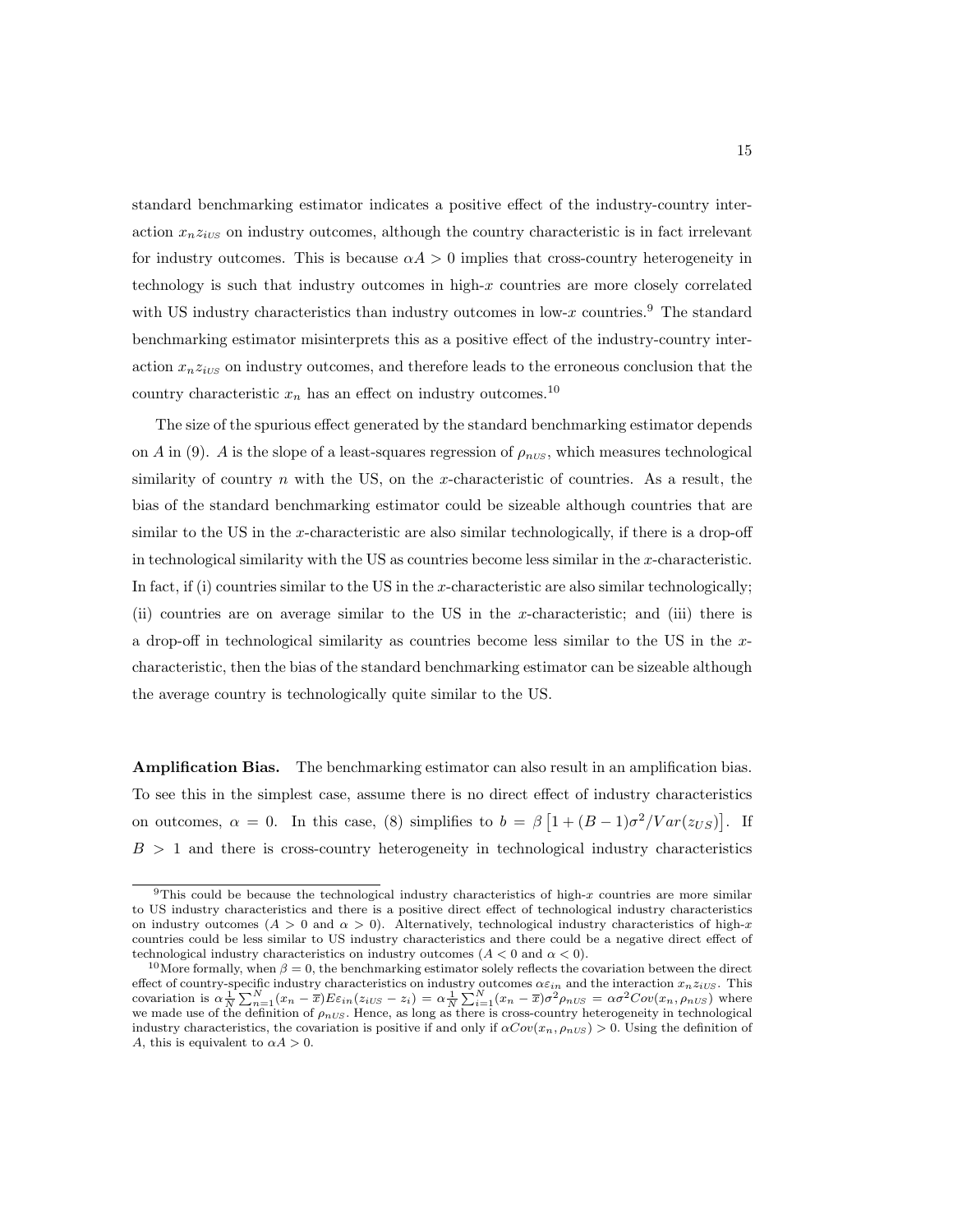$(\sigma^2 > 0)$ , the benchmarking estimator b will be an amplified version of  $\beta$ ,  $|b| > |\beta|$  and  $sign(b) = sign(\beta).$ 

The amplification bias of the standard benchmarking estimator is the most difficult bias to understand intuitively. At the most general level, for there to be an amplification bias, US industry characteristics must be a better proxy for the technological industry characteristics of countries that have x-characteristics similar to the US. To see the sources of the amplification bias of the standard benchmarking estimator in detail, it is useful to rewrite the model in (1) as

$$
y_{in} = \gamma_n z_{in} + \nu_{in} \tag{11}
$$

$$
\gamma_n = \beta x_n \tag{12}
$$

where we continue to assume  $\alpha = 0$ . We simplify further by treating the disturbance  $\nu_{in}$ as an independent and identically distributed random variable. The parameters  $\gamma_n$  in (11) capture the effect of industry characteristics on outcomes in different countries. We refer to these parameters as country-specific slopes. The parameter  $\beta$  in (12) captures how these country-specific slopes covary with the country characteristic  $x_n$ .

Now imagine estimating the country-specific slopes  $\gamma_n$  in (11) separately for each country. As we only observe the technological industry characteristics of the US, we use US industry characteristics  $z_{iUS}$  as a proxy for the technological industry characteristics  $z_{in}$  of each country. We denote the least-squares slope estimates of  $\gamma_n$  by  $\hat{g}_n$ . Clearly,  $\hat{g}_n$  will generally be biased. To see the factors shaping the bias we take the probability limit of  $\hat{g}_n$  as the number of industries I goes to infinity. This yields

$$
g_n = \plim_{I \to \infty} \widehat{g}_n = \gamma_n \left[ \left( 1 - \frac{\sigma^2}{Var(z_{US})} \right) + \left( \frac{\sigma^2}{Var(z_{US})} \right) \rho_{nvs} \right]
$$
(13)

where  $\sigma^2 / Var(z_{US})$  < 1. The term in square brackets turns out to be the correlation coefficient between the technological industry characteristics of country  $n$  and the US,  $corr(z_{in}, z_{iUS})$ . Hence, the bias of the least-squares slopes,  $g_n - \gamma_n$ , reflects the technological similarity between country n and the US as captured by  $corr(z_{in}, z_{ivs})$ . This yields two insights: (i) the more similar a country is technologically to the US (the closer  $corr(z_{in}, z_{ivS})$ to 1), the smaller the bias of the least-squares slopes in (13); and (ii) the least-squares slopes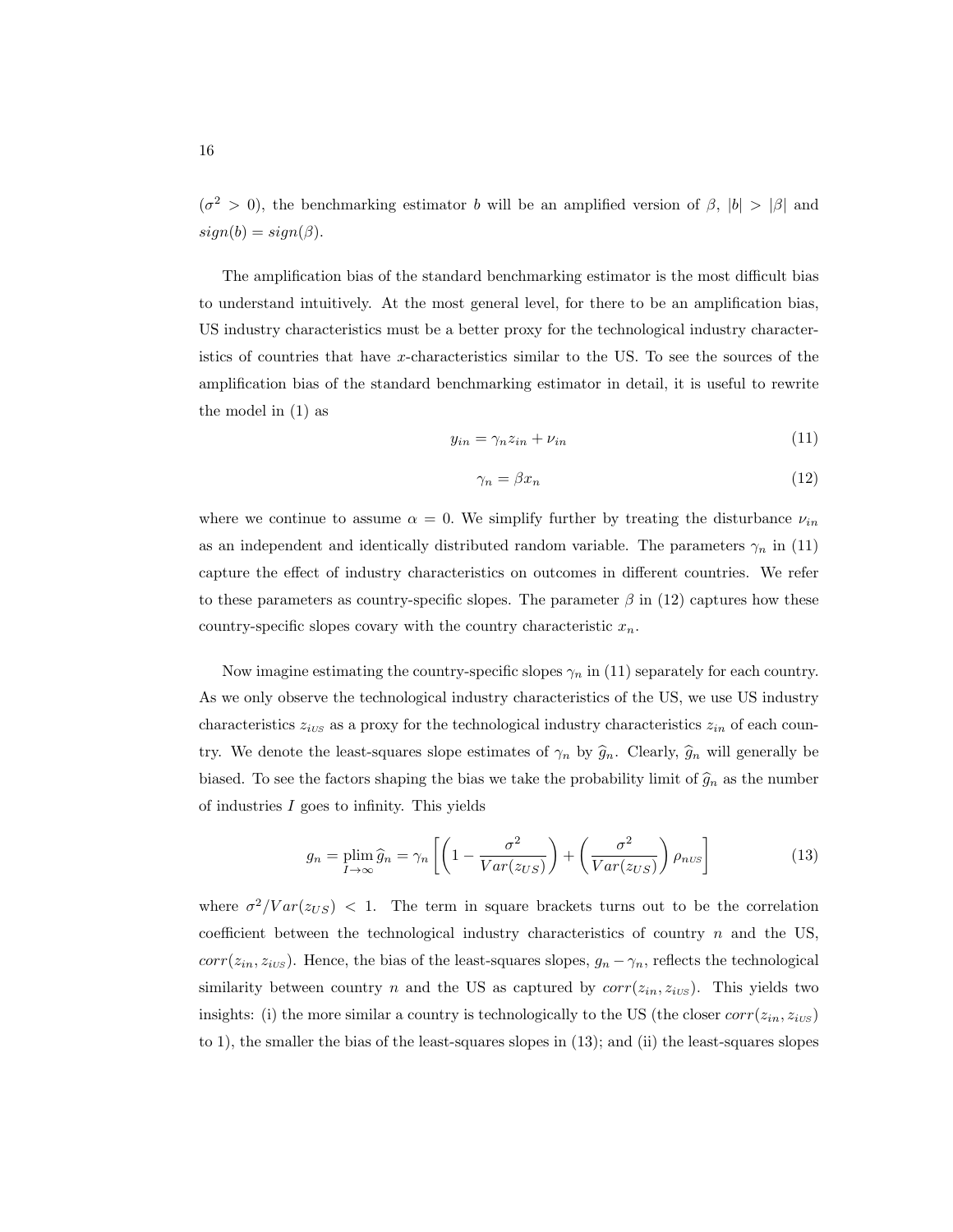in  $(13)$  are biased towards zero (attenuated) for all countries n, as long as the technological industry characteristics of all countries are positively correlated with those of the US  $(corr(z_{in}, z_{iUS}) \geq 0$  for all *n*).

Hence, as long as  $corr(z_{in}, z_{iUS}) \geq 0$  for all countries n, the term in square brackets in (13) can be thought of as the so-called attenuation factor in the classical measurement error literature. This attenuation factor is larger—and hence the attenuation bias is smaller—for countries that are more similar technologically to the US.

That the country-specific least-squares slope estimates in (13) might be attenuated for all countries is not difficult to understand from the perspective of the classical measurement error literature, as US industry characteristics will generally proxy for industry characteristics of other countries with error. It is harder to see why, if all the slope estimates in (13) are attenuated, the standard benchmarking estimator may be subject to an amplification bias. This is possible because the attenuation bias of the least-squares slope estimates is heterogeneous across countries, with a smaller attenuation bias for countries that are more similar technologically to the US.

To see this, it is useful to express the standard benchmarking estimator in (8) as a slope of slopes. We start from the least-squares slopes  $g_n$  in (13) obtained by regressing outcomes across industries on US industry characteristics separately for each country  $n$ . These country-specific slopes  $g_n$  are then regressed on the country characteristics  $x_n$ . The least-squares slope of the second, cross-country regression is the standard benchmarking estimator in (8). To see this, note that

$$
\frac{\sum_{n=1}^{N} g_n(x_n - \overline{x})}{\sum_{n=1}^{N} (x_n - \overline{x})^2} = \beta \left( \frac{\sum_{n=1}^{N} \left[ \left( 1 - \frac{\sigma^2}{Var(z_{US})} \right) + \left( \frac{\sigma^2}{Var(z_{US})} \right) \rho_{nUS} \right] \gamma_n(x_n - \overline{x})}{\sum_{n=1}^{N} (x_n - \overline{x})^2} \right)
$$
\n
$$
= \beta \left[ \left( 1 - \frac{\sigma^2}{Var(z_{US})} \right) + \left( \frac{\sigma^2}{Var(z_{US})} \right) B \right] = b.
$$
\n(14)

The left-most expression in (14) is the standard expression for the slope of a least-squares regression, in this case of  $g_n$  on  $x_n$ . The first equality follows from substituting the leastsquares slopes in (13) for  $g_n$ . The second equality uses (12) and the definition of B in (10),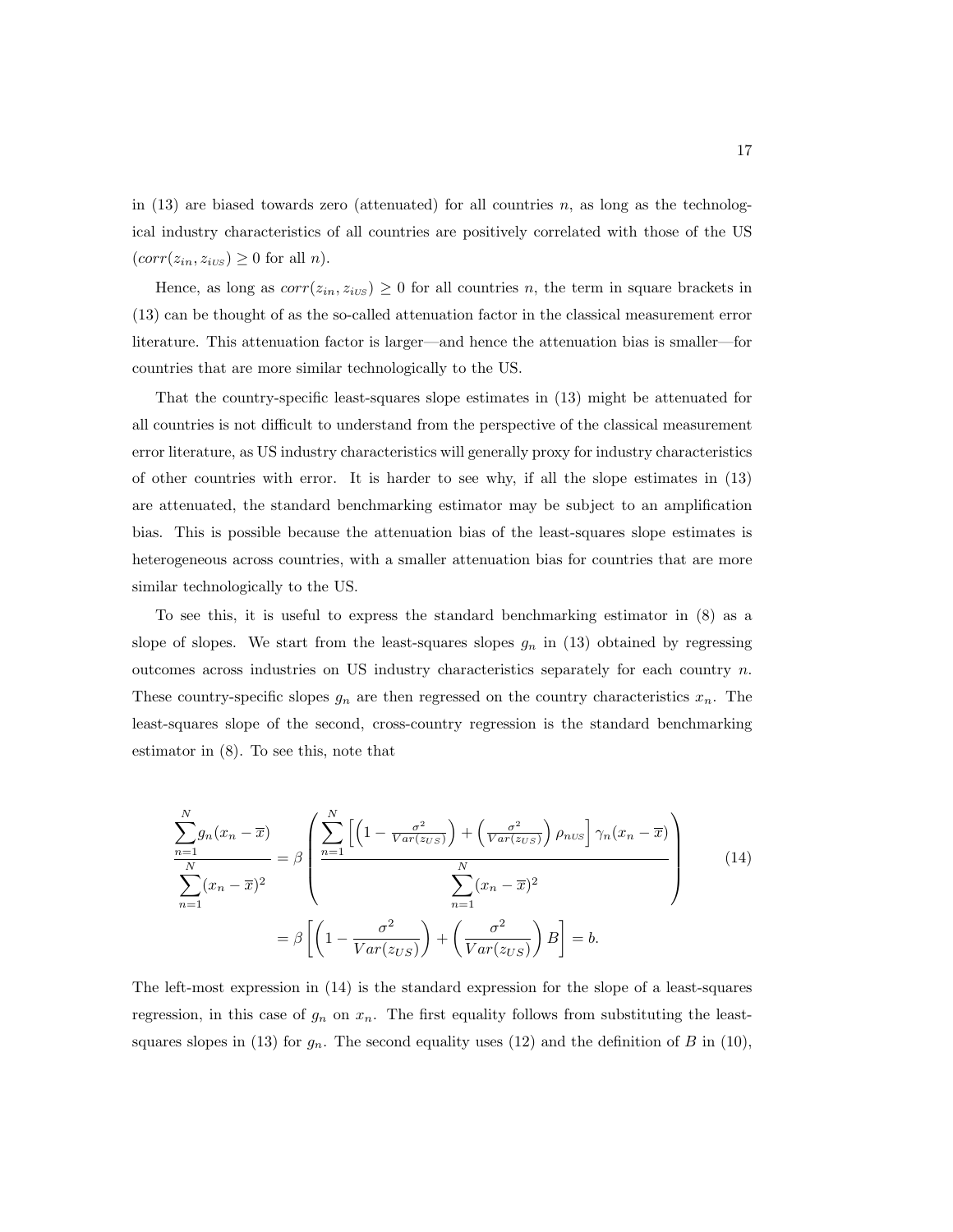and the last equality uses the expression for b in (8) for the case  $\alpha = 0$ . The key message of the slope-of-slopes expression for the standard benchmarking estimator in (14) is that the bias of the estimator reflects how the attenuation factor of the country-specific least-squares slopes in (13) covaries with the country characteristics  $x_n$ . The amplification bias can emerge when the attenuation factor (bias) is larger (smaller) for countries with greater  $x_n$ .

We now illustrate the amplification bias in the simplest version of our framework.

The Amplification Bias in a Simple Setting. The source of the amplification bias emerges most clearly when there are two groups of countries and countries in the same group are identical. In this two-group setting, the formula for the benchmarking estimator in (14) simplifies to

$$
b = \frac{g_s - g_D}{x_s - x_D} \tag{15}
$$

where  $g_S$  and  $g_D$  are the country-specific slope estimates in (13) for countries in group S and group  $D$ , and  $x_S$  and  $x_D$  are the x-characteristics in the two country group.

Suppose that the US is part of group  $S$ . As countries in the same group are identical, all countries n in group S are identical technologically to the US,  $\rho_{nUS} = 1$ . As a result, (13) implies that the estimated and the true country slopes are the same for all countries in group S:  $g_s = \gamma_s$ . This is unsurprising as using US technological industry characteristics as a proxy for the technological industry characteristics of other countries in group  $S$  does not involve any measurement error.

Suppose that countries in group  $D$  are technologically somewhat different from the US. The simplest approach is to think of these countries as having specific industry characteristics that are uncorrelated with US-specific industry characteristics,  $\rho_{nUS} = 0$  for all n in group D. Then  $(13)$  implies that the estimated country slopes for countries in group D are biased towards zero:  $g_D = (1 - \sigma^2 / Var(z_{US})) \gamma_D$ . This is because US industry characteristics are a noisy proxy for the technological industry characteristics of countries in group D.

Substituting the expressions for  $g_s$  and  $g_D$  into (15) and using (12) yields

$$
b = \beta \left[ 1 + \left( \frac{\sigma^2}{Var(z_{US})} \right) \frac{x_D}{x_S - x_D} \right].
$$
 (16)

Hence, there will be an amplification bias,  $|b| > |\beta|$  and  $sign(b) = sign(\beta)$ , if  $x_s > x_p > 0$ . The bias can be large if the two groups of countries have very similar  $x$ -characteristics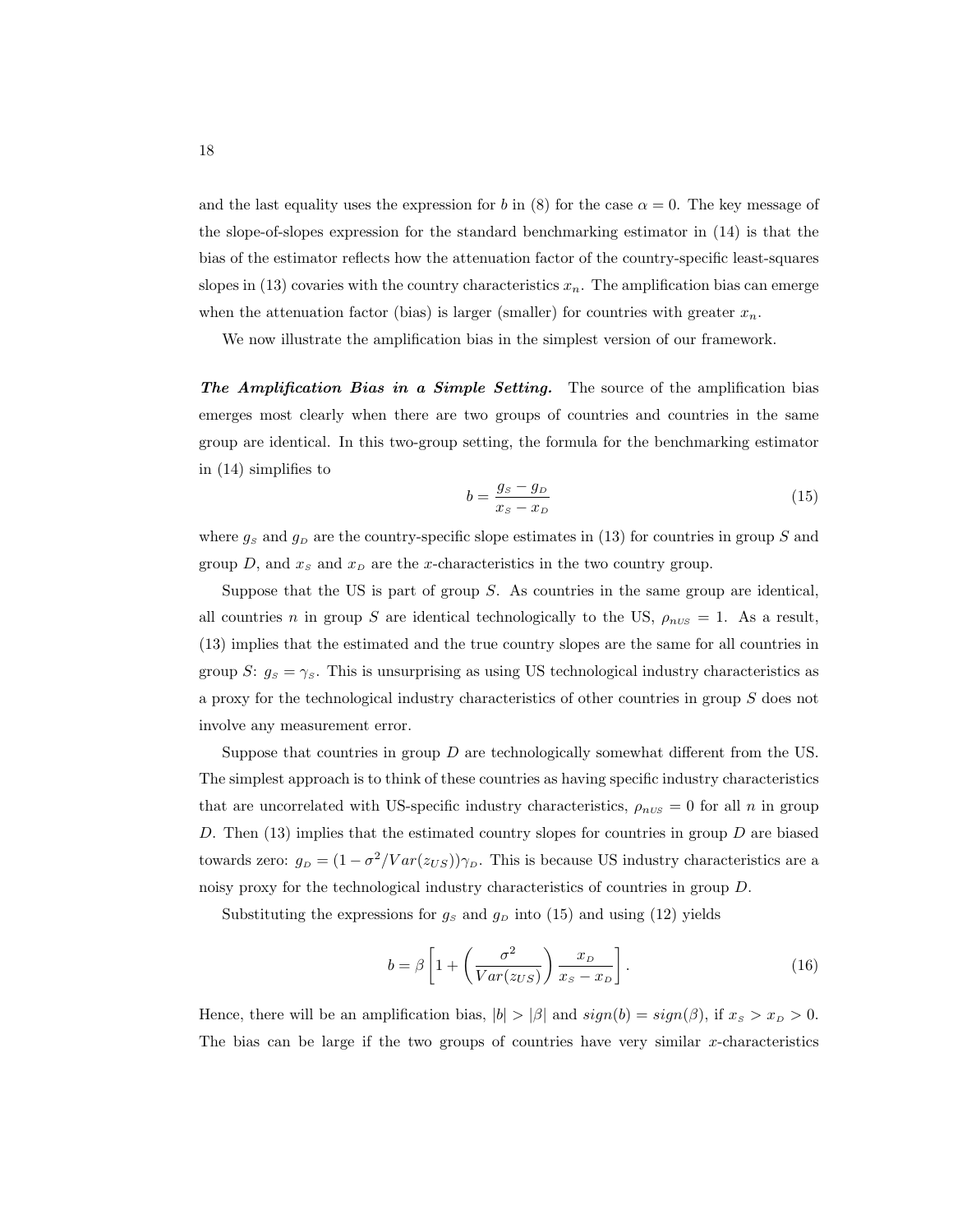because, in this case, there is a strong positive association between the country characteristic  $x_n$  and technological similarity with the US.

Figure 1: The amplification bias in a simple setting.



Figure 1 gives a graphical illustration of the amplification bias in the two-group setting for  $\beta > 0$ . The two circles mark the true country-specific slopes  $\gamma_S$  and  $\gamma_D$  for  $x_S$  and  $x_D$ respectively. The parameter  $\beta$  is the slope of the dashed line connecting the circles as (12) implies  $\beta = (\gamma_s - \gamma_D)/(x_s - x_D)$ . The two solid dots mark the least-squares estimates  $g_s$ and  $g_D$  for  $x_S$  and  $x_D$  respectively. Equation (15) implies that the benchmarking estimator b is the slope of the solid line connecting the solid dots,  $b = (g_S - g_D)/(x_S - x_D)$ . The amplification bias  $b > \beta > 0$  emerges because:

- (i) Countries in group S with high x-values have the same technological industry characteristics as the US. Hence, there is no measurement error when the US is used to proxy for the industry characteristics of these countries. This implies that the least-squares slope estimates for these countries are equal to the true slopes,  $g_s = \gamma_s$ . That is, the circle and the solid dot lie on top of each other.
- (ii) Countries in group  $D$  with low x-values have technological industry characteristics that are somewhat different from those of the US, and US industry characteristics therefore proxy for the technological industry characteristics of all low-x countries with some error.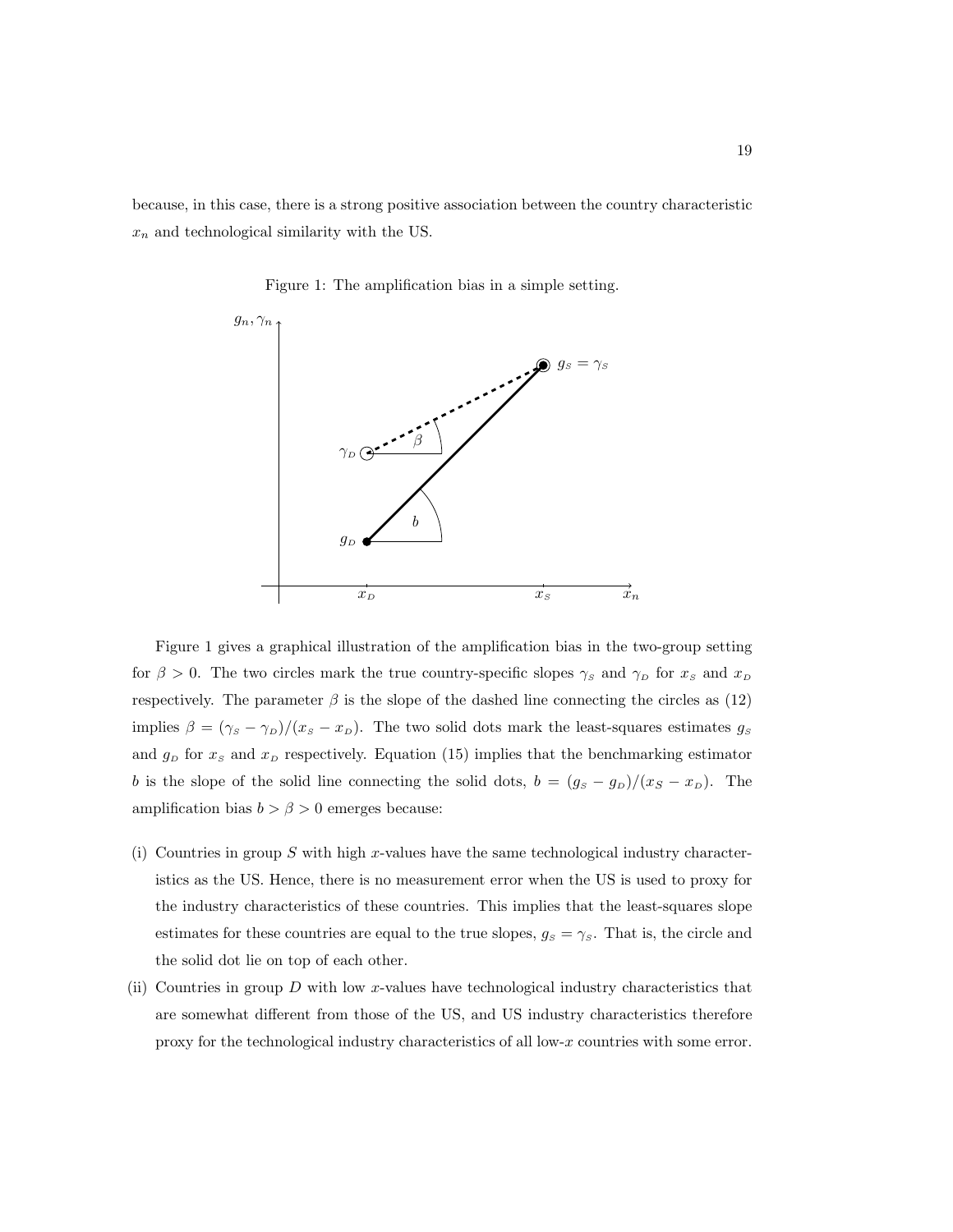Hence, the least-squares slopes estimates  $g_D$  for these countries underestimates the true slopes,  $g_D < \gamma_D$ . That is, the solid dot lies below the circle.

Hence, cross-country heterogeneity in technological industry characteristics implies that using the US industry proxy yields a consistent estimate of  $\gamma_s$  for high-x countries that are technologically identical to the US, but a downwards biased estimate of  $\gamma_D$  for low-x countries that are technologically different from the US. Because the standard benchmarking estimator  $b$  is the slope of the solid line connecting the solid dots while the parameter of interest  $\beta$  is the slope of the dashed line connecting the circles, this leads to an amplification bias,  $0 < \beta < b$ . More generally, the amplification bias of the standard benchmarking estimator arises when greater technological similarity between high- $x$  countries and the US leads to a sufficiently smaller attenuation bias for the country-specific slope estimates of high- $x$ countries.

The size of the amplification bias in the two-group example does not depend on the relative number of countries in the two groups. But the more countries there are in group S with high x-values relative to group  $D$  with low x-values, the more similar the average country becomes technologically to the US. Hence, the amplification bias could be sizeable although the average country is quite similar technologically to the US.

#### 3.2.3 The Bias of the Standard Benchmarking Estimator: the General Case

To characterize the bias of the standard benchmarking estimator more generally, it is useful to distinguish between  $\beta = 0$  and  $\beta \neq 0$ .

If  $\beta = 0$ , (8) simplifies to  $b = \alpha A \sigma^2 / Var(z_{US})$  with  $\sigma^2 / Var(z_{US}) < 1$ . Hence, with crosscountry heterogeneity in technological industry characteristics,  $\sigma^2 > 0$ , the benchmarking estimator is biased upwards if  $\alpha A > 0$  and downwards if  $\alpha A < 0$ .

If  $\beta \neq 0$ , the benchmarking estimator in (8) can be written as

$$
b = \beta \left[ \left( 1 - \frac{\sigma^2}{Var(z_{US})} \right) + \left( \frac{\sigma^2}{Var(z_{US})} \right) \delta \right]
$$
 (17)

where  $\sigma^2 / Var(z_{US}) < 1$  and  $\delta$  is a function of A and B in (9) and (10)

$$
\delta = \theta A + B \tag{18}
$$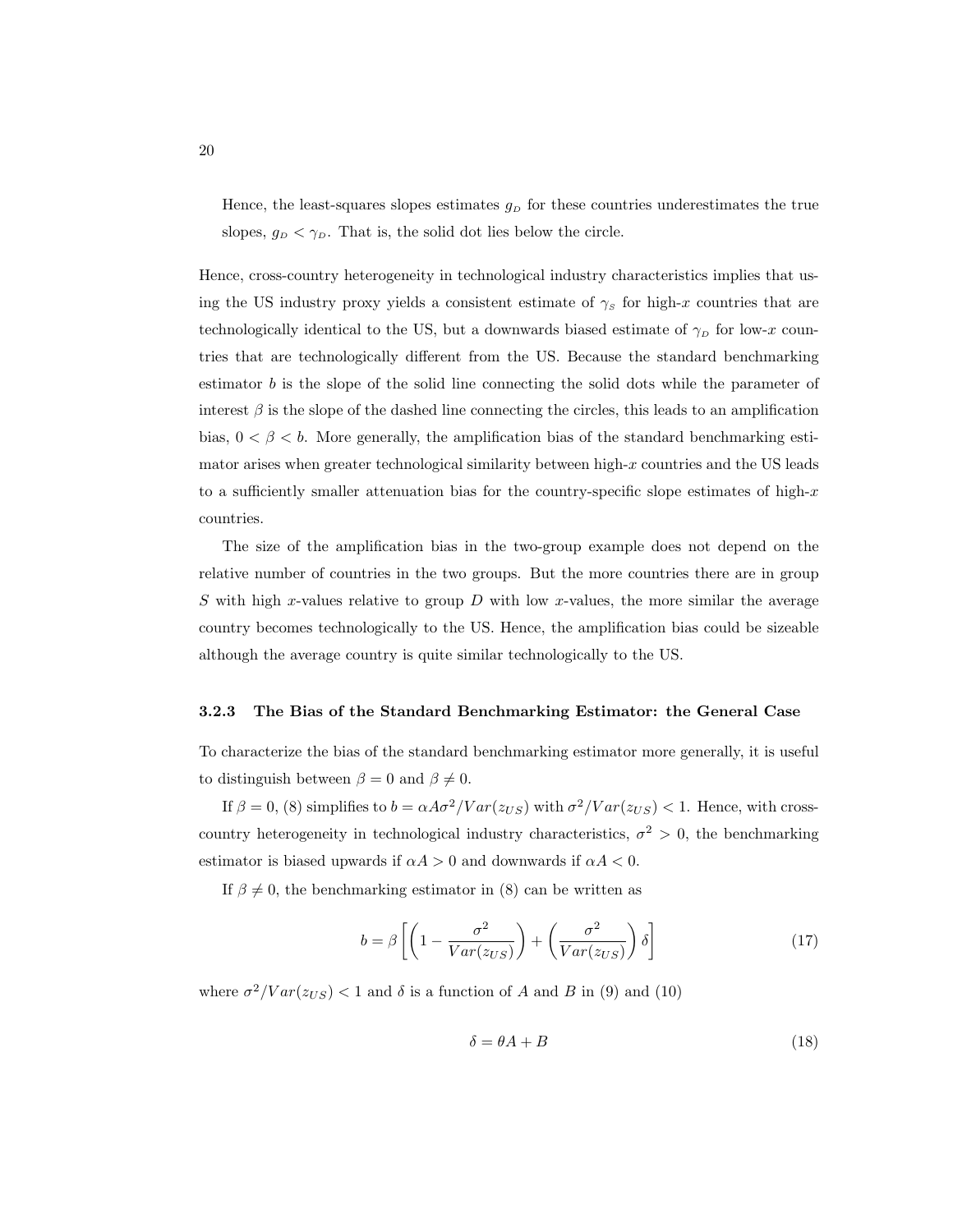with

$$
\theta = \frac{\alpha}{\beta}.\tag{19}
$$

Hence, when there is cross-country heterogeneity in technological industry characteristics,  $\sigma^2 > 0$ , the bias of the benchmarking estimator depends on  $\delta$ . If  $\delta = 0$ , the benchmarking estimator is attenuated. For example, our framework yields  $\delta = 0$  when country-specific industry characteristics are uncorrelated across countries. The expression for the probability limit of the benchmarking estimator in (17) with  $\delta = 0$  is analogous to that of the leastsquares estimator in the presence of classical measurement error, with  $1 - \sigma^2 / Var(z_{US})$ playing the role of the reliability or signal-to-total-variance ratio (e.g., Wooldridge, 2002). If  $\delta > 0$ , there is a (counteracting) force that weakens the attenuation bias and can result in an amplification bias. If  $\delta < 0$ , the benchmarking estimates may have the wrong sign.

We now summarise how the bias of the standard benchmarking estimator depends on  $\delta$ .

PROPOSITION 1 (Bias of standard benchmarking estimator when  $\beta \neq 0$ ).

- 1. If  $0 \le \delta \le 1$ , the standard benchmarking estimator is subject to an attenuation bias: b has the same sign as  $\beta$  but is biased towards zero,  $sign(b) = sign(\beta)$  and  $|b| \leq |\beta|$ .
- 2. If  $\delta > 1$ , the standard benchmarking estimator is subject to an amplification bias: b has the same sign as  $\beta$  but is biased away from zero,  $sign(b) = sign(\beta)$  and  $|b| > |\beta|$ .
- 3. If  $\delta$  < 0, the standard benchmarking estimator may be subject to an attenuation bias, an amplification bias, or may have a different sign than  $\beta$ , depending on  $\sigma^2 / Var(z_{US})$ .

# 4 Identification of  $\beta$

To get a first idea how the effect of interest might be identified and where the challenges lie, we return to the expression for the benchmarking estimator in (17). Inverting it yields  $\beta = b/[1+(\delta-1)\sigma^2/Var(z_{US})]$ . The right-hand-side parameter b can be identified using the benchmarking approach in the literature, and the variance of the US industry characteristics  $Var(z_{US})$  is observable. If we can identify  $\delta$  and  $\sigma^2$ , we can therefore identify  $\beta$ . As we will show,  $\delta$  can be identified from the variances and covariances of industry outcomes for different country pairs. If these variances and covariances would also identify the variance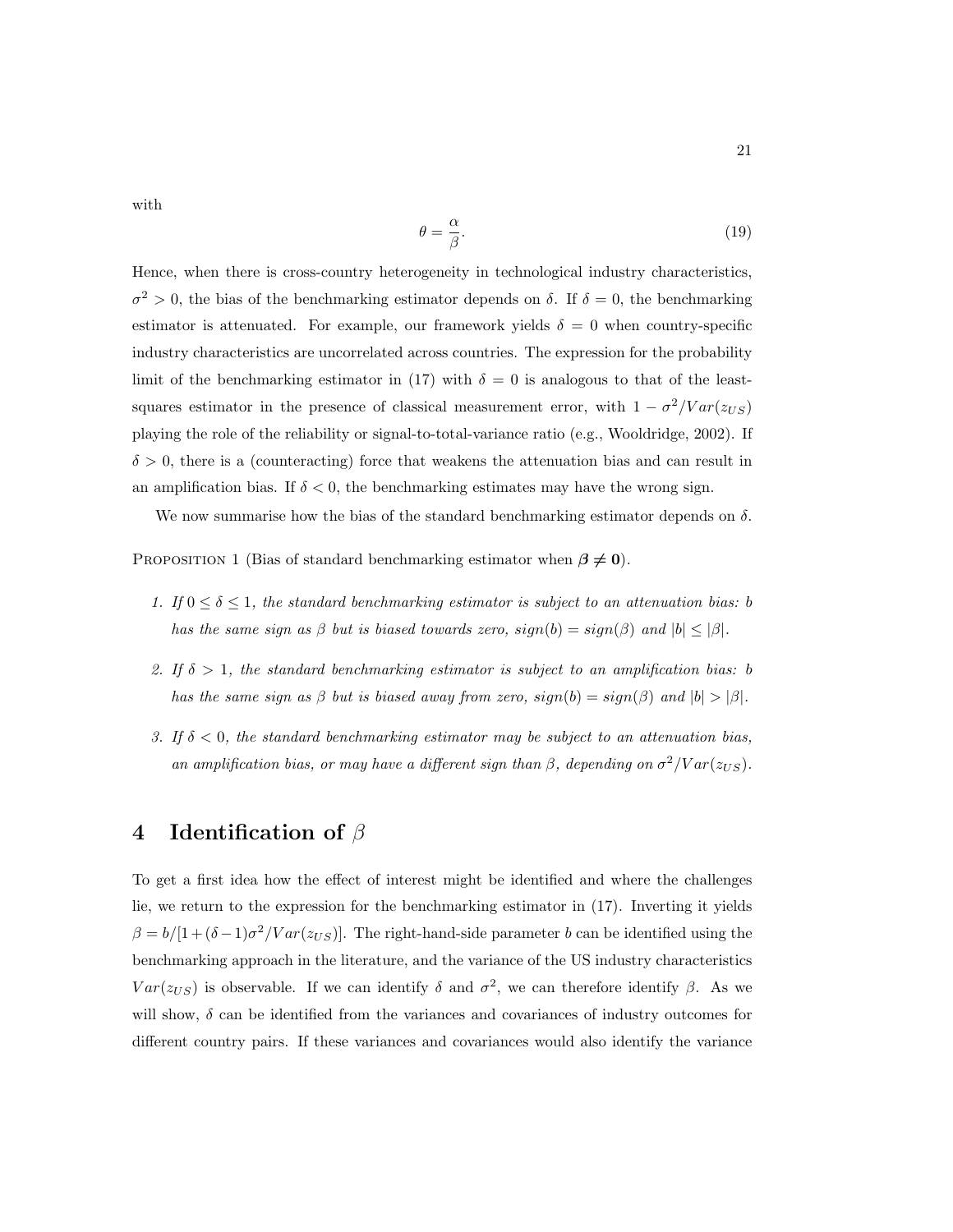of country-specific industry characteristics  $\sigma^2$ , identification of  $\beta$  would be straightforward. But the variances and covariances of industry outcomes do not identify  $\sigma^2$ .

To see how the variances and covariances of industry outcomes for different country pairs help to identify  $\beta$ , we rewrite the model in (1) as

$$
y_{in} = v_i + v_n + \gamma_i x_n + u_{in} \tag{20}
$$

where

$$
\gamma_i = \beta z_i \tag{21}
$$

and

$$
u_{in} = (\alpha + \beta x_n)\varepsilon_{in} \tag{22}
$$

and  $v_i$  and  $v_n$  denote industry and country fixed effects.<sup>11</sup> The industry-specific slopes  $\gamma_i$ capture the effect of the country characteristic on outcomes in different industries.

The effect of (unobservable) country-specific technological industry characteristics  $\varepsilon_{in}$  on industry outcomes is captured by  $u_{in}$  in (22). As a result,  $E(u_{in}u_{im})$ , the variances and covariances of  $u_{in}$  for industry i and countries n, m, play a central role for the identification. To see this, note that (3) and (22) imply

$$
E(u_{in}u_{im}) = (\alpha \sigma + \beta \sigma x_n)(\alpha \sigma + \beta \sigma x_m)\rho_{nm} = \omega_{nm}.
$$
\n(23)

The  $\omega_{nm}$  are useful for identifing  $\delta$  in (18) as they reflect the  $\rho_{nm}$ , how similar any two countries are technologically, and  $\alpha/\beta$ , the direct effect of technological industry characteristics on industry outcomes relative to the industry-country-interaction effect. However, the  $\omega_{nm}$  will not allow us to identify the variance of country-specific industry characteristics  $\sigma^2$ . This is because the  $\omega_{nm}$  solely reflect  $\sigma^2$  through its effects on outcomes, which is why  $\sigma$ appears multiplied by either  $\alpha$  or  $\beta$ . This is what makes the identification of  $\beta$  challenging. To see when and how identification is possible, we proceed in two steps. We first examine the identification of  $\beta$  for known  $\omega_{nm}$ . Then we discuss how the  $\omega_{nm}$  can be identified.

<sup>&</sup>lt;sup>11</sup>These industry and country fixed effects capture the industry and country fixed effects in  $v_{in}$  and absorb  $\alpha z_i$  in the industry fixed effect and  $z_n$  in the country fixed effect.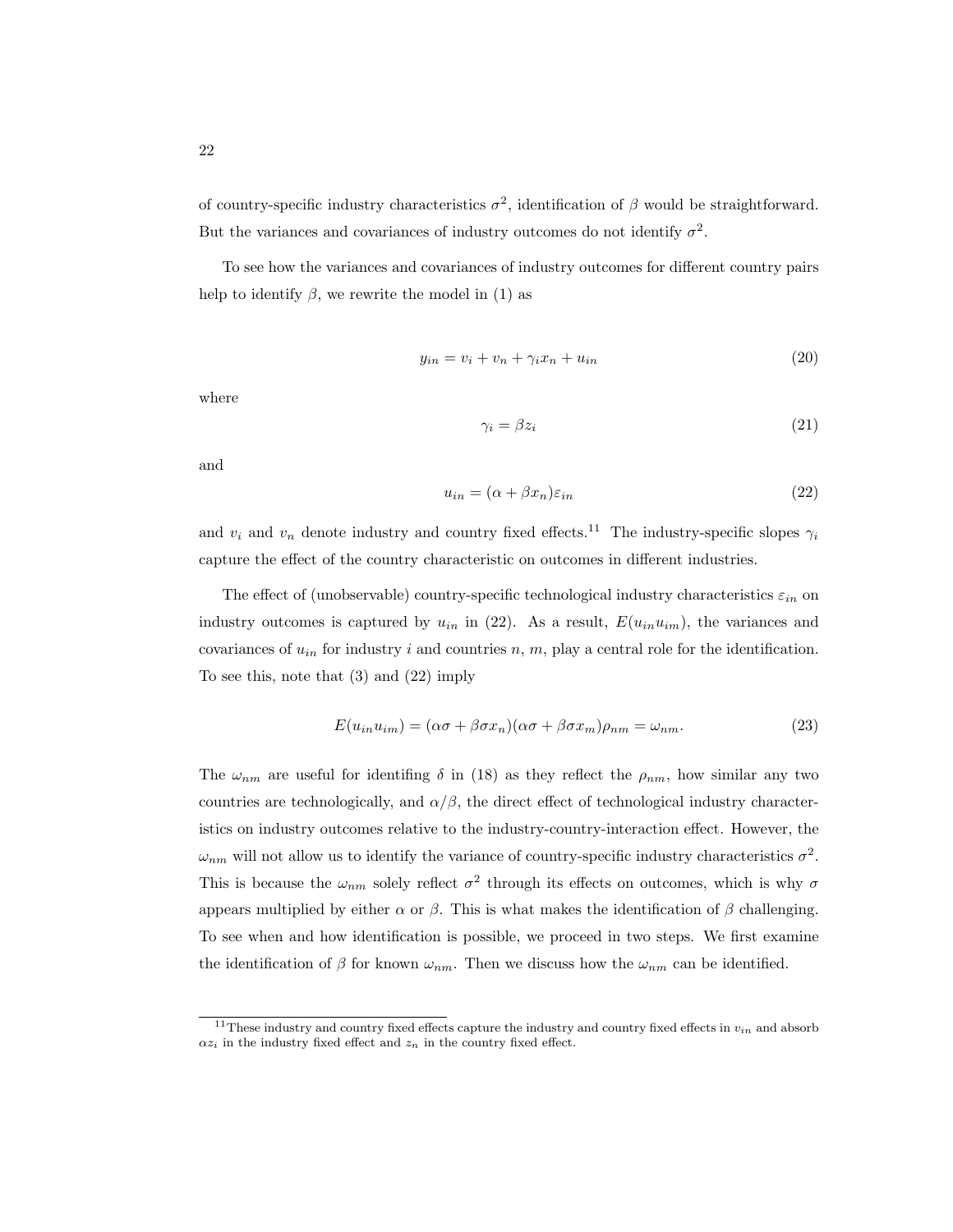#### 4.1 Identification for Known  $\Omega$

It is convenient to collect the variances and covariances  $\omega_{nm}$  in (23) for all countries n, m in the  $N \times N$  variance-covariance matrix  $\Omega$ . The straightforward part is determining whether or not  $\beta = 0$ . The elements on the diagonal of  $\Omega$  are equal to  $\omega_{nn} = (\alpha \sigma + \beta \sigma x_n)^2$ . As long as there is some cross-country heterogeneity in technological industry characteristics,  $\sigma^2 > 0$ , the  $\omega_{nn}$  are independent of country characteristics if and only if  $\beta = 0$ . Hence, we obtain that  $\beta = 0$  if the  $\omega_{nn}$  are independent of  $x_n$ .

The next question is how to identify  $\beta$  if the  $\omega_{nn}$  depend on the country characteristics  $x_n$ . We first explain how  $\Omega$  can be used to obtain two key parameters,  $\delta$  and  $(\beta\sigma)^2$ . Then we show how  $\delta$  and  $(\beta \sigma)^2$  can be used to identify  $\beta$ .

We start by determining  $\alpha\sigma$  and  $\beta\sigma$  from the variances  $\omega_{nn} = (\alpha\sigma + \beta\sigma x_n)^2$ . This is possible if there are at least two countries with different x-values, so that we have at least two equations in the two unknowns  $\alpha\sigma$  and  $\beta\sigma$ <sup>12</sup>. Then we invert the expression for the covariances  $\omega_{nm}$  for  $n \neq m$  in (23) to get  $\rho_{nm} = \omega_{nm}/[(\alpha \sigma + \beta \sigma x_n)(\alpha \sigma + \beta \sigma x_m)]$ . This allows us to obtain the  $\rho_{nm}$  by combining the  $\omega_{nm}$  with  $\alpha\sigma$  and  $\beta\sigma$ . Once we have obtained  $\alpha\sigma$ ,  $\beta\sigma$ , and  $\rho_{nm}$ , it is straightforward to obtain A and B in (9)–(10),  $\theta$  in (19), and  $\delta$  in (18).

To see when and how  $\delta$  and  $(\beta \sigma)^2$  allow us to identify  $\beta$ , we start from the expression for the bias of the benchmarking estimator  $b - \beta = \beta(\delta - 1)\sigma^2 / Var(z_{US})$  obtained by rearranging (17). Multiplying both sides by  $\beta$  yields  $(b - \beta)\beta = (\delta - 1)(\beta\sigma)^2 / Var(z_{US})$ . The right-hand side parameters  $\delta$  and  $(\beta \sigma)^2$  can be obtained from  $\Omega$  and  $Var(z_{US})$  is the observable variance of US industry characteristics. The parameter  $b$  is identified by the standard benchmarking approach in the literature. Hence,  $\beta$  is the only unknown of the quadratic equation

$$
(b - \beta)\beta = \eta(\delta - 1) \tag{24}
$$

where we defined

$$
\eta = \frac{(\beta \sigma)^2}{Var(z_{US})}.\tag{25}
$$

<sup>&</sup>lt;sup>12</sup>Using more than two  $\omega_{nn}$  equations leaves results unchanged. When we use our identification results for estimation, we use all  $\omega_{nn}$  equations.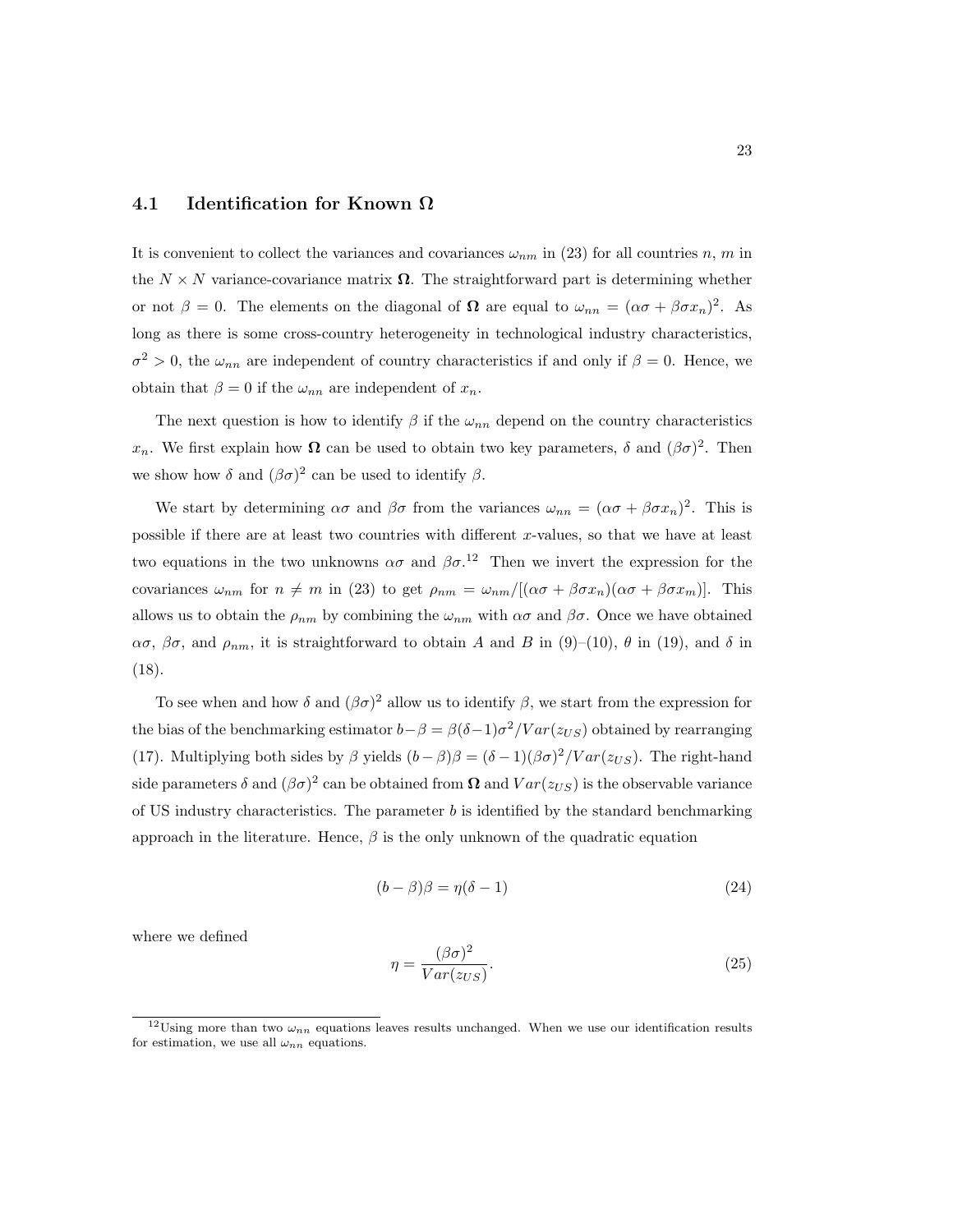This establishes a key result:  $\beta$  is one of the solutions for q of the quadratic equation

$$
(b-q)q = \eta(\delta - 1). \tag{26}
$$

In addition to the solution  $q_1 = \beta$ , (26) has a second solution  $q_2 = \beta(\delta - 1)\sigma^2 / Var(z_{US})$ . We therefore need to analyze which solution identifies  $\beta$ . We start with the case where  $\delta$  is positive and smaller than 2. This implies  $(\delta - 1)\sigma^2 / Var(z_{US}) \in (-1, 1)$  and hence  $|q_1| > |q_2|$ . As a result,  $\beta$  can be identified as  $\beta = \max(|q_1|, |q_2|)$ .

This expression for  $\beta$  does not generalize to other cases where  $\beta$  is exactly identified. An alternative expression that holds for all cases where  $\beta$  is exactly identified is  $\beta = \kappa b$ , where b is the benchmarking estimator and  $\kappa$  is a function of the two solutions for q in (26)

$$
\kappa = \max\left(\frac{q_1}{q_1 + q_2}, \frac{q_2}{q_1 + q_2}\right). \tag{27}
$$

The next proposition, proven in the Supplementary Appendix, summarizes this result.

PROPOSITION 2 (Identifying  $\beta$ : sufficient condition in terms of identifiable  $\delta$ ). If  $\delta \in [0,2]$ , β can be identified as  $β = κb$  where b is the probability limit of the standard benchmarking estimator and  $\kappa$  is defined in (27).

The next proposition gives a necessary and sufficient condition for the exact identification of  $\beta$  for known  $\Omega$ .

PROPOSITION 3 (Identifying β: necessary and sufficient condition in terms of identifiable  $\delta$ and  $\kappa$ ).  $\beta$  can be exactly identified if and only if

$$
either \quad \delta \ge 0 \quad and \quad \kappa \ge \frac{\delta - 1}{\delta}
$$
\n
$$
or \qquad \delta < 0 \quad and \quad \kappa \le \frac{\delta - 1}{\delta}
$$
\n
$$
(28)
$$

where  $\delta$  is defined in (18) and  $\kappa$  is defined in (27). If this condition is not satisfied,  $\beta$  is equal to one of the two solutions for  $q$  in  $(26)$ , but it cannot be determined which.

When  $\beta$  is exactly identified, it can be obtained as

$$
\beta = \kappa b \tag{29}
$$

where b is the probability limit of the standard benchmarking estimator.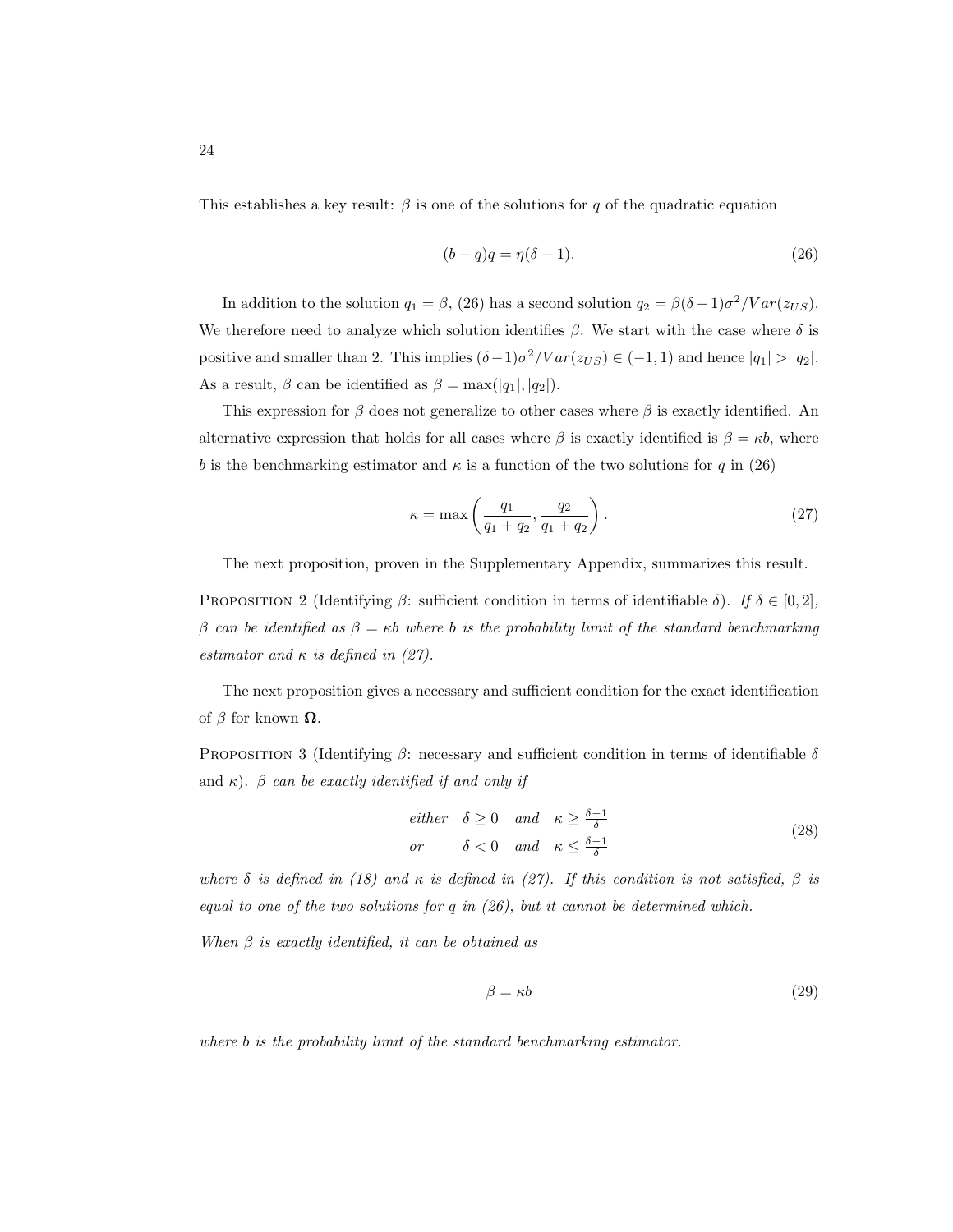The proposition is proven in the Supplementary Appendix. The idea is the following. The two solutions of the quadratic equation in (26) yield two candidate solutions for  $\beta$ . Each can be combined with the variance of US industry characteristics and the identifiable parameter  $\eta$  in (25) to yield two candidate solutions for the country-specific technological heterogeneity parameter  $\sigma^2$ . As at least some of the variation in technological industry characteristics reflects a global component, it must be that  $0 \leq \sigma^2 < Var(z_{US})$ . This restriction is only satisfied by one of the two candidate solutions for  $\sigma^2$  if (28) holds. Hence, only one of the two solutions of (26) is consistent with the model and this solution is  $\beta = \kappa b$ . On the other hand, if condition (28) fails, both solutions of (26) imply candidate solutions for  $\sigma^2$  that are consistent with the model and it is impossible to say which identifies  $\beta$ .

The next proposition gives the necessary and sufficient condition for identification in terms of  $\sigma^2$  and  $\delta$ .

PROPOSITION 4 (Identifying  $\beta$ : necessary and sufficient condition in terms of model parameters).  $\beta$  can be exactly identified if and only if

$$
(\delta - 1)^2 \left(\frac{\sigma^2}{Var(z_{US})}\right) \le 1.
$$
\n(30)

If this condition is not satisfied,  $\beta$  is one of the two solutions for q in (26), but it cannot be determined which.

Intuitively, Proposition 4 implies that  $\beta$  can be identified exactly if cross-country heterogeneity in technological industry characteristics is not too large  $(\sigma^2/Var(z_{US}))$  not too large) and/or if the association between countries' technological similarity with the US and their x-characteristics is not too strong ( $\delta$  not too large in absolute value).

When exact identification of  $\beta$  is impossible, one could report both solutions for q in (26) as possible values for  $\beta$ . An alternative is to establish bounds on  $\beta$  in terms of the standard benchmarking estimator b. For  $\delta > 2$ , we have already established upper and lower bounds in Proposition 1. The next proposition establishes somewhat tighter bounds under the condition that  $\delta > 2$  and that exact identification of  $\beta$  is impossible. For completeness, the proposition also gives bounds for the case  $\delta < 0$  even though these are less useful. The proof of the proposition is in the Supplementary Appendix.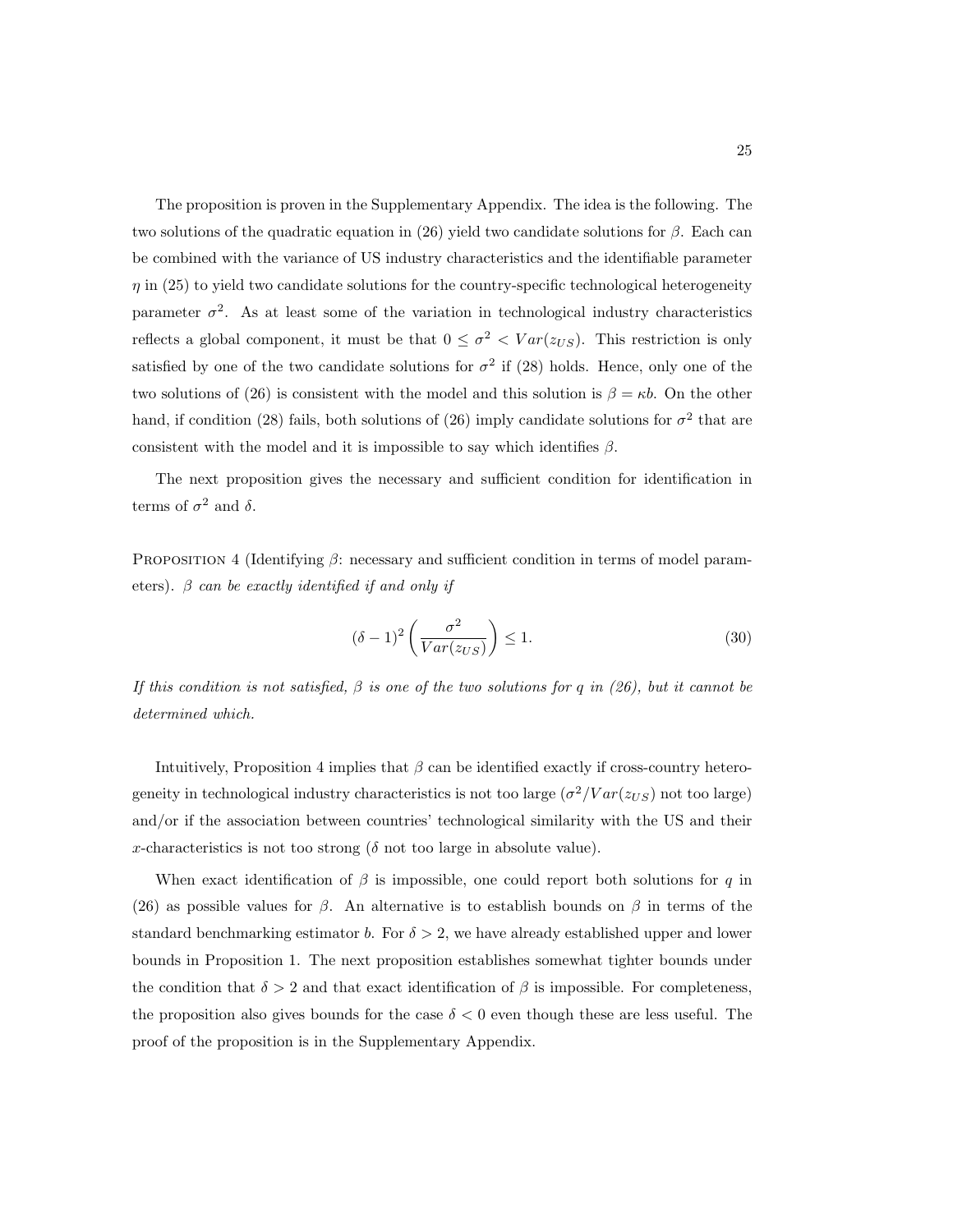PROPOSITION 5 (Bounds on  $\beta$ ). If the condition in (28) does not hold and exact identification of  $\beta$  is impossible, then

$$
if \delta > 2 then \frac{\beta}{b} \in \left(\frac{1}{\delta}, \frac{\delta - 1}{\delta}\right)
$$
  

$$
if \delta < 0 then \frac{\beta}{b} \notin \left[\frac{1}{\delta}, \frac{\delta - 1}{\delta}\right].
$$
 (31)

For example, suppose that  $\delta = 2.5$ , b is positive, and (28) does not hold. Proposition 5 implies that  $\beta$  is between 0.4b and 0.6b. Hence, we can infer the range and the sign of the parameter of interest  $\beta$  from the standard benchmark estimator b. As another example, suppose that  $\delta = -2.5$ , b is positive, and (28) does not hold. Proposition 5 implies that  $\beta$  is smaller than  $-0.4b$  or larger than 0.6b. Hence, we cannot establish an upper or lower bound for  $\beta$ , nor can we infer the sign of  $\beta$  from the sign of b.

### 4.2 Identification of  $\Omega$

Now we turn to the identification of  $\Omega$ . Our approach is closely related to the identification of variance-covariance matrices in general least squares theory. The first step consists of least-squares estimation and the second step involves understanding when and how the leastsquares residuals can be used to identify  $\Omega$ .

The starting point to identify  $\Omega$  is least-squares estimation of (20). The residuals  $\hat{u}_{in} = y_{in} - \hat{v}_i - \hat{v}_n - \hat{\gamma}_i x_n$ , with hats denoting least-squares estimates, allow us to estimate  $\frac{1}{I}\sum_{i=1}^I \hat{u}_{in} \hat{u}_{im}$  for all country pairs n, m. These depend on the  $\omega_{nm}$  we collected in the variance-covariance matrix  $\Omega$  and can therefore be used to identify  $\Omega$ .

Relating  $\Omega$  to the variances and covariances of the residuals across industries. We now derive the relationship between the variances and covariances across industries of the residuals  $\hat{u}_{in}$  for all pairs of countries n, m,  $\frac{1}{I}\sum_{i=1}^{I}\hat{u}_{in}\hat{u}_{im}$ , and the elements  $\omega_{nm}$  of  $\Omega$ .

The first step is to express the least-squares residuals  $\hat{u}_{in}$  in terms of the underlying disturbances  $u_{in}$  in  $(20)$ 

$$
\widehat{u}_{in} = v_{in} - (x_n - \overline{x}) \sum_{k=1}^{N} \psi_k v_{ik}
$$
\n(32)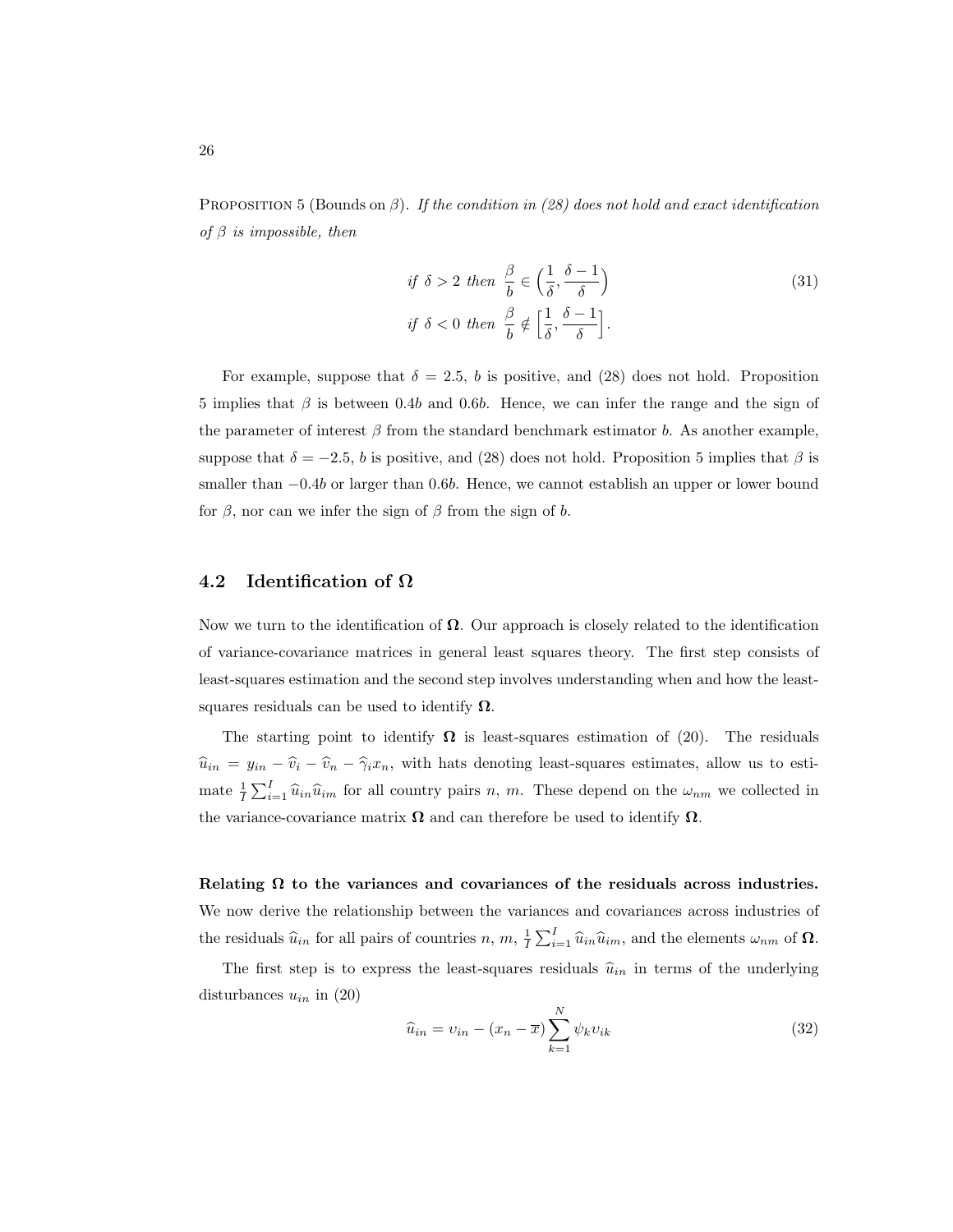where the  $v_{in}$  are the demeaned versions of  $u_{in}$ 

$$
v_{in} = u_{in} - \frac{1}{N} \sum_{m=1}^{N} u_{im} - \frac{1}{I} \sum_{j=1}^{I} u_{jn} + \frac{1}{N} \frac{1}{I} \sum_{m=1}^{N} \sum_{j=1}^{I} u_{jm}
$$
(33)

and the  $\psi_k$  are the least-squares regression weights

$$
\psi_k = \frac{x_k - \overline{x}}{\sum_{p=1}^{N} (x_p - \overline{x})^2}.
$$
\n(34)

The second step is to calculate the probability limit as the number of industries goes to infinity of the variances and covariances of the residuals across industries for all country pairs, which we refer to as  $\pi_{nm}$ 

$$
\pi_{nm} = \plim_{I \to \infty} \frac{1}{I} \sum_{i=1}^{I} \widehat{u}_{in} \widehat{u}_{im}.
$$
\n(35)

We show in the Supplementary Appendix that using  $(32)-(33)$  in  $(35)$  yields the following equations linking  $\pi_{nm}$  and the elements  $\omega_{nm}$  of  $\Omega$ 

$$
\pi_{nm} = \omega_{nm} - \mu_n - \mu_m - (x_n - \overline{x})\lambda_m - (x_m - \overline{x})\lambda_n \tag{36}
$$

where  $\mu_n$  and  $\lambda_n$  are functions of the  $\omega_{nm}$  and

$$
0 = \sum_{n=1}^{N} \lambda_n.
$$
\n(37)

These equations are the basis for the identification of the variance-covariance matrix  $\Omega$ .

**A structure for**  $\Omega$ **.** It is well understood that the identification of the variance-covariance matrix  $\Omega$  is impossible for an arbitrary matrix, as (36) and (37) has more unknowns than linearly independent equations (e.g., Amemiya,  $1985$ ).<sup>13</sup> For identification to be possible, the empirical framework must put some structure on  $\Omega$ . The structures used in the literature depend on the application (e.g., Amemiya, 1985; Wooldridge, 2002; Conley, 2010).

<sup>&</sup>lt;sup>13</sup>We show this in the Supplementary Appendix.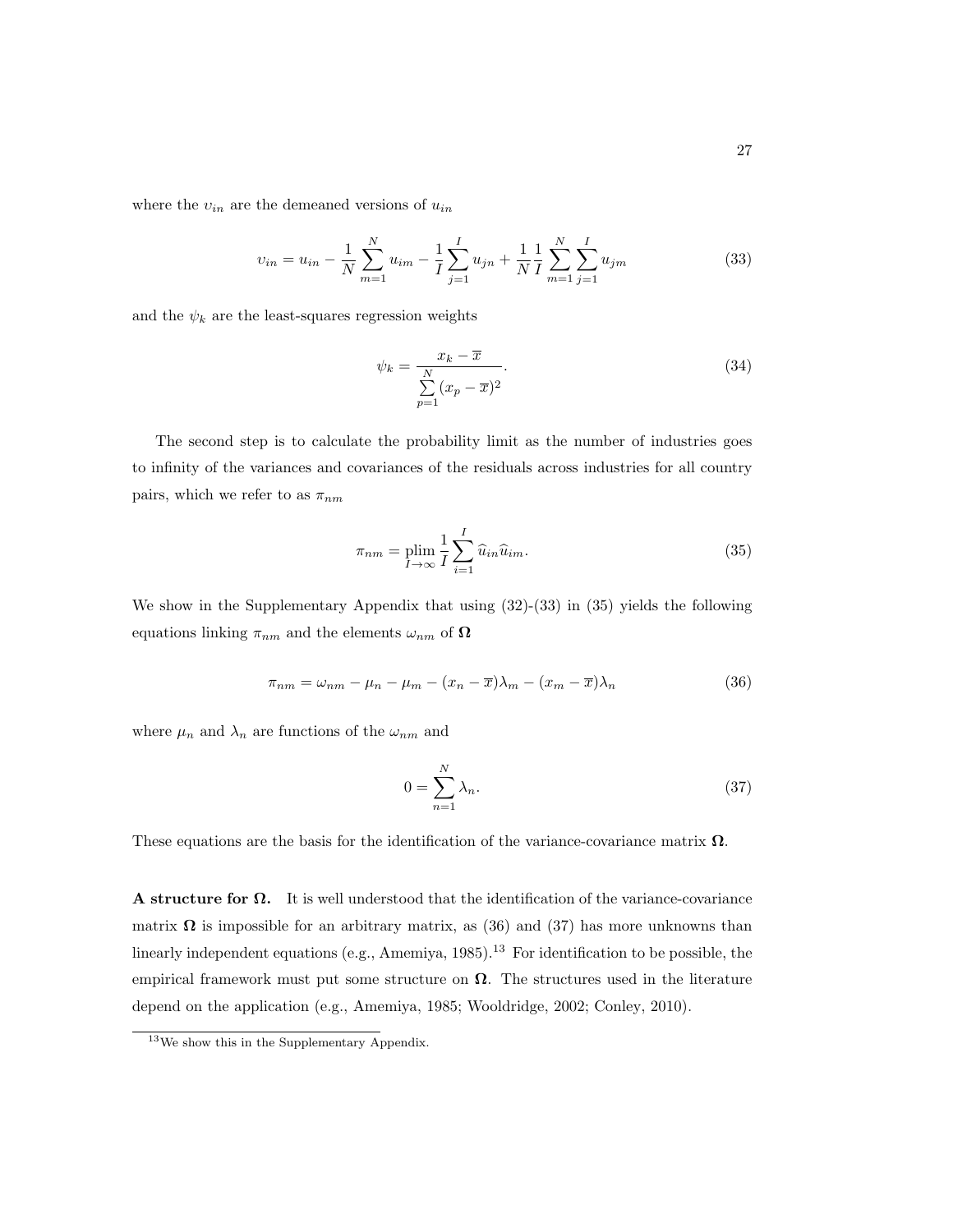We choose a structure for  $\Omega$  that has the implicit structure in the CI/CC literature as a special case and at the same time allows us to examine the limits of identification. The implicit structure for  $\Omega$  in the cross-industry cross-country literature is that differences between the technological industry characteristics of a country and global technological industry characteristics are completely idiosyncratic. This implies that the technological industry characteristics of different countries are related through the global component only. As we have seen above, the benchmarking estimator is attenuated in this case. Our structure for  $\Omega$ follows the CI/CC literature in that the technological industry characteristics of *some coun*try pairs are related through the global component only. But for all other country pairs, we allow for an entirely arbitrary correlation between the country-specific technological industry characteristics.

Specifically, our structure for  $\Omega$ :

- (i) Allows for an arbitrary correlation  $\rho_{nm}$  with  $n \neq m$  between the country-specific technological industry characteristics of two countries if they are sufficiently similar. Two countries are taken to be sufficiently similar if the distance between their  $x$ -characteristics is below a threshold  $\tau$ . When we set large values for the threshold  $\tau$ , many country pairs satisfy  $|x_n - x_m| \leq \tau$ , and our structure for  $\Omega$  allows for arbitrary correlations  $\rho_{nm}$  between the country-specific technological industry characteristics of many country pairs. Formally, for these country pairs, technological similarity as measured by  $corr(z_{in}, z_{im})$ is  $[Var(z_i) + \sigma^2 \rho_{nm}]/(Var(z_i) + \sigma^2)$ . Hence, the technological industry characteristics of these country pairs are not related through the global component only and can be related in arbitrary ways to all country characteristics.
- (ii) When the distance between the x-characteristics of a country pair exceeds the threshold  $\tau$ , their country-specific industry characteristics are taken to be uncorrelated,  $\rho_{nm} = 0.14$ This implies that the technological industry characteristics of these country pairs are related through the global technological component only (as implicitly assumed for all country pairs in the CI/CC literature). Formally, technological similarity as measured by  $corr(z_{in}, z_{im})$  for country pairs with  $\rho_{nm} = 0$  is  $Var(z_i)/(Var(z_i) + \sigma^2)$ . By increasing  $\tau$ , we reduce the number of country pairs with  $\rho_{nm} = 0$  and therefore deviate substantially from the implicit assumption in the CI/CC literature.

 $14$ The approach can be thought of as a cross-country analogue of so-called K-dependence in time-series econometrics, which allows for any correlation between random variables at t and T if  $|t-T| \leq \tau$  but assumes independence if  $|t-T| > \tau$  (e.g., Amemiya, 1985).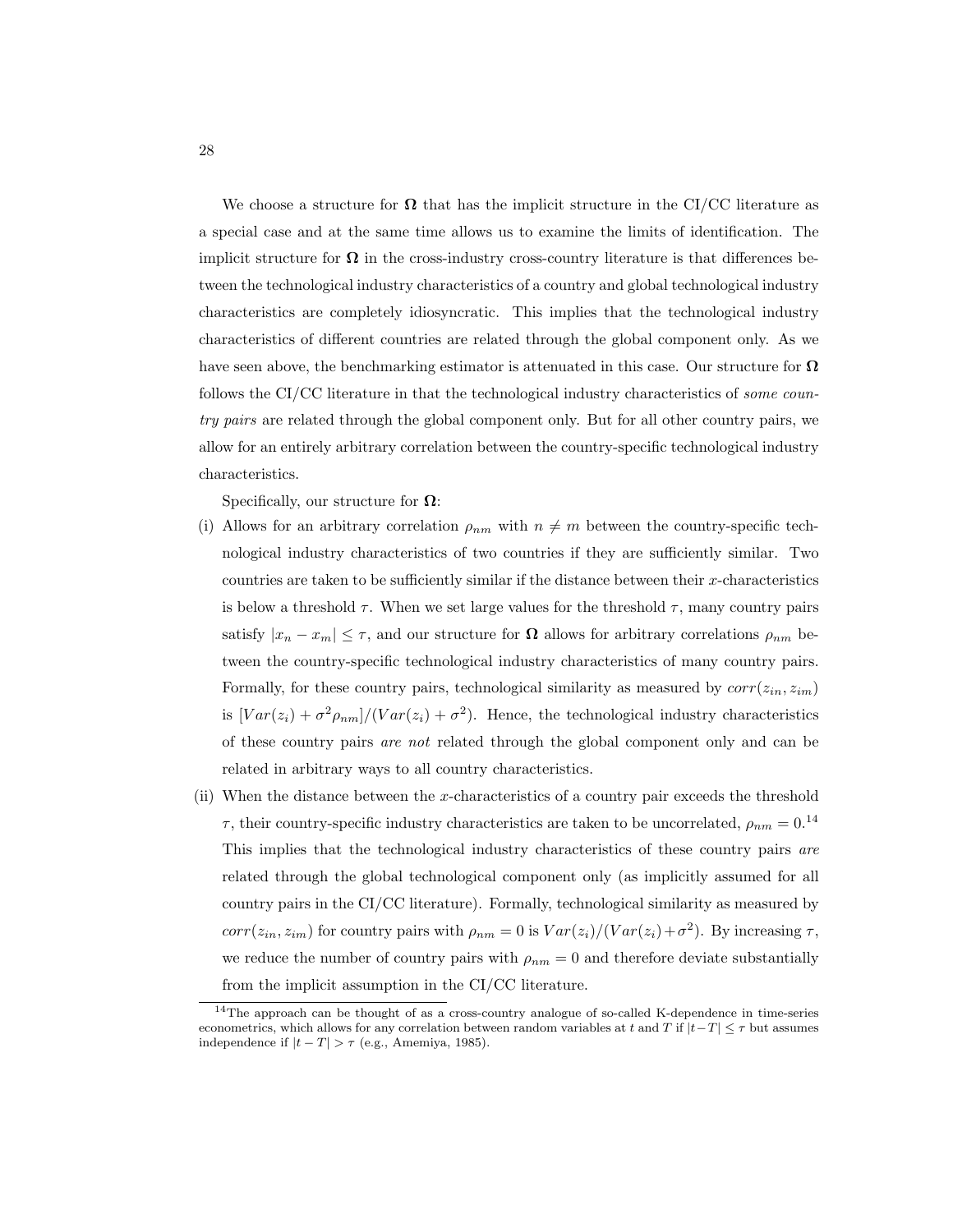We refer to this structure for the variance-covariance matrix  $\Omega$  as  $\Omega^{\tau}$  to capture that it depends on the threshold  $\tau$ .  $\Omega^{\tau}$  corresponds to the implicit structure in the CI/CC literature for  $\tau = 0$ . We can move away from this baseline quite continuously by increasing  $\tau$ . Moreover, the structure does not impose any functional form on how the technological similarity of country pairs with  $|x_n - x_m| \leq \tau$  depends on country characteristics. On the other hand, the number of parameters to be estimated increases very rapidly with  $\tau$  and this could lead to noisy estimation results.

The threshold  $\tau$  must be interpreted relative to the distribution of the x-characteristic across countries. It is therefore easier to think about the fraction of unrestricted  $\rho_{nm}$  with  $n \neq m$  implied by a threshold  $\tau$ . When  $\tau$  is very small, the fraction of unrestricted  $\rho_{nm}$ will be small as few country pairs will satisfy  $|x_n - x_m| \leq \tau$ . Hence, the assumed structure for  $\Omega$  will be similar to the implicit structure in the CI/CC literature and relatively few parameters will have to be estimated. On the other hand, when  $\tau$  is large, the fraction of unrestricted  $\rho_{nm}$  will be large and a large number of parameters need to be estimated. (If the threshold  $\tau$  is so large that all country pairs can have different  $\rho_{nm}$ , we are not imposing any structure on  $\Omega$  and identification is impossible.)

As the choice is difficult in practice, we vary the threshold  $\tau$  over the range that permits identification of  $\Omega$ . Put differently, we allow the fraction of unrestricted  $\rho_{nm}$  to vary between zero and the maximum that still permits identification of  $\Omega$ . As this maximum can be large, our structure for  $\Omega$  can deviate substantially from the implicit structure in the CI/CC. By varying the fraction of the unrestricted  $\rho_{nm}$  between zero and the maximum that permits identification, we examine how sensitive the results for  $\beta$  are to the restrictions put on  $\Omega$ .

Summarizing, we assume that if countries have sufficiently similar x-characteristics  $|x_n$  $x_m$   $<$   $\tau$ ,  $\rho_{nm}$  with  $n \neq m$  is unrestricted. On the other hand,  $\rho_{nm} = 0$  if  $|x_n - x_m| \geq \tau$ . We present results for the range of  $\tau$  allowing for the identification of  $\Omega$ .

In many economic applications of CI/CC models more parsimonious structures for  $\Omega$ could be chosen. For example, the structures used in spatial econometrics for spatial dependence can be adapted to capture the technological similarity of countries as a function of their x-characteristics and other country characteristics (e.g., Conley, 2010). The advantage of more parsimonious structures is that many fewer parameters need to be estimated.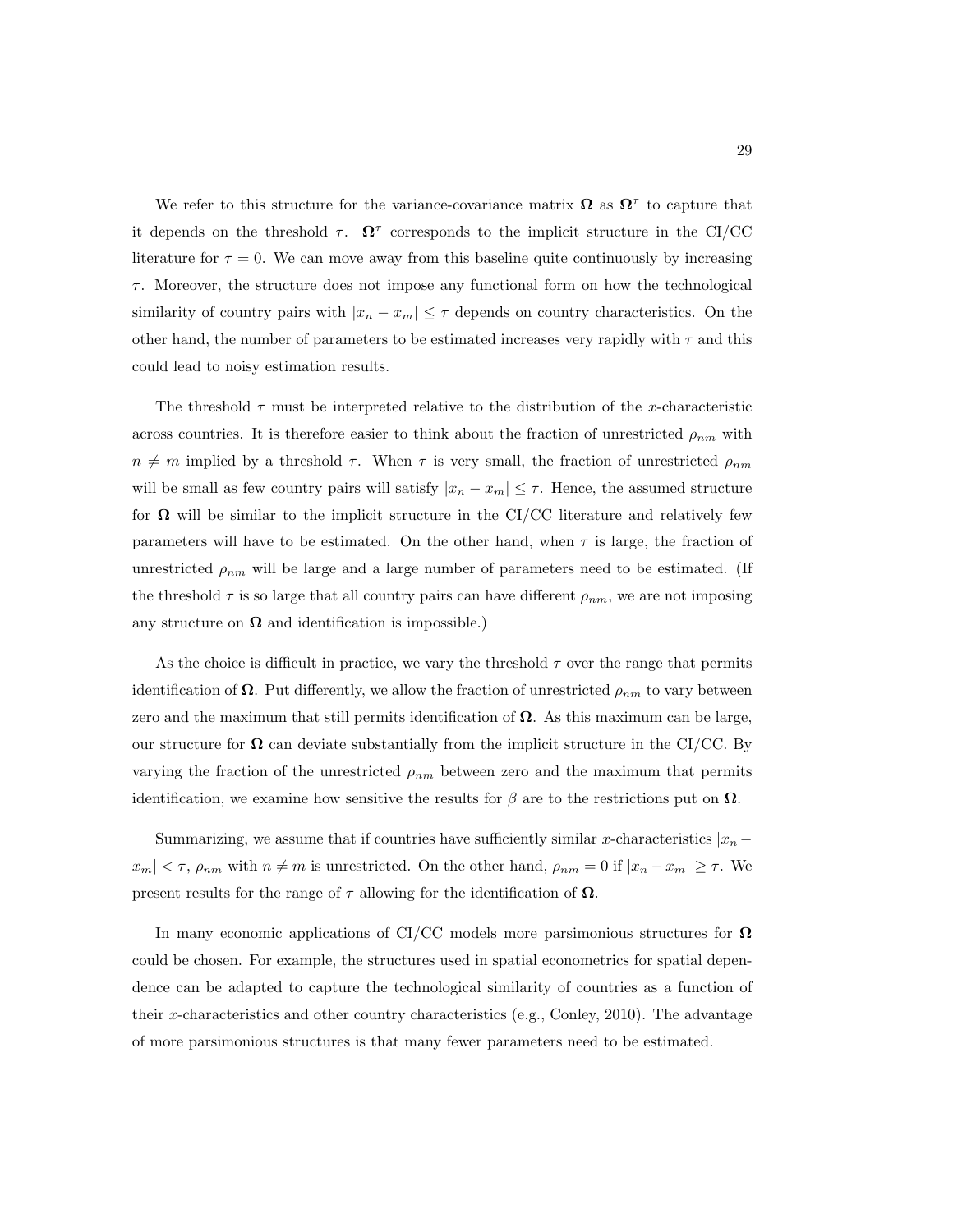**A condition for identification of**  $\Omega$ **.** The structure  $\Omega^{\tau}$  for the variance-covariance matrix  $\Omega$  assumes  $\rho_{nm} = 0$  and hence  $\omega_{nm} = 0$  in (23) for all country pairs with relatively different x-characteristics,  $|x_n - x_m| \geq \tau$ . We denote the number of such country pairs by Q. For these Q country pairs, (36) simplifies to

$$
\pi_{nm} = -\mu_n^{\tau} - \mu_m^{\tau} - (x_n - \overline{x})\lambda_m^{\tau} - (x_m - \overline{x})\lambda_n^{\tau}.
$$
\n(38)

These equations are the starting point for the identification of  $\Omega^{\tau}$  from the  $\pi_{nm}$ . In particular, we use these equations to try and determine the  $\mu_n^{\tau}$  and  $\lambda_n^{\tau}$  for all n. Then we use (36) to determine the  $\omega_{nm}^{\tau}$  for all other country pairs.

It is useful write the  $Q$  equations in  $(38)$  and the restriction in  $(37)$  in normal form

$$
\boldsymbol{\pi} = \mathbf{G}^{\tau} \left( \begin{array}{c} \boldsymbol{\mu}^{\tau} \\ \boldsymbol{\lambda}^{\tau} \end{array} \right) \tag{39}
$$

where  $\mu^{\tau} = (\mu_1^{\tau}, \dots, \mu_N^{\tau})'$  and  $\lambda^{\tau} = (\lambda_1^{\tau}, \dots, \lambda_N^{\tau})'$  collect the 2N unknowns;  $\pi$  is a column vector of length  $Q+1$  that collects the values on the left-hand side of equations (37) and (38); and  $G^{\tau}$  is a  $(Q+1) \times 2N$  matrix of coefficients implied by the right-hand side of equations (37) and (38). By writing the equations in (37) and (38) in normal form, it becomes clear that  $\mu^{\tau}$  and  $\lambda^{\tau}$  can be determined if the matrix  $G^{\tau}$  has full rank.

An illustration of the identification condition. We can identify the variancecovariance matrix  $\Omega^{\tau}$  if the matrix  $G^{\tau}$  has full rank. This depends on the distance threshold  $\tau$  and the distribution of the x-values across countries.

Table 1 illustrates this for three types of distributions for the x-values. For each distribution, we draw x-values for 150 countries.<sup>15</sup> We repeat this 300 times. For each draw we calculate the value for the maximum threshold  $\tau_{\text{max}}$  such that  $\mathbf{G}^{\tau}$  has full rank. As this value is somewhat difficult to interpret, we:

(i) We calculate the average distance  $|x_n - x_m|$  across all possible country pairs for each draw. This allows comparing  $\tau_{\text{max}}$  with the average distance in the x-characteristics across all country pairs and get a sense whether  $\tau_{\text{max}}$  is relatively large or small.

<sup>&</sup>lt;sup>15</sup>This is approximately the number of countries in our application of the new benchmarking estimator below. We obtain similar results for 75, 250, and 500 countries.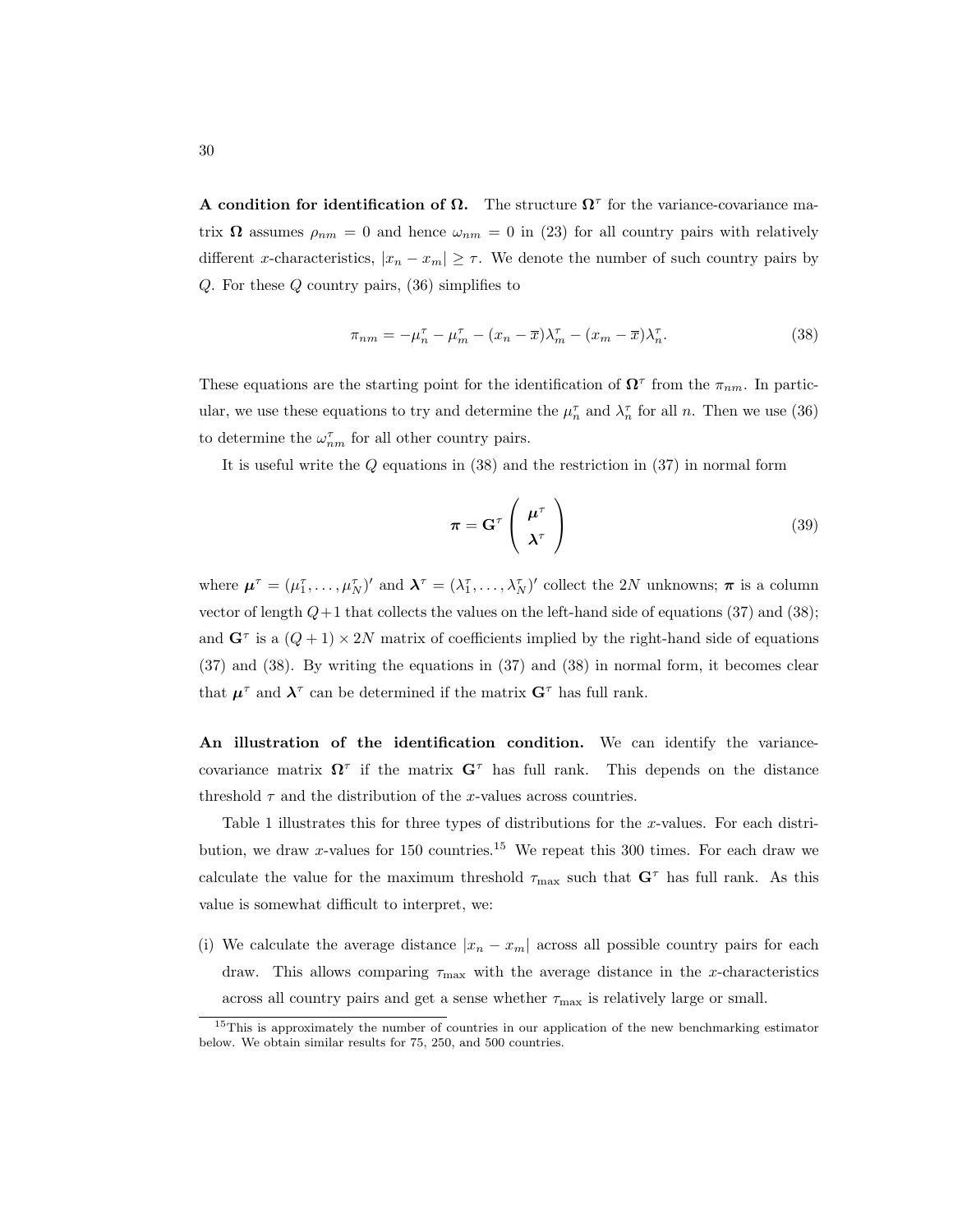| Distribution            | Average distance     | Maximum            | Country pairs            |
|-------------------------|----------------------|--------------------|--------------------------|
|                         | between $x_n$ across | threshold $\tau$   | $n \neq m$ with          |
|                         | all country pairs    | allowing           | unrestricted $\rho_{nm}$ |
|                         |                      | identification     | relative to total        |
|                         |                      | $(\tau_{\rm max})$ | number of                |
|                         |                      |                    | country pairs at         |
|                         |                      |                    | $\tau_{\rm max}$         |
| Uniform on $[0,1]$      | 0.33                 | 0.49               | 0.74                     |
| Standard normal         | 1.13                 | 2.58               | 0.93                     |
| Exp. with $\lambda = 1$ | 1.01                 | 2.55               | 0.91                     |

Table 1: Identification of the variance-covariance matrix.

(ii) We calculate the number of countries with unrestricted  $\rho_{nm}$  with  $n \neq m$  that are implied by  $\tau_{\text{max}}$ . We then report this number relative to the total number of country pairs.

Table 1 presents our results. We start with the case where country characteristics are uniformly distributed between 0 and 1. The distance  $|x_n - x_m|$  averaged across all country pairs is 0.33. The maximum value of the distance threshold  $\tau$  that permits identification  $(\tau_{\text{max}})$  is 0.49. The share of country pairs with unrestricted  $\rho_{nm}$  with  $n \neq m$  at  $\tau_{\text{max}}$  is 74%. The statistics in the last two columns remain nearly unchanged when we vary the support of the uniform distribution (not in the table).

Table 1 also shows results when the country characteristics are drawn from a standard normal distribution. The distance  $|x_n - x_m|$  averaged across all country pairs is 1.13.  $\tau_{\text{max}}$ is 2.42. The share of country pairs with unrestricted  $\rho_{nm}$  with  $n \neq m$  at  $\tau_{\text{max}}$  is 93%. The statistics in the last two columns do not vary with the mean of the normal distribution and remain nearly unchanged when we vary the standard deviation (not in the table). The third case has country characteristics drawn from an exponential distribution and yields results similar to the normal distribution.

# 5 An Application

We now apply our identification results. We start by explaining how to go from identification to estimation. Then we use the approach to reestimate Nunn (2007).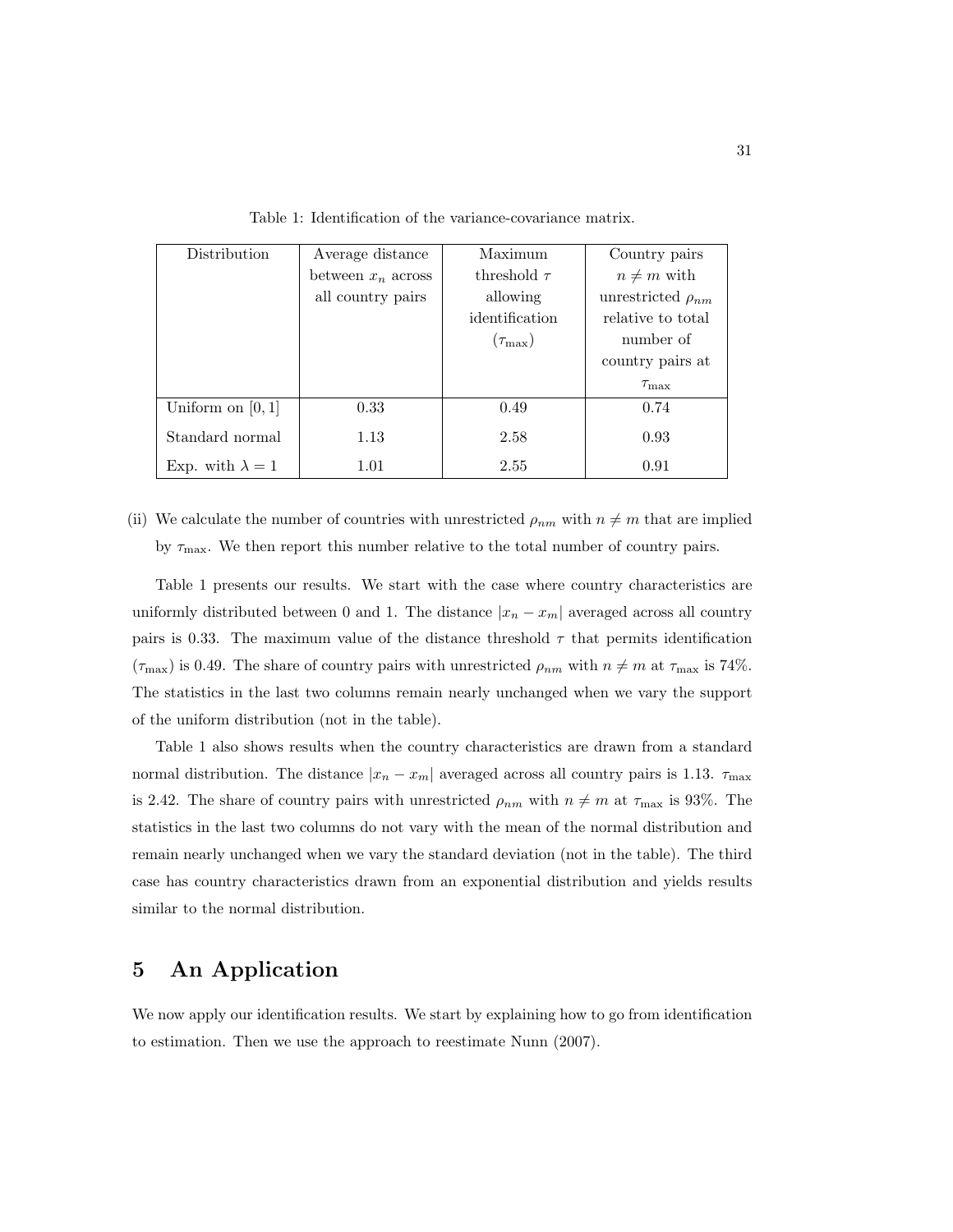### 5.1 From Identification to Estimation

We first explain how our identification results can be used to obtain consistent estimates of q in  $(26)$  in five steps.

Step 1: Estimate (20) with least squares and then use the residuals to estimate the variances and covariances across industries of the residuals for all country pairs

$$
\widehat{\pi}_{nm} = \frac{1}{I} \sum_{i=1}^{I} \widehat{u}_{in} \widehat{u}_{im}.
$$
\n(40)

These variances and covariances are consistent estimators of the  $\pi_{nm}$  in (35) as the number of industries  $I$  goes to infinity.

Step 2: Estimate  $\mu^{\tau}$  and  $\lambda^{\tau}$  on the basis of (39). We start by obtaining the matrix  $G^{\tau}$ for different distance cutoffs  $\tau$ . We begin with very small values of  $\tau$ . If all countries have different x-characteristics (as in our application below), the  $\rho_{nm} = 0$  condition is imposed for all country pairs  $n \neq m$  and that  $\Omega$  is a diagonal matrix (as implicitly assumed in the CI/CC literature). The implied matrix  $G^{\tau}$  is of full rank. We then increase  $\tau$  up to the maximum value still yielding a matrix  $G^{\tau}$  of full rank. To estimate  $\mu^{\tau}$  and  $\lambda^{\tau}$ , we also need an estimator of the column vector  $\pi$ . We obtain this estimator by replacing the  $\pi_{nm}$ collected in the vector  $\pi$  with the estimates  $\hat{\pi}_{nm}$  in (40). Of course, we cannot estimate  $\mu^{\tau}$  and  $\lambda^{\tau}$  by simply replacing  $\pi$  with  $\hat{\pi}$  in (39). This is because generally  $\hat{\pi} \neq \pi$  due to sampling error and the equation system in (39) would therefore be overdetermined. Instead,  $\mu^{\tau}$  and  $\lambda^{\tau}$  are estimated by applying least squares to

$$
\widehat{\boldsymbol{\pi}} = \mathbf{G}^{\tau} \left( \begin{array}{c} \boldsymbol{\mu}^{\tau} \\ \boldsymbol{\lambda}^{\tau} \end{array} \right) + \mathbf{v}
$$
\n(41)

where **v** is a column vector of length  $Q+1$  that captures the sampling error  $\hat{\pi} - \pi$ . Because  $\hat{\pi}$ is a consistent estimator of  $\pi$  as the number of industries I goes to infinity, the least-squares estimators  $\hat{\mu}^{\tau}$  and  $\hat{\lambda}^{\tau}$  are consistent estimators of  $\mu^{\tau}$  and  $\lambda^{\tau}$ .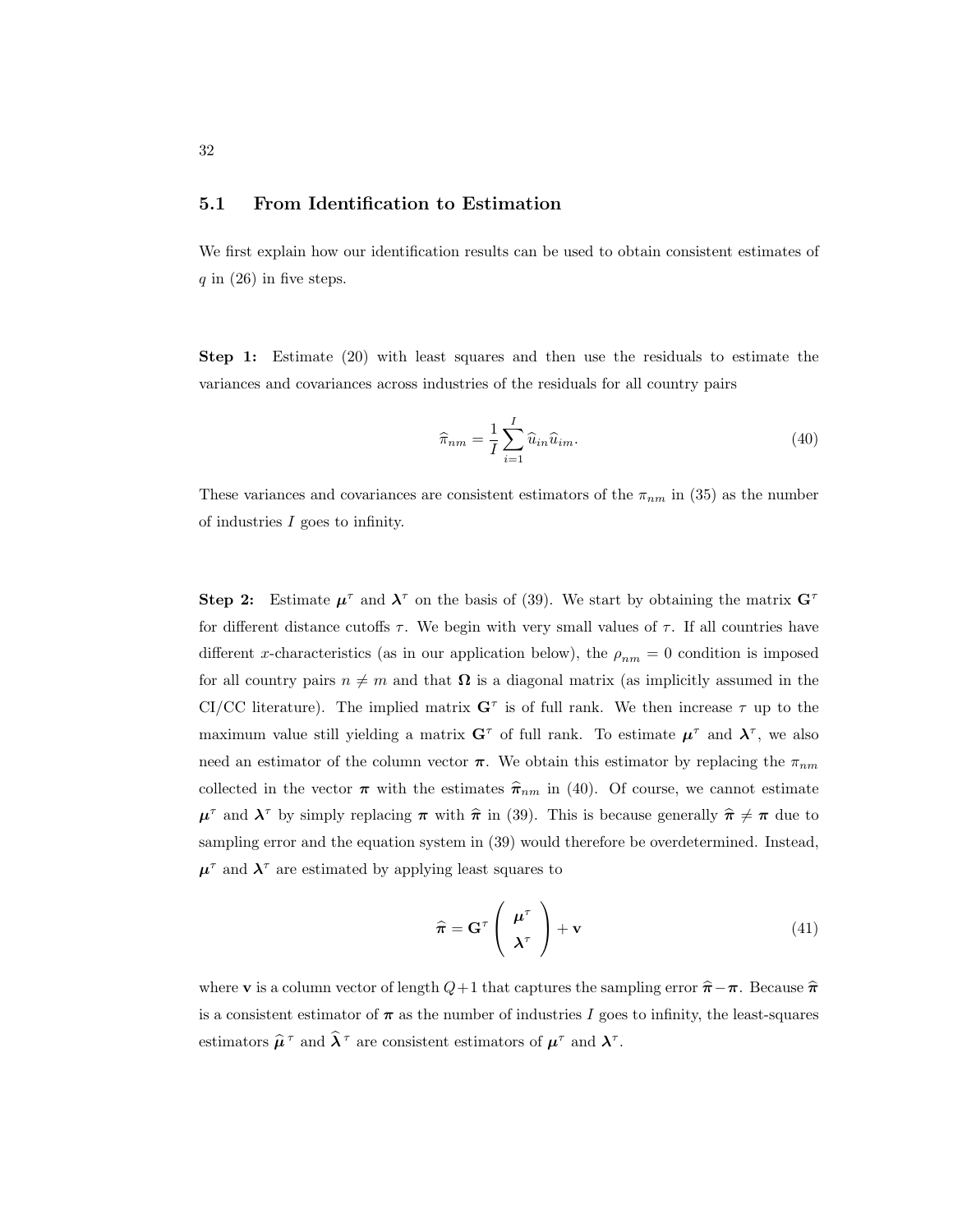**Step 3:** Estimate the non-zero elements  $\omega_{nm}^{\tau}$  of  $\Omega^{\tau}$  by combining (36) with  $\hat{\mu}^{\tau}$ ,  $\hat{\lambda}^{\tau}$ , and  $\hat{\pi}$ . This yields

$$
\widehat{\omega}_{nm}^{\tau} = \widehat{\mu}_n^{\tau} + \widehat{\mu}_m^{\tau} + (x_n - \overline{x})\widehat{\lambda}_m^{\tau} + (x_m - \overline{x})\widehat{\lambda}_n^{\tau} + \widehat{\pi}_{nm}.
$$
\n(42)

Consistency of the  $\hat{\omega}_{nm}^{\tau}$  follows from the consistency of  $\hat{\mu}^{\tau}$ ,  $\hat{\lambda}^{\tau}$ , and  $\hat{\pi}$ . The estimates of  $\omega_{nm}^{\tau}$  allow us to estimate  $\theta$ ,  $\beta\sigma$ , and  $\rho_{nm}$ . The estimates of  $\theta$  and  $\beta\sigma$  are obtained by combining the expressions for the variances  $\omega_{nn} = (\theta + x_n)^2 (\beta \sigma)^2$  in (23) with  $\hat{\omega}_{nn}^{\tau}$ . This yields

$$
\widehat{\omega}_{nn}^{\tau} = (\theta + x_n)^2 (\beta \sigma)^2 + v_{nn}
$$
\n(43)

where  $v_{nn}$  captures sampling error. The nonlinear least-squares estimates of  $\theta$  and  $\beta\sigma$  are then combined with  $\omega_{nm}^{\tau}$  and the expression for the covariances in (23) to estimate the nonzero  $\rho_{nm}^{\tau}$  using that  $\rho_{nm}^{\tau} = \omega_{nm}^{\tau}/[(\theta + x_m)(\theta + x_m)(\beta \sigma)^2]$ . Moreover,  $\beta \sigma$  can be combined with the variance of the industry characteristics in the benchmark country  $Var(z_{US})$  to estimate  $\hat{\eta}$  using (25). Consistency follows from the consistency of the  $\hat{\omega}_{nm}^{\tau}$ .

**Step 4:** Use the  $\hat{\rho}_{nm}^{\tau}$  to estimate  $\hat{A}^{\tau}$  and  $\hat{B}^{\tau}$  using (9)-(10) and  $\hat{\delta}^{\tau}$  using (18)

$$
\widehat{\delta}^{\tau} = \widehat{\theta}\widehat{A}^{\tau} + \widehat{B}^{\tau}.
$$
\n(44)

**Step 5:** Replace  $\delta$  and  $\eta$  in (26) by  $\hat{\delta}^{\tau}$  and  $\hat{\eta}$  and obtain estimates of q by solving

$$
(\hat{b} - q)q = \hat{\eta}^\tau(\hat{\delta}^\tau - 1) \tag{45}
$$

where  $\hat{b}$  is the standard benchmarking estimator.

The estimates of q based on (45) can be used to estimate  $\beta$  as explained in Proposition 2 and Proposition 3 or to obtain bounds on  $\beta$  as explained in Proposition 5. Confidence bands of all our estimates are obtained by bootstrapping.<sup>16</sup>

<sup>&</sup>lt;sup>16</sup>Bootstrapping the confidence intervals of our estimates of  $\delta$  and  $\beta$  involves reshuffling the  $u_{in}$  in (20) across industries for each country 300 times and each time reestimating  $\pi$ ,  $\mu$ ,  $\lambda$ ,  $\omega_{nm}$ ,  $\theta$ ,  $\beta\sigma$ , A, B,  $\rho_{nm}$ ,  $\delta$ ,  $η$ ,  $q_1$ ,  $q_2$ , and β. Confidence intervals are based on the standard deviations of the bootstrapped distributions.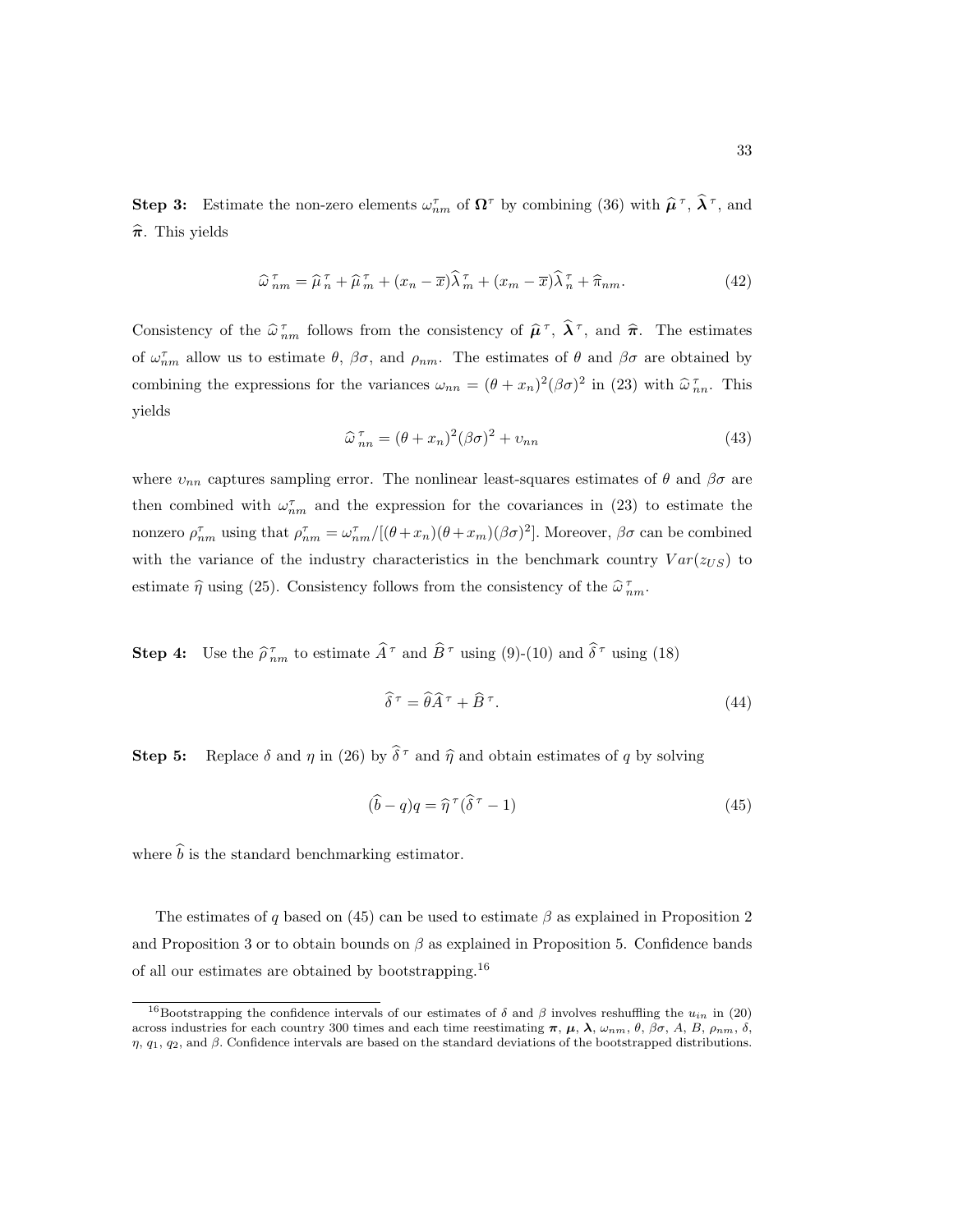### 5.2 Reestimating Nunn (2007)

Nunn employs export data for up to 222 industries in 146 countries to show that institutional quality has a positive effect on comparative advantage in industries that depend more on differentiated inputs.<sup>17</sup> In terms of the model in  $(1)$ , the institutional quality of countries takes the place of  $x_n$  and log exports in industry i the place of  $y_{in}$ . The relevant industry characteristic  $z_{in}$  is the differentiated-input intensity of production and the benchmark country is the US. We now apply our estimation approach using Nunn's setting and data.



Figure 2: Estimates of  $\delta$  for Nunn's baseline specification.

 $\tau$  (top number) & share of country pairs for which  $\rho_{nm}$  is estimated (bottom number)

Figure 2 summarises our results for  $\delta$  for Nunn's baseline specification. Estimates are shown as dots and 95% confidence intervals as lines. The area shaded in light grey marks values of  $\delta$  that according to Proposition 1 result in an attenuation bias of the standard benchmarking estimator. The area shaded in darker grey marks values of  $\delta$  that result in an amplification bias of the standard benchmarking estimator. For very small values of  $\tau$ , we

34

 $17$ See Levchenko (2007) and Costinot (2009) for related work on institutions and comparative advantage.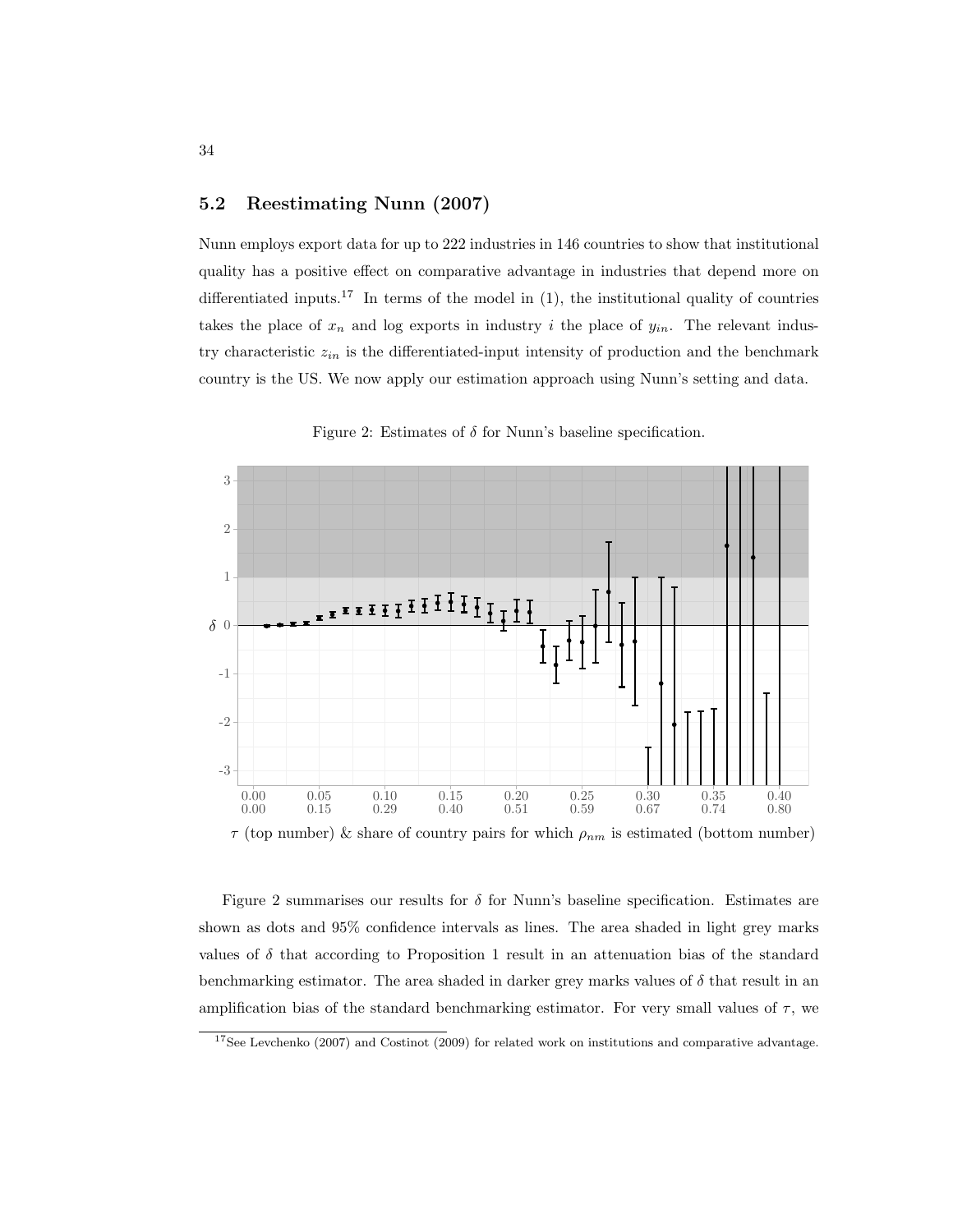obtain  $\delta = 0$ . This is unsurprising as the condition  $\rho_{nm} = 0$  for  $n \neq m$  is assumed for all country pairs in this case. Hence,  $A = B = 0$  in (9)–(10) and  $\delta = 0$  in (18). Estimates of  $\delta$ remain very small for values of  $\tau$  smaller than 0.02. Point estimates are between  $-0.01$  and +0.01 and 95% confidence intervals include 0. Hence, we cannot reject  $\delta = 0$ . According to Proposition 1,  $\delta = 0$  implies that the benchmarking estimator is subject to an attenuation bias. According to Proposition 2,  $\delta = 0$  implies that we can estimate  $\beta$  as  $\beta = \kappa b$  with  $\kappa$ given in (27). Figure 3 shows our point estimates of  $\beta$  as dots and 95% confidence intervals as lines. Point estimates are around 7.2, 10% larger than Nunn's estimate of 6.6 obtained with the standard benchmarking estimator (marked by the horizontal black line).<sup>18</sup>



Figure 3: Estimates of  $\beta$  for Nunn's baseline specification.

 $\tau$  (top number) & share of country pairs for which  $\rho_{nm}$  is estimated (bottom number)

For values of  $\tau$  between 0.03 and 0.21, point estimates of  $\delta$  in Figure 2 are between 0.04 and 0.49. The 95% confidence bands are strictly between 0 and 1, except for  $\tau = 0.19$ . The data therefore support values of  $\delta$  greater than 0 but below 1. Proposition 1 implies that for  $0 \le \delta \le 1$ , the standard benchmarking estimator is subject to an attenuation bias and

<sup>18</sup>The estimate reported by Nunn differs because it is standardised.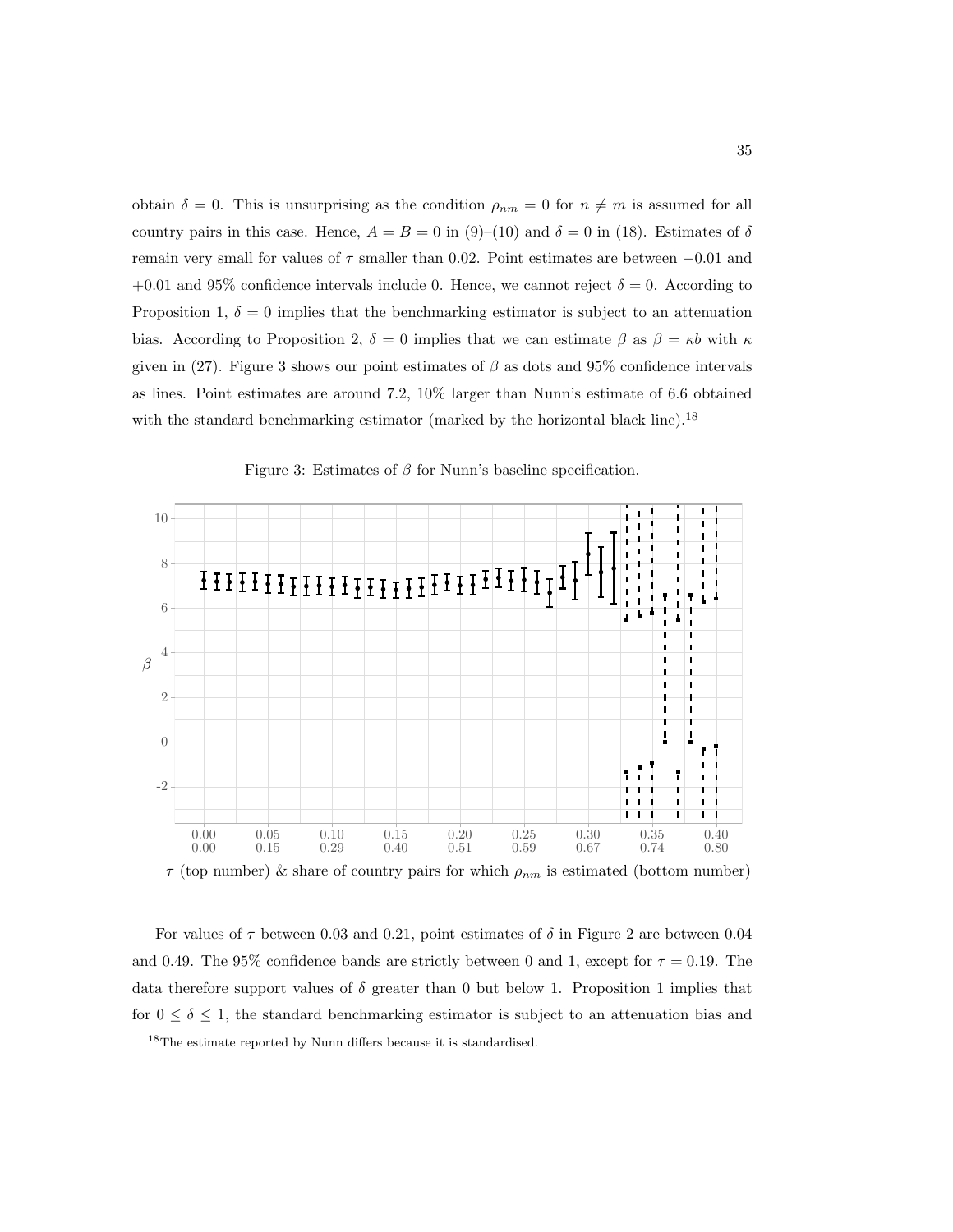Proposition 2 implies that we can estimate  $\beta$  as  $\beta = \kappa b$ . Figure 3 shows our estimates of  $\beta$ . Point estimates are between 7.2 and 6.8. Hence, the difference with Nunn's estimate is smaller than what we obtained for very small  $\tau$ . This is because very small values for  $\tau$ imply that the bias of the standard benchmarking estimator is solely shaped by the force generating an attenuation bias. When  $\delta$  increases, the bias of the standard benchmarking estimator is also shaped by a force counteracting the attenuation bias.

For values of  $\tau$  between 0.22 and 0.32, estimates of  $\delta$  in Figure 2 are mostly negative. As a result, we cannot use Proposition 2 to estimate  $\beta$ . However, we can still estimate  $\beta$  as  $\beta = \kappa b$  as our point estimates of  $\kappa$  satisfy the condition for exact identification in Proposition  $3^{19}$  Figure 3 shows our estimates of  $\beta$ , which are up to 30% larger than Nunn's estimate.

For values of  $\tau$  between 0.33 and 0.4, our estimates of  $\delta$  in Figure 2 become very noisy. Point estimates of  $\delta$  for  $\tau$  between 0.33 and 0.4 are mostly negative. As the necessary and sufficient condition for exact identification of  $\beta$  in Proposition 3 is not satisfied, we can only establish the bounds in Proposition 5. Figure 3 illustrates the values of  $\beta$  consistent with these bounds as dashed lines delimited by squares. For values of  $\tau$  larger than 0.4,  $\mathbf{G}^{\tau}$  no longer has full rank and  $\Omega^{\tau}$  cannot be identified.

Building on Romalis (2004), Nunn also presents results controlling for the effect of capital on comparative advantage. He does so by augmenting his baseline specification with an interaction between country-level human capital and the human-capital-intensity of industries as well as an interaction between country-level physical capital and the physical-capitalintensity of industries. We apply our alternative estimation approach to Nunn's model with controls by following the same steps as above, except that estimation of (20) accounts for the effect of human and physical capital.

Figure 4 summarises our results for  $\delta$ . The area shaded in light grey continues to mark values of  $\delta$  that according to Proposition 1 result in an attenuation bias of the standard benchmarking estimator. The area shaded in darker grey marks values of  $\delta$  that according to Proposition 1 result in an amplification bias of the standard benchmarking estimator. For values of  $\tau$  smaller than 0.02, point estimates of  $\delta$  are between  $-0.01$  and  $+0.01$  and 95% confidence intervals include 0. According to Proposition 1,  $\delta = 0$  implies that the standard benchmarking estimator is attenuated. According to Proposition 2,  $\delta = 0$  implies that we can estimate  $\beta$  as  $\beta = \kappa b$ . This yields estimates of  $\beta$  around 7, see Figure 5. These

<sup>&</sup>lt;sup>19</sup>We are evaluating the condition based on the point estimates of  $\delta$  and  $\kappa$ .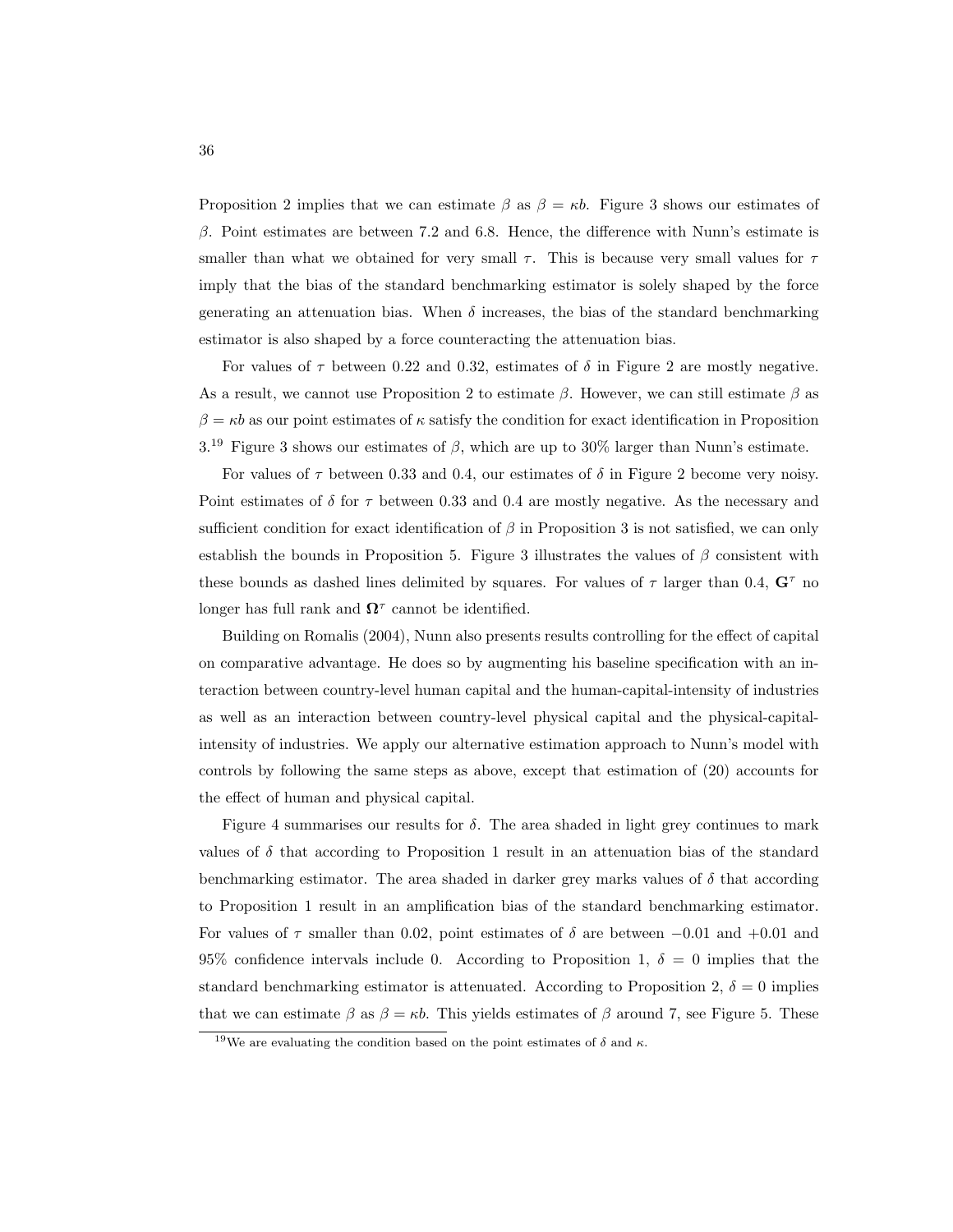



 $\tau$  (top number) & share of country pairs for which  $\rho_{nm}$  is estimated (bottom number)

estimates are about 10% larger than Nunn's point estimate of 6.4 obtained with the standard benchmarking estimator (marked by the horizontal black line).

For values of the threshold distance  $\tau$  between 0.03 and 0.11, point estimates of  $\delta$  in Figure 4 are between 0.09 and 1.3. The 95% confidence intervals are between 0 and 2. Hence, the data support values of  $\delta$  between 0 and 2. According to Proposition 2,  $0 \leq \delta \leq 2$  implies that we can estimate  $\beta$  as  $\beta = \kappa b$ . This yields the estimates of  $\beta$  in Figure 5. These are sometimes above Nunn's estimate of 6.4 and sometimes below. This makes sense as according to Proposition 1, the standard benchmarking estimator is subject to an attenuation bias when  $\delta$  is between 0 and 1 and subject to an amplification bias when  $\delta$  is greater than 1.

When  $\tau$  is between 0.12 and 0.19, estimates of  $\delta$  in Figure 4 are between 1.6 and 2.3. Hence, the benchmarking estimator is subject to an amplification bias according to Proposition 1. The condition for identification in Proposition 3 is always satisfied and we can estimate  $\beta$  as  $\beta = \kappa b$ . Estimates of  $\beta$  in Figure 5 are between 5.9 and 4.9, up to 25% smaller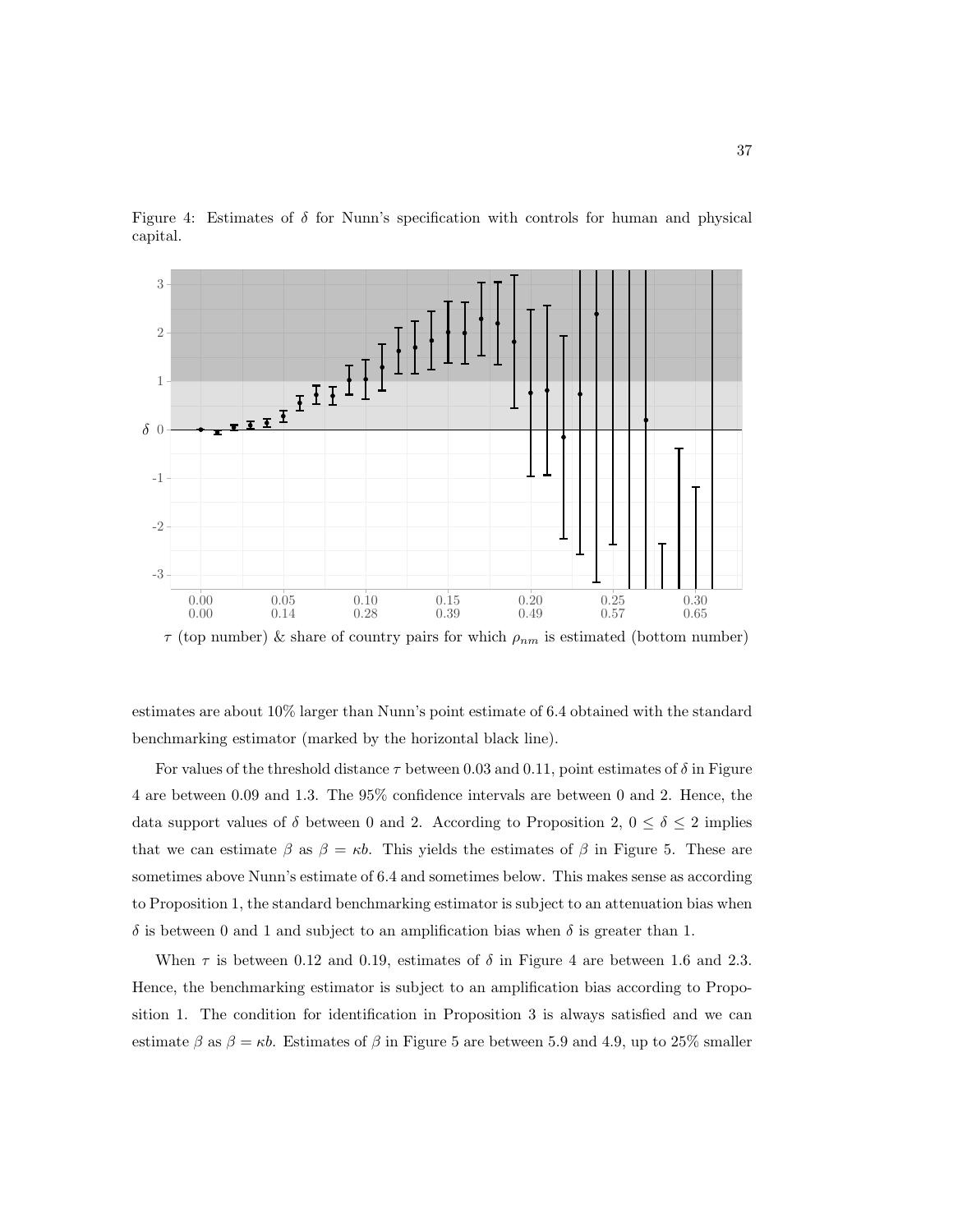

Figure 5: Estimates of  $\beta$  for Nunn's specification with controls for human and physical capital.

 $\tau$  (top number) & share of country pairs for which  $\rho_{nm}$  is estimated (bottom number)

than Nunn's estimate. For values of  $\tau$  between 0.2 and 0.23, estimates of  $\delta$  in Figure 4 are generally between 0 and 1. According to Proposition 2, we can therefore estimate  $\beta$  as  $β = κb$ . Our point estimates of β in Figure 5 are between 6.5 and 6.7, slightly larger than Nunn's estimate. For values of  $\tau$  between 0.24 and 0.31, our estimates of  $\delta$  are very noisy. For values of  $\tau$  larger than 0.31,  $G^{\tau}$  no longer has full rank and  $\Omega^{\tau}$  cannot be identified.

# 6 Conclusion

Cross-industry cross-country models are used widely because industry-country interaction effects allow testing theoretical mechanisms. We show that the estimation approach in the literature can result in misleading answers to the research questions being asked. The origin of the issue we analyse is straightforward. Cross-industry cross-country models must specify the technological industry characteristics that, according to the theory being tested,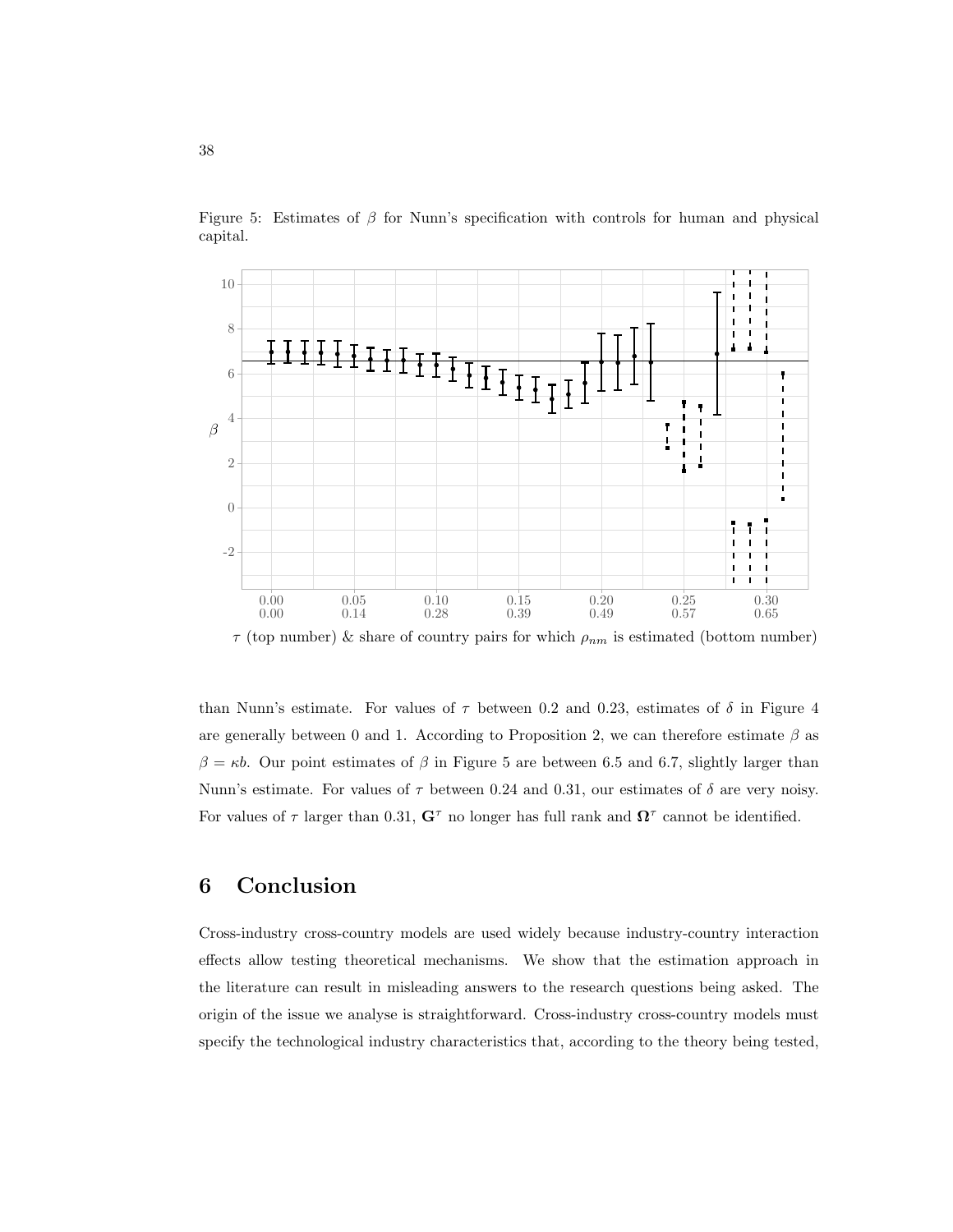should interact with the relevant country characteristic. As these industry characteristics are unobservable for most countries, they are approximated by the industry characteristics in a benchmark country, usually the US. As a result, the technological industry characteristics of all countries except the US are measured with error.

The cross-industry cross-country literature implicitly assumes that this proxy introduces measurement error that is independent of all country characteristics (classical measurement error) and that industry-country interaction effects are therefore biased towards zero. That is, using US industry characteristics as a proxy for industry characteristics elsewhere leads to an attenuation bias and hence a bias against the hypothesis being tested. We add that because technology is endogenous—US industry characteristics are likely to be a relatively worse proxy for countries that differ from the US in various dimensions. This heterogeneity in the measurement error counteracts the attenuation bias considered in the CI/CC literature and can flip the sign of the bias of the benchmarking estimator. Hence, using US industry characteristics as a proxy for industry characteristics elsewhere can lead to amplified or entirely spurious industry-country interaction effects when using the estimation approach in the literature. We therefore propose an alternative estimation approach and illustrate the approach by applying it to Nunn (2007).

# Affiliations

<sup>1</sup>University of Mannheim, L7, 3–5, 68161 Mannheim,Germany <sup>2</sup>London Business School, Sussex Place, London NW1 4SA, UK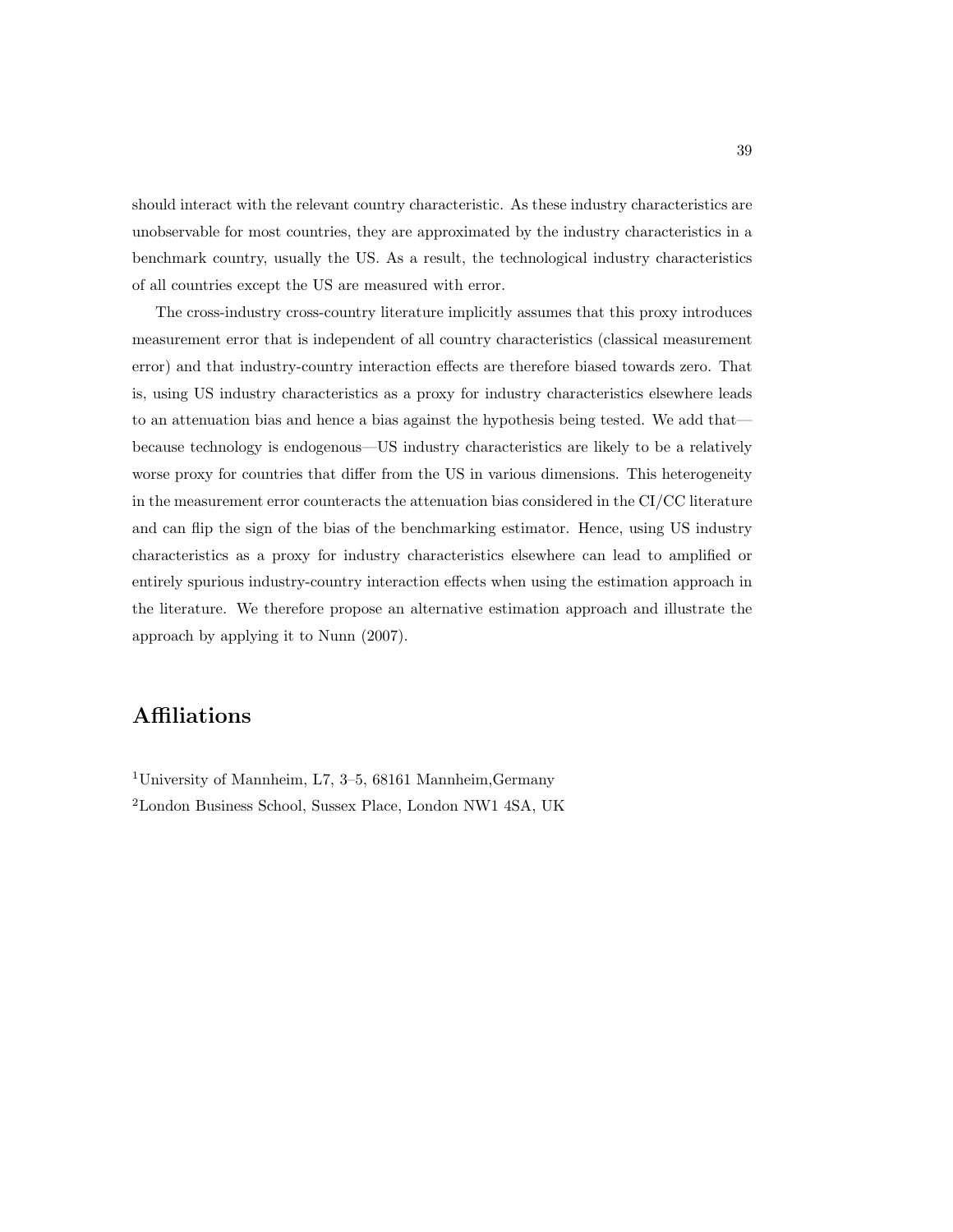### References

- Acemoglu, D., Johnson, S. and Mitton, T. (2009). 'Determinants of vertical integration: Financial development and contracting costs', Journal of Finance, vol. 64(3), pp. 1251– 1290.
- Acemoglu, D. and Zilibotti, F. (2001). 'Productivity differences', Quarterly Journal of Economics, vol.  $116(2)$ , pp. 563–606.
- Acharya, V. and Xu, Z. (2017). 'Financial dependence and innovation: The case of public versus private firms', Journal of Financial Economics, vol. 124(2), pp. 223–243.
- Aghion, P., Howitt, P. and Prantl, S. (2015). 'Patent rights, product market reforms, and innovation', Journal of Economic Growth, vol. 20(3), p. 223 262.
- Alfaro, L. and Charlton, A. (2009). 'Intra-industry foreign direct investment', American Economic Review, vol. 99(5), pp. 2096–2119.
- Amemiya, T. (1985). Advanced Econometrics, Basil Blackwell.
- Avdjiev, S., Bruno, V., Koch, C. and Shin, H.S. (2019). 'The dollar exchange rate as a global risk factor: Evidence from investment', IMF Economic Review, vol. 67, pp. 151–173.
- Bae, K.H., Bailey, W. and Kang, J. (2021). 'Why is stock market concentration bad for the economy?', Journal of Financial Economics, vol. 140(2), pp. 436–459.
- Basco, S. (2013). 'Financial development and the product cycle', Journal of Economic Behavior and Organization, vol. 94(1), pp. 295–313.
- Bernard, A. and Jones, C.I. (1996). 'Comparing apples to oranges: Productivity convergence and measurement across industries and countries', American Economic Review, vol. 86(6), pp. 1216–1238.
- Blyde, J. and Molina, D. (2015). 'Logistic infrastructure and the international location of fragmented production', Journal of International Economics, vol. 95(2), pp. 319–332.
- Braun, M. and Larrain, B. (2005). 'Finance and the business cycle: International interindustry evidence', Journal of Finance, vol. 60(3), pp. 1097–1128.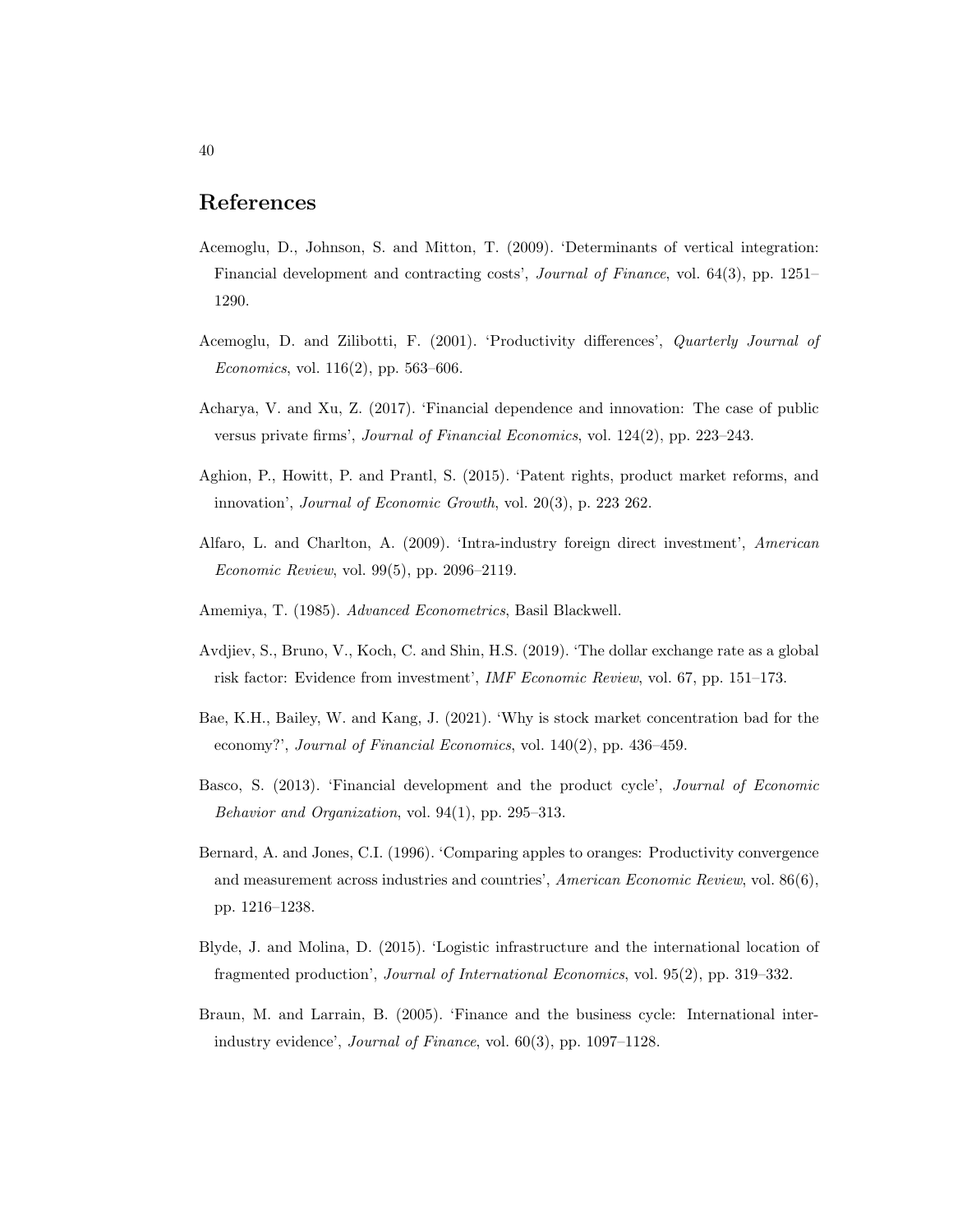- Calomiris, C., Larrain, M., Liberti, J. and Sturgess, J. (2017). 'How collateral laws shape lending and sectoral activity', Journal of Financial Economics, vol. 123(1), pp. 163–188.
- Caselli, F. (2005). 'Accounting for cross-country income differences', in (P. Aghion and S. N. Durlauf, eds.), The Handbook of Economic Growth, pp. 679–741, vol. 1, Elsevier.
- Cecchetti, S.G. and Kharroubi, E. (2018). 'Why does credit growth crowd out real economic growth?', NBER Working Paper No. 25079.
- Chauvet, L. and Ehrhart, H. (2018). 'Aid and growth: Evidence from firm-level data', Journal of Development Economics, vol. 135, pp. 461–477.
- Ciccone, A. and Papaioannou, E. (2009). 'Human capital, the structure of production, and growth', Review of Economics and Statistics, vol. 91(2), pp. 66–82.
- Cingano, F., Leonardi, M., Messina, J. and Pica, G. (2010). 'The effects of employment protection legislation and financial market imperfections on investment: evidence from a firm-level panel of EU countries', Economic Policy, vol. 25(1), pp. 117–163.
- Cingano, F. and Pinotti, P. (2016). 'Trust, firm organization, and the pattern of comparative advantage', Journal of International Economics, vol. 100(3), pp. 1–13.
- Claessens, S. and Laeven, L. (2003). 'Financial development, property rights, and growth', Journal of Finance, vol. 58(7), pp. 2401–2436.
- Conley, T. (2010). 'Spatial econometrics', in (L. E. Blume and S. N. Durlauf, eds.), Microeconometrics, pp. 303–313, Palgrave Macmillan.
- Costinot, A. (2009). 'On the origins of comparative advantage', Journal of International Economics, vol. 77(2), pp. 255–264.
- Cuñat, A. and Melitz, M. (2012). 'Volatility, labor market flexibility, and comparative advantage', Journal of the European Economics Association, vol. 10(2), pp. 225–254.
- Debaere, P. (2014). 'The global economics of water: Is water a source of comparative advantage?', American Economic Journal: Applied Economics, vol. 6(2), pp. 32–48.
- Dell'Ariccia, G., Detragiache, E. and Rajan, R.G. (2008). 'The real effects of banking crises', Journal of Financial Intermediation, vol. 17(1), pp. 89–112.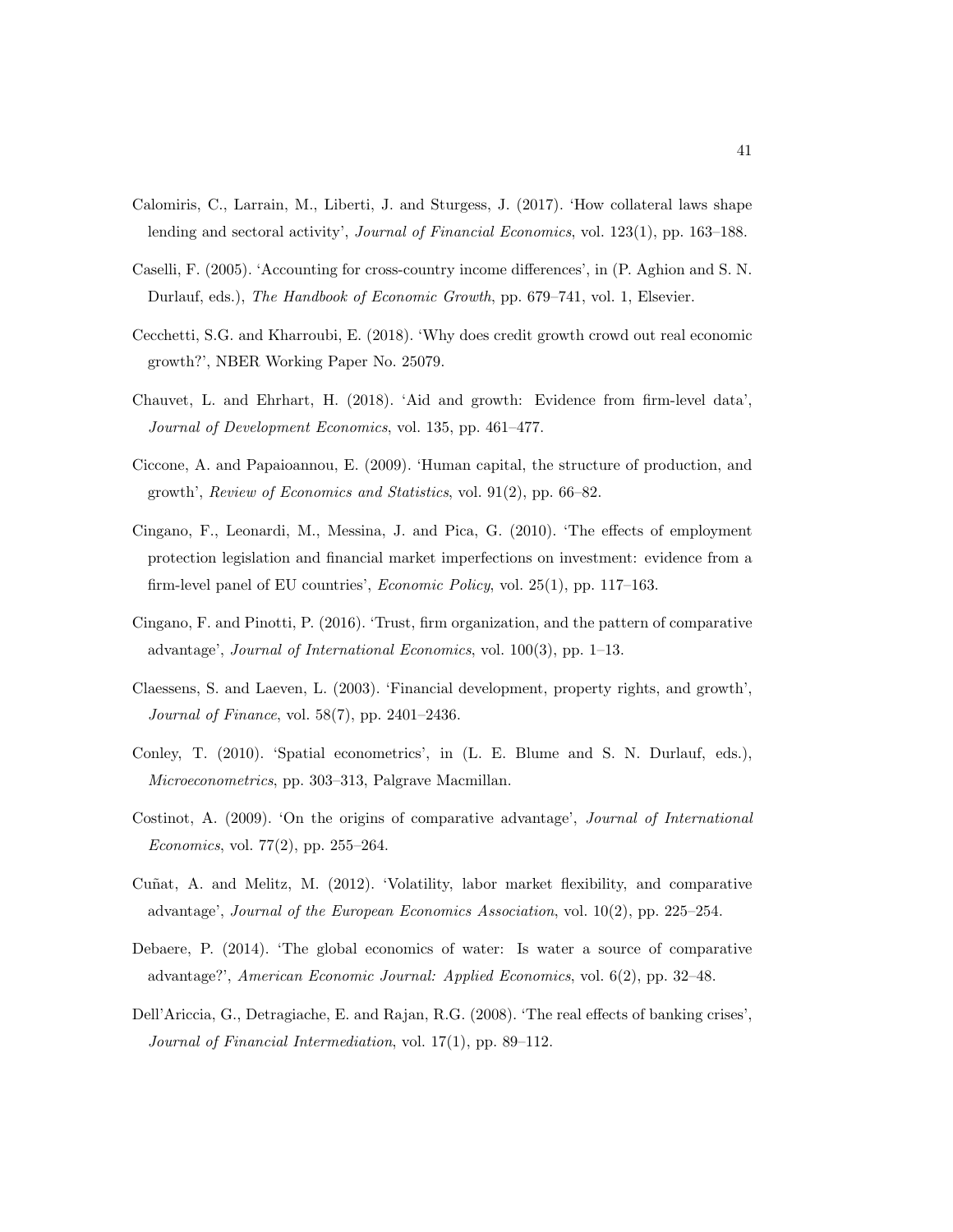- Edmans, A., Jayaraman, S. and Schneemeier, J. (2017). 'The source of information in prices and investment-price sensitivity', Journal of Financial Economics, vol. 126(1), pp. 74–96.
- Erman, L. and te Kaat, D.M. (2019). 'Inequality and growth: Industry-level evidence', Journal of Economic Growth, vol. 24(3), pp. 283–308.
- Fisman, R. and Love, I. (2003). 'Trade credit, financial intermediary development, and industry growth', Journal of Finance, vol. 58(1), pp. 353–374.
- Fisman, R. and Love, I. (2007). 'Financial development and growth in the short and long run', Journal of the European Economic Association, vol. 5(2-3), pp. 470–479.
- Fort, T.C. (2017). 'Technology and production fragmentation: Domestic versus foreign sourcing', Review of Economic Studies, vol. 84(2), pp. 650–687.
- Iacovone, L., Ferro, E., Pereira-López, M. and Zavacka, V. (2019). 'Banking crises and exports: Lessons from the past', Journal of Development Economics, vol. 138, pp. 192–204.
- Klapper, L., Laeven, L. and Rajan, R.G. (2006). 'Entry regulation as a barrier to entrepreneurship', Journal of Financial Economics, vol. 82(3), pp. 591–629.
- Laeven, L. and Valencia, F. (2013). 'The real effects of financial sector interventions during crises', Journal of Money, Credit and Banking, vol. 45(1), pp. 147–177.
- Larrain, M. and Stumpner, S. (2017). 'Capital account liberalization and aggregate productivity: The role of firm capital allocation', *Journal of Finance*, vol. 72(4), pp. 1825–1858.
- Levchenko, A. (2007). 'Institutional quality and international trade', Review of Economic Studies, vol. 74(3), pp. 791–819.
- Manova, K. (2008). 'Credit constraints, equity market liberalizations and international trade', Journal of International Economics, vol. 76(1), pp. 33–47.
- Michelacci, C. and Schivardi, F. (2013). 'Does idiosyncratic business risk matter for growth?', Journal of the European Economic Association, vol. 11(2), pp. 343–368.
- Moshirian, F., Tian, X., Zhang, B. and Zhang, W. (2021). 'Stock market liberalization and innovation', Journal of Financial Economics, vol. 139(3), pp. 985–1014.